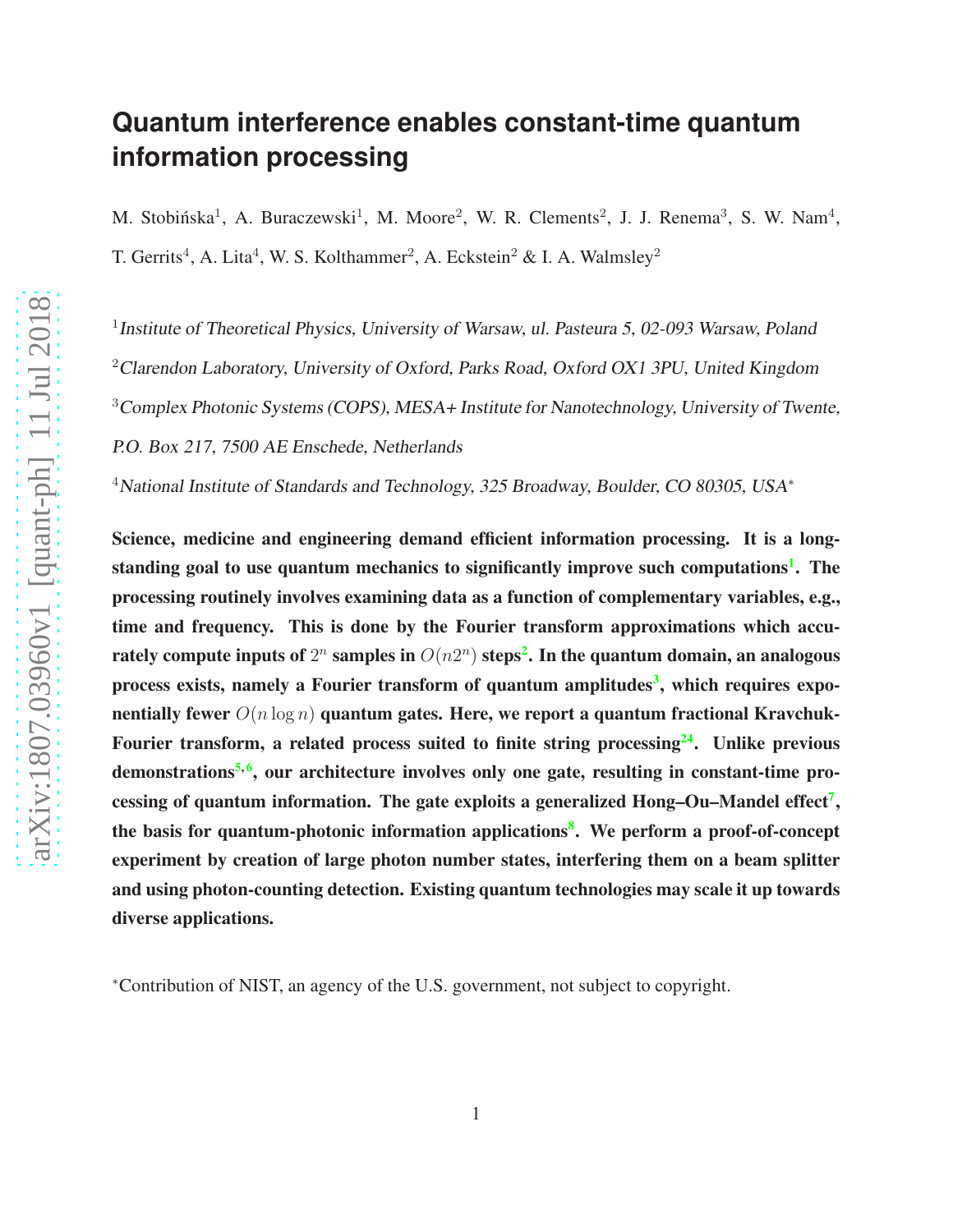Signal extraction, compression and analysis in diagnostics, astronomy, chemistry and digital broadcasting often builds on effective implementation of the discrete Fourier transform  $(DFT)^2$  $(DFT)^2$ . It converts data, a function of e.g. frequency, into their constituent temporal or spatial parts. The DFT is an efficient approximation to the Fourier transform (FT). The signal  $(x_0, x_1, \ldots, x_S)$  is taken to be samples of one period of a continuous function, and is turned into a new sequence  $(X_0, X_1, \ldots, X_S)$  where

<span id="page-1-0"></span>
$$
X_k = \frac{1}{\sqrt{S+1}} \sum_{l=0}^{S} e^{-i2\pi \frac{kl}{S+1}} \cdot x_l, \quad k = 0, \dots, S.
$$
 (1)

The DFT does not, however, reproduce all essential features of the FT. In some cases, a transform which is a fractional power of the FT, the  $\alpha$ -fractional FT where  $0 \le \alpha \le 1$ , yields advantages<sup>[9](#page-10-7)</sup>. For  $\alpha = 0$  this transform is the identity, while for  $\alpha = 1$  this is the FT. The  $\alpha$ fractional DFT defined as the  $\alpha$  power of Eq. [\(1\)](#page-1-0) does not correspond to the  $\alpha$ -fractional FT<sup>[9](#page-10-7)</sup>.

The DFT is powerful due to the fast Fourier transform algorithm  $(FFT)^2$  $(FFT)^2$ . Using an FFT lowers the number of operations from  $O(2^{2n})$  to  $O(n2^n)$  which nevertheless remains a bottleneck in signal processing<sup>[10](#page-11-0)</sup>. The FFT employs a "divide and conquer" method to recursively split Eq.  $(1)$ into  $2^n$  sums which can be processed quickly, and therefore is applicable to signals of period  $2^n$ . Notably, the minimal number of operations required to implement the DFT is unknown<sup>[11](#page-11-1)</sup>. The quantum Fourier transform (QFT), the cornerstone of quantum algorithms<sup>[12,](#page-11-2) [13](#page-11-3)</sup>, enables implementation of the DFT on quantum amplitudes with  $O(n \log n)$  operations by processing n qubits  $(n \log n)$ quantum bits encode  $2^n$  amplitudes)<sup>[14](#page-11-4)</sup>.

In many applications, e.g. bioimaging, the signals are typically not periodic and are random in length. For such cases, the Kravchuk transform (KT) is a useful alternative to the FFT because it can be applied to finite signal processing $9,16$  $9,16$ . The KT computes orthogonal moments correspond-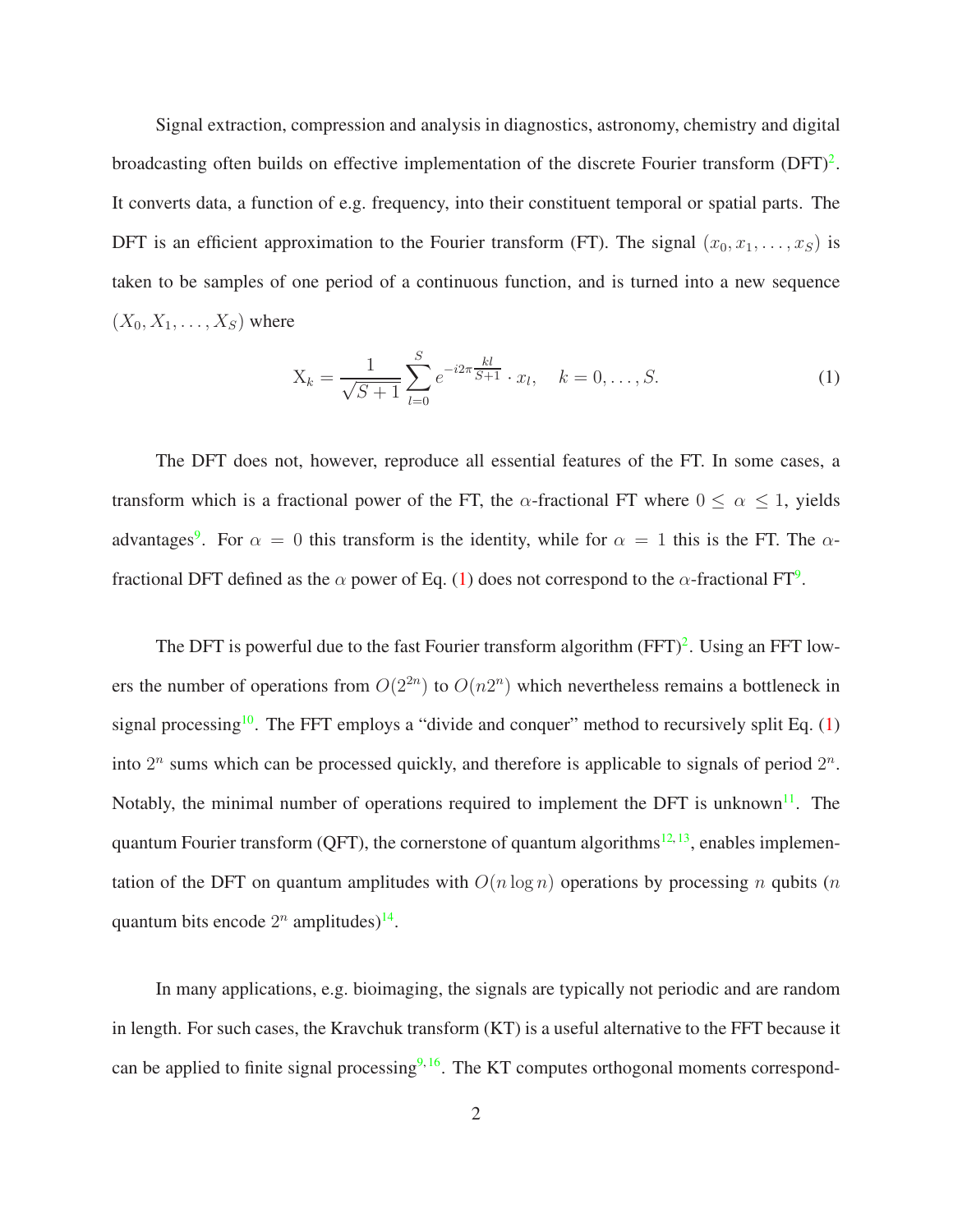ing to the Kravchuk polynomials, which are discrete and orthogonal with respect to a binomial distribution in the data space<sup>[24](#page-42-0)</sup>. By varying a parameter of the binomial distribution, one is able to set the fractionality  $\alpha$  of the KT (SI). This feature allows to explore a specific region of interest of an image. To illustrate the action of a KT, the numerical study in Fig. S1 in the SI demonstrates advantages of the KT over FFT in reconstructing test images.

The KT's computational time is equal to the DFT's runtime<sup>[21](#page-42-1)</sup> (SI) and implementations with lower number of operations are of high demand. Recently, quantum KTs (QKTs) have been realized in waveguides with two photons, but they are difficult to scale up and their fractionality is fixed by waveguide length<sup>[5,](#page-10-3)[6](#page-10-4)</sup>.

The  $\alpha$ -fractional KT employs the weighted Kravchuk polynomials  $\phi_k^{(p)}$  $k^{(p)}(q, S)^{24}$  $k^{(p)}(q, S)^{24}$  $k^{(p)}(q, S)^{24}$  which are real-valued and correspond to wave functions of finite harmonic oscillators

<span id="page-2-0"></span>
$$
X_k = \sum_{l=0}^{S} e^{-i\frac{\pi\alpha}{2}\frac{S}{2}} e^{i\frac{\pi}{2}(l-k)} \phi_k^{(p)}(l - Sp, S) \cdot x_l, \quad k = 0, \dots, S,
$$
 (2)

where  $p = \sin^2\left(\frac{\pi\alpha}{4}\right)$  $\binom{\pi\alpha}{4}$ . Unlike plane waves,  $e^{-i2\pi\frac{kl}{S+1}}$ , the polynomials are defined and orthogonal on a set of  $S + 1$  points. This enables one to transform the signal as a finite sequence rather than as an infinite periodic one. In the limit of  $S \to \infty$ ,  $\phi_k^{(p)}$  $k^{(p)}(q, S)$  tend to eigenfunctions of quantum harmonic oscillators and the  $\alpha$ -fractional KT reproduces the  $\alpha$ -fractional FT. Eq. [\(2\)](#page-2-0) can be viewed in terms of overlaps of two spin  $S/2$  states, in which they are prepared as eigenstates of  $S_3$  and one undergoes a rotation by angle  $\frac{\pi \alpha}{2}$  generated by  $S_1$ ,  $e^{i\frac{\pi}{2}}$  $\frac{\pi}{2}^{(l-k)}\phi_k^{(p)}$  $_{k}^{(p)}(l - Sp, S) =$  $\langle \frac{S}{2}$  $\frac{S}{2}$ ;  $\frac{S}{2} - k\left|e^{i\frac{\pi\alpha}{2}}\right|$  $\frac{18}{2}S_1\left\vert \frac{S}{2}\right\vert$  $\frac{S}{2}$ ;  $\frac{S}{2} - l$ .

In this Letter, we demonstrate a single-step QKT with tunable fractionality using quantum effects, based on multi-particle bosonic interference resulting from an exchange interaction. To this end, we interfere photon number states (light pulses with definite particle number) on a beam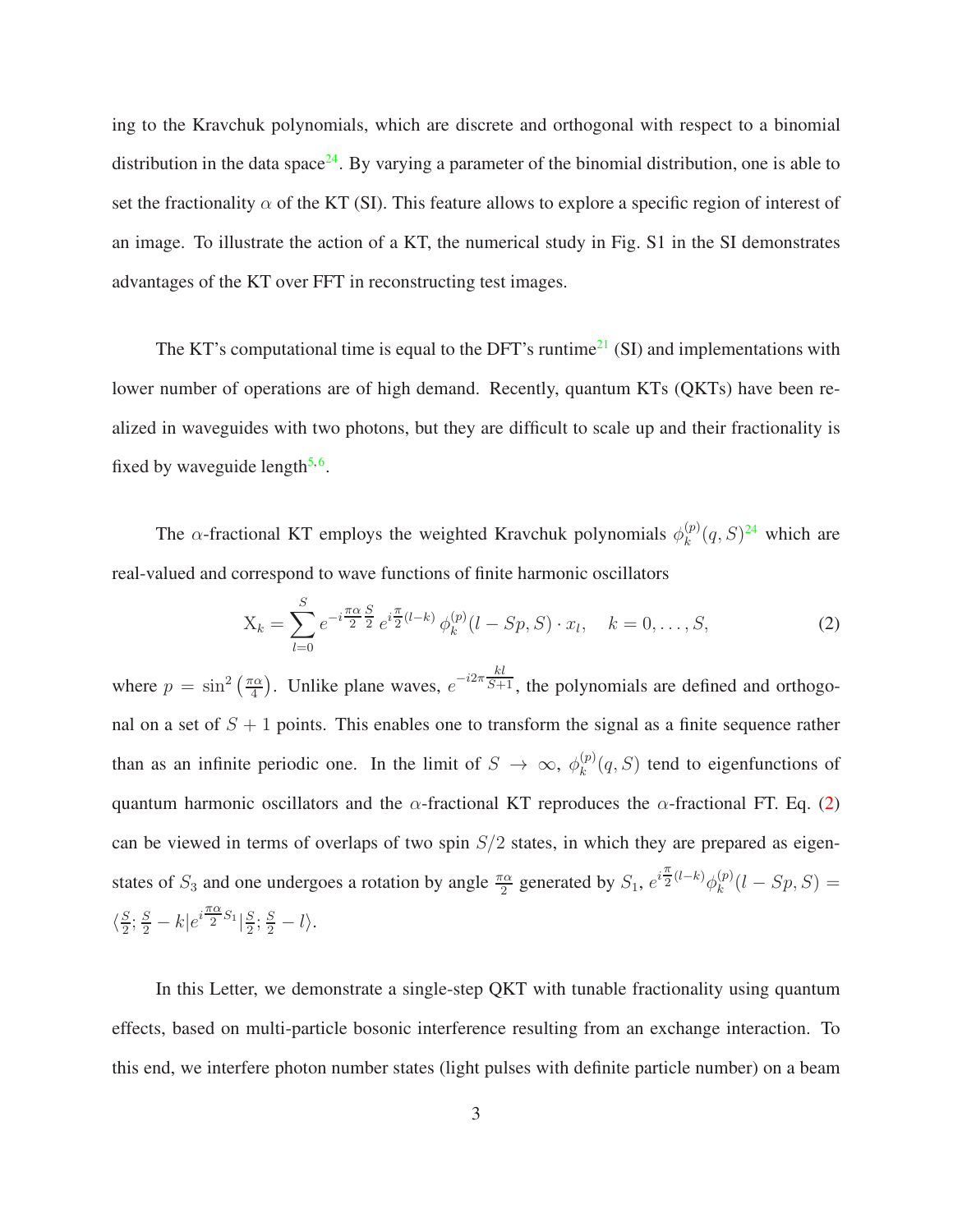

Figure 1: **Photonic implementation of a fractional QKT.** a) HOM interference of photon number states on a variable beam splitter followed by two photon counting detectors, b) Setup: Ti:Sa – titanium-sapphire laser pump (blue),  $BS - 50 : 50$  beam splitter,  $\tau$  – optical phase delay, SPDC – periodically-poled potassium titanyl phosphate (PP-KTP) nonlinear spontaneous parametric down conversion waveguide chip which produces photon number correlated states (red), PBS – polarization beam splitter, VC – variable coupler, TES – transition edge sensors, DAQ – data acquisition unit.



Figure 2: HOM interference and QKT on a Bloch sphere. a-d) Two-mode Fock states (blue) correspond to Dicke states (black) – the basis of spin  $\frac{S}{2}$  states. HOM interference turns Dicke states into a superposition of them. This coincides with a rotation  $R_{\theta,\varphi}$  in the Dicke state basis. The two most distinct cases are shown: the rotation  $R_{\frac{\pi}{2}, \frac{\pi}{2}}$  $\frac{\pi}{2}$  of the pole  $\left|\frac{S}{2}\right|$  $\frac{S}{2},\frac{S}{2}$  $\frac{S}{2}$  and of the great circle state  $\left|\frac{S}{2}\right|$  $\frac{S}{2}$ , 0). e-h) Q-function representation of a-d. HOM interference implements a rotation on the Bloch sphere by  $\theta = \frac{\pi}{2}$  $\frac{\pi}{2}$  around  $S_x$  of input  $S_z$ -eigenbasis Dicke states and thus, the full QKT, cf. Eq. [\(2\)](#page-2-0). The sequence  $(x_0, x_1, \ldots, x_S)$  is  $(1, 0, 0, \ldots, 0)$  in a) and  $(0, \ldots, 1, \ldots, 0)$  in c). The QKT transfers the input – a position eigenstate – into the same state but in  $S_y$  basis – a momentum eigenstate.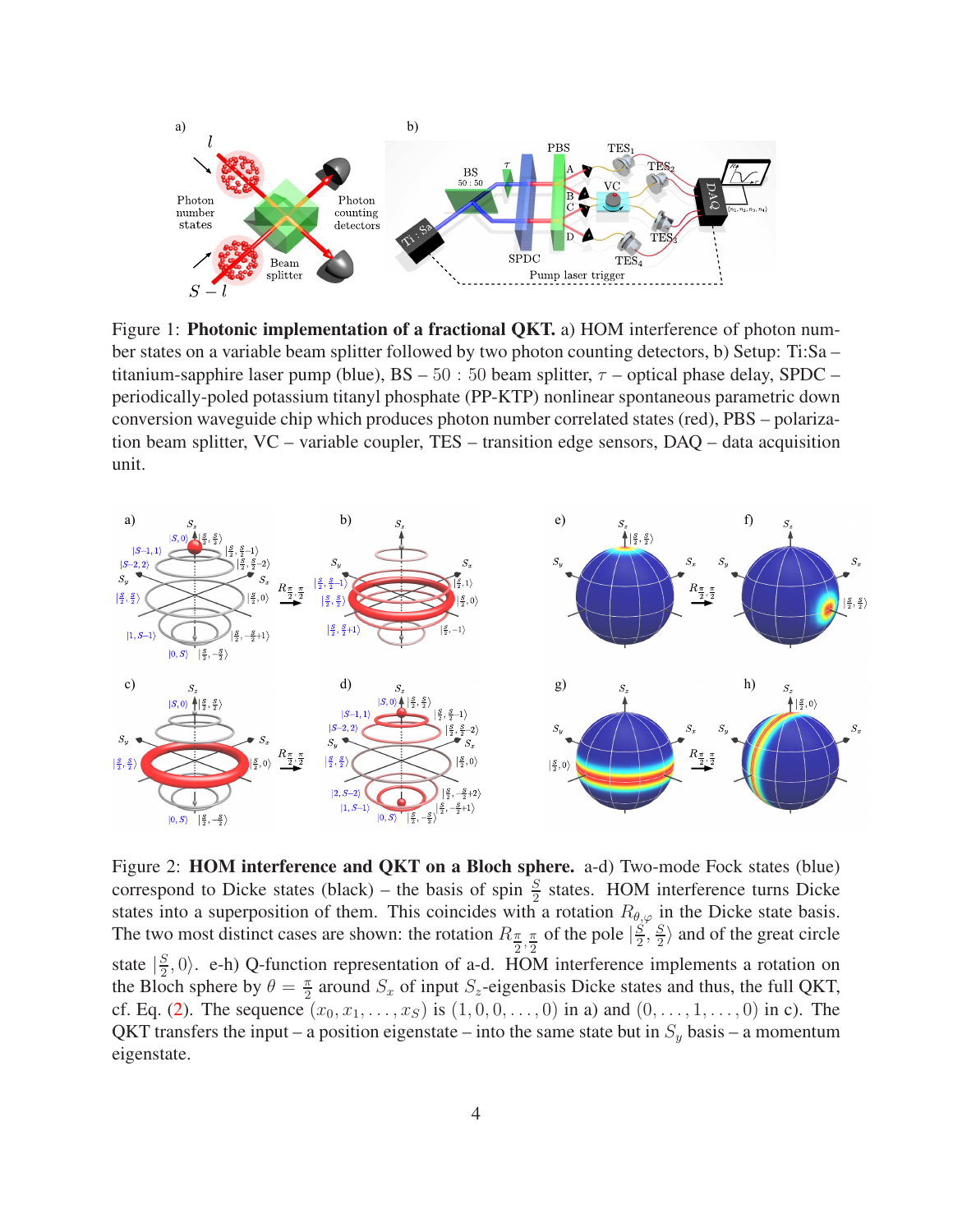splitter (BS) with an adjustable splitting ratio. This leads to a multi-particle Hong–Ou–Mandel (HOM) effect<sup>[18](#page-11-6)</sup> which we observe for states with up to five photons. This QKT implementation enables constant-time quantum information processing for qudit data encoding which is set by the total number of interfering particles S, allowing up to  $d = S+1$  signal samples.

Photon number (Fock) states  $|l\rangle = \frac{(a^{\dagger})^l}{\sqrt{l!}}$  $\frac{a^{\dagger} \, v^l}{\sqrt{l!}} |0\rangle$  and  $|S - l\rangle = \frac{(b^{\dagger})^{S-l}}{\sqrt{(S-l)!}} |0\rangle$  impinging on a beam splitter (BS) exhibit a generalized HOM effect, Fig. [1a](#page-15-0). A BS interaction between two such inputs described by annihilation operators a and b is  $U_{BS} = \exp\left\{\frac{\theta}{2}\right\}$  $\frac{\theta}{2}(a^{\dagger}be^{-i\varphi}-ab^{\dagger}e^{i\varphi})\},$  where  $r=\sin^2\frac{\theta}{2}$ is the BS reflectivity (defined as the probability of reflection of a single photon) and  $\varphi$  is the phase difference between the reflected and transmitted fields<sup>[23](#page-42-2)</sup>. Since  $\varphi$  does not influence our experiments, we assume  $\varphi = \frac{\pi}{2}$  $\frac{\pi}{2}$  for convenience. If the BS is balanced ( $r = 0.5$ ), two photons at the input ports will leave through the same exit port. This is known as photon bunching<sup>[7](#page-10-5)</sup>. Similar effects hold for multiphoton number states<sup>[18](#page-11-6)</sup>. This is reflected in the probability amplitudes of detecting  $|k\rangle$  and  $|S - k\rangle$  behind the BS,  $\mathcal{A}_{S}^{(r)}$  $S^{(r)}(k, l) = e^{-i\theta \frac{S}{2}} \langle k, S - k | U_{BS} | l, S - l \rangle$ . This is important for implementing the KT, since  $\mathcal{A}_{S}^{(r)}$  $S^{(r)}(k,l) = e^{-i\theta \frac{S}{2}} e^{i\frac{\pi}{2}}$  $\frac{\pi}{2}^{(l-k)} \cdot \phi_k^{(r)}$  $\binom{r}{k}(l - Sr, S)$ ; thus, if we send a quantum state  $|\Psi\rangle = \sum_{l=0}^{S} x_l |l, S - l\rangle$  into the BS, the probability of measuring k and  $S - k$  photons behind is the absolute square of a fractional QKT of the input probability amplitudes,  $|X_k|^2 = |\sum_{l=0}^S \mathcal{A}_S^{(r)}|$  $S^{(r)}(k, l) \cdot x_l|^2$ , cf. Eq. [\(2\)](#page-2-0). The reflectivity r determines the QKT fractionality,  $\alpha = \frac{2\theta}{\pi} = \frac{4}{\pi}$  $\frac{4}{\pi}$  arcsin  $\sqrt{r}$ . Since two-mode optical interference can be achieved in a single step, regardless of the number of photons involved, this process implements a constant time QKT. For full derivations see SI.

A deeper understanding of the result may be gained from the Schwinger representation of the spin algebra (SI) which links multiphoton interference to spin systems and allows the quantum states to be visualized on a Bloch sphere. In this picture, a total of S photons corresponds to a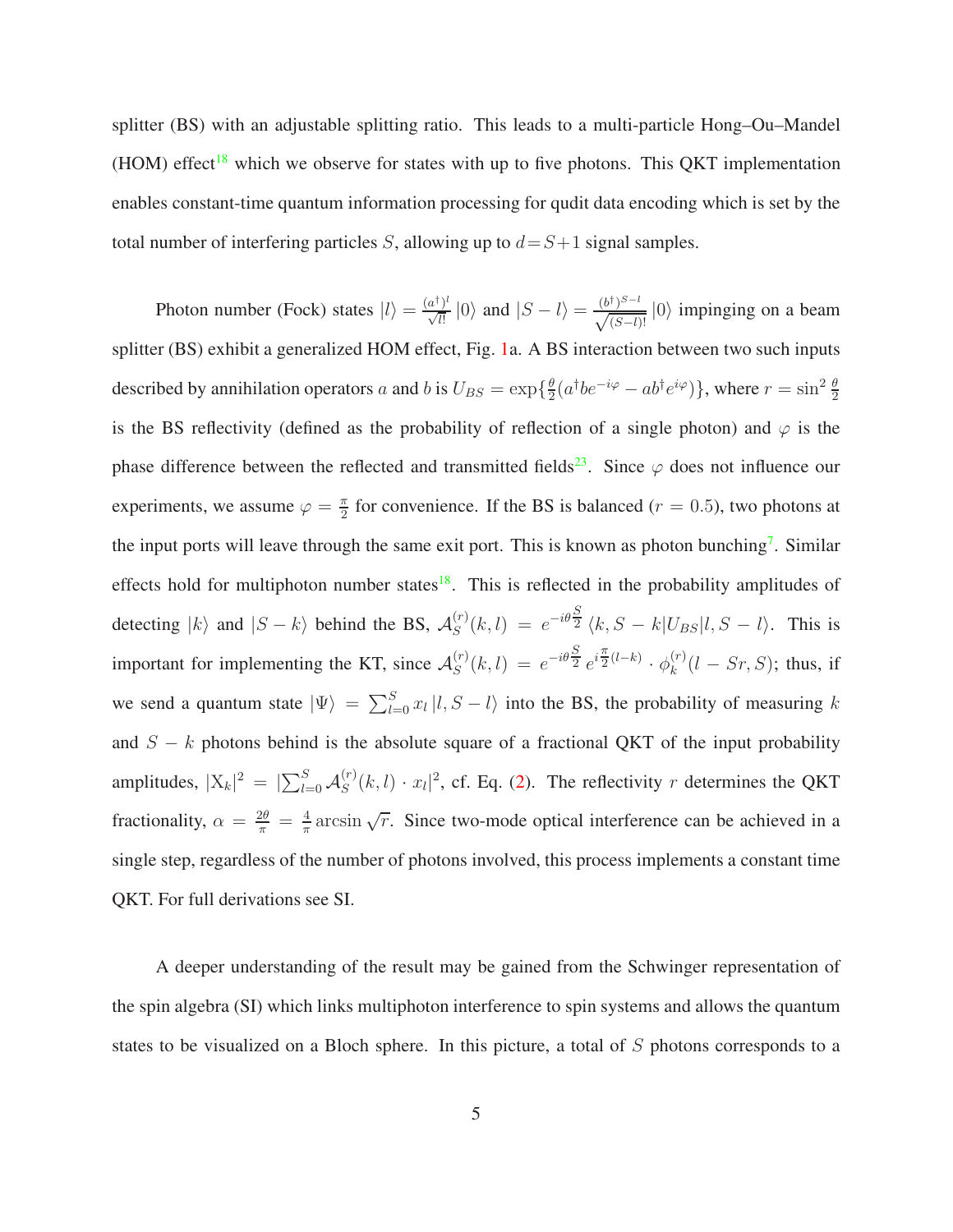spin- $\frac{S}{2}$  system. The Hamiltonian generating  $U_{BS} = \exp\{-i\theta H_{BS}\}$  corresponds to an  $S_x$  operator for a spin- $\frac{S}{2}$ . The two-mode Fock state  $|l, S - l\rangle$  corresponds an  $S_z = \frac{S}{2} - l$  eigenstate, known as a Dicke state. Hence, HOM interference may be considered a rotation  $R_{\theta,\varphi} = \exp\{-i\theta S_x\}$  of  $S_z$ around the  $S_x$  axis on the sphere. It transfers the eigenstate  $\frac{S}{2}$  $\frac{S}{2}$ ;  $\frac{S}{2} - l$  to a superposition of Dicke states, Figs. [2a](#page-32-0)-d. The Q-function in Figs. [2e](#page-32-0)-h shows that the initial and final states are eigenstates of two complementary observables,  $S_z$  and  $S_y$ , respectively. Thus, one may identify the former with a position, while the latter with a momentum eigenstate.

The experimental setup for multiphoton HOM interference is depicted in Fig. [1b](#page-15-0). Two pulsed spontaneous parametric down-conversion (SPDC) sources each generate two-mode photonnumber correlated states (see Methods). The signal and idler are separated with a polarization BS (PBS) into four spatial modes. The modes  $A$  and  $D$  are used for heralding and creation of Fock states  $|l\rangle$  in B and  $|S - l\rangle$  in C which interfere in a variable ratio fiber coupler (the BS). An optical path delay  $\tau$  in one of the pump beams ensures optimal temporal overlap at interference. Photon-number-resolved measurements are achieved using transition edge sensors (TESs) that we previously estimated to achieve over  $90\%$  efficiency<sup>[29](#page-43-0)</sup>.

We interfered the vacuum  $|0\rangle$  (l = 0) with multiphoton Fock states  $|S\rangle$  (S – l = S) on a coupler with splitting ratios  $r = 0.05$  (green), 0.2 (red), 0.5 (blue) and 0.95 (gray), and measured photon number statistics. They are depicted in Figs. [3a](#page-37-0)-c for  $S = 3, 4, 5$ . The input states encode sequences  $(x_0 = 1, x_1 = 0, \ldots, x_s = 0)$ , while the measured probabilities set their QKTs:  $(|X_0|^2, |X_1|^2, \ldots, |X_S|^2)$ , where  $|X_k|^2 = |\mathcal{A}_S^{(r)}(k, 0)|^2$ . The reflectivities used correspond to fractionalities  $\alpha = 0.28, 0.60, 1.00, 1.72$ . Errors were estimated as a square root inverse of the number of measurements (SI). The second-order interferometric visibility reached values between 71.4% and 98.6% for  $S = 5$  (SI).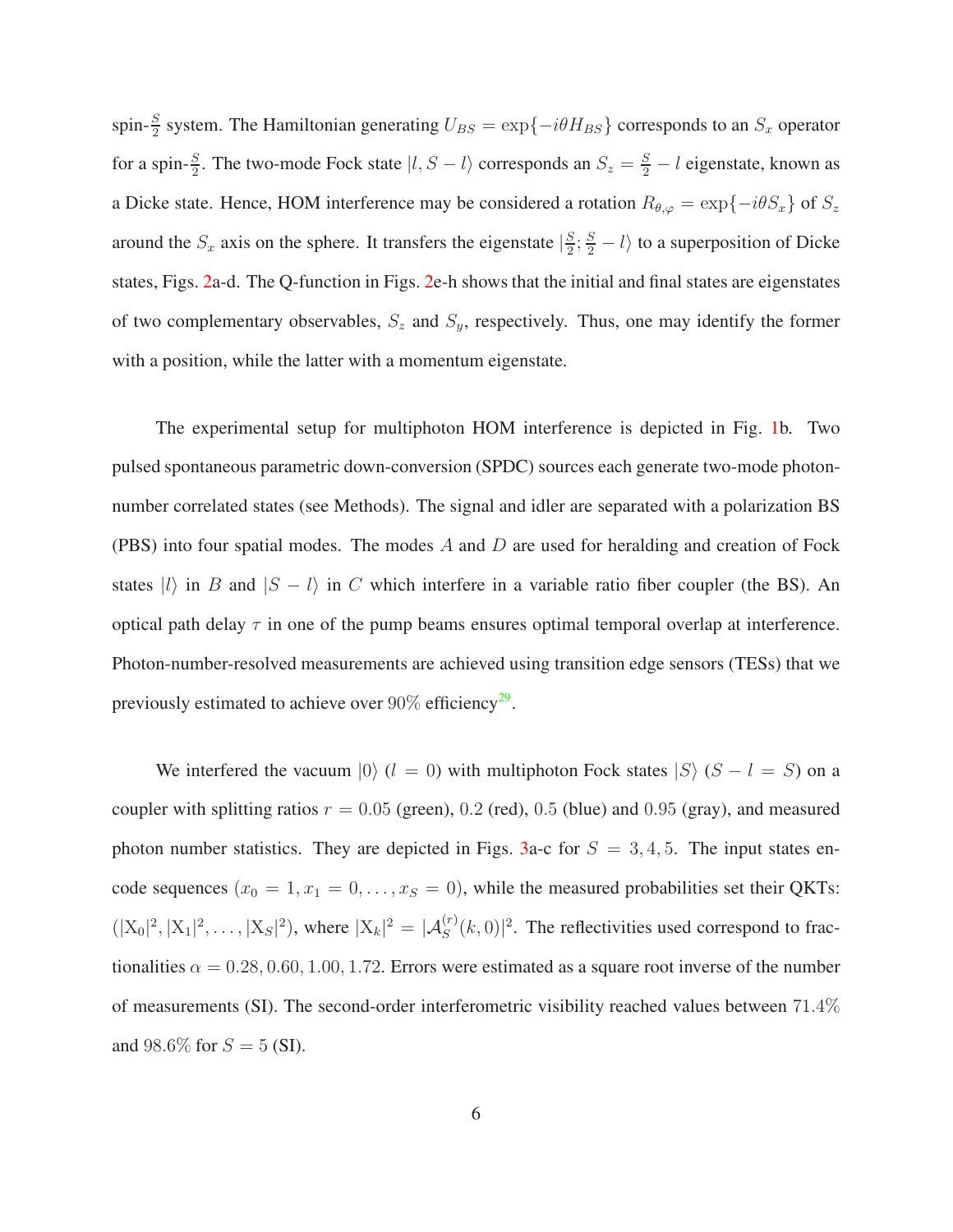

Figure 3: Photon number statistics resulting from Fock state  $|l, S - l\rangle$  interference. The probabilities of detecting  $|k\rangle$  and  $|S - k\rangle$  photons behind the BS for input a)  $|0, 3\rangle$ , b)  $|0, 4\rangle$ , c)  $|0, 5\rangle$ , d)  $|1, 2\rangle$ , e)  $|2, 2\rangle$ , f)  $|2, 3\rangle$ . The BS reflectivities are  $r = 0.05$  (green), 0.2 (red), 0.5 (blue) and 0.95 (gray). Vertical bars represent theoretical values for an ideal system, while dots are values determined in experiment. The states a)-c) encode sequences  $(x_0 = 1, x_1 = 0, \ldots, x_S = 0)$ , and in d) –  $(0, 1, 0, 0)$ , c) –  $(0, 0, 1, 0, 0)$ , f) –  $(0, 0, 1, 0, 0, 0)$ , respectively. The measured probabilities set their QKTs  $(|X_0|^2, |X_1|^2, \dots, |X_S|^2), |X_k|^2 = |\sum_{l=0}^{S} A_S^{(r)}|$  $\int_{S}^{(r)}(k,l)\cdot x_l|^2$  of fractionality  $\alpha = 0.28$ (green), 0.60 (red), 1.00 (blue) and 1.72 (gray).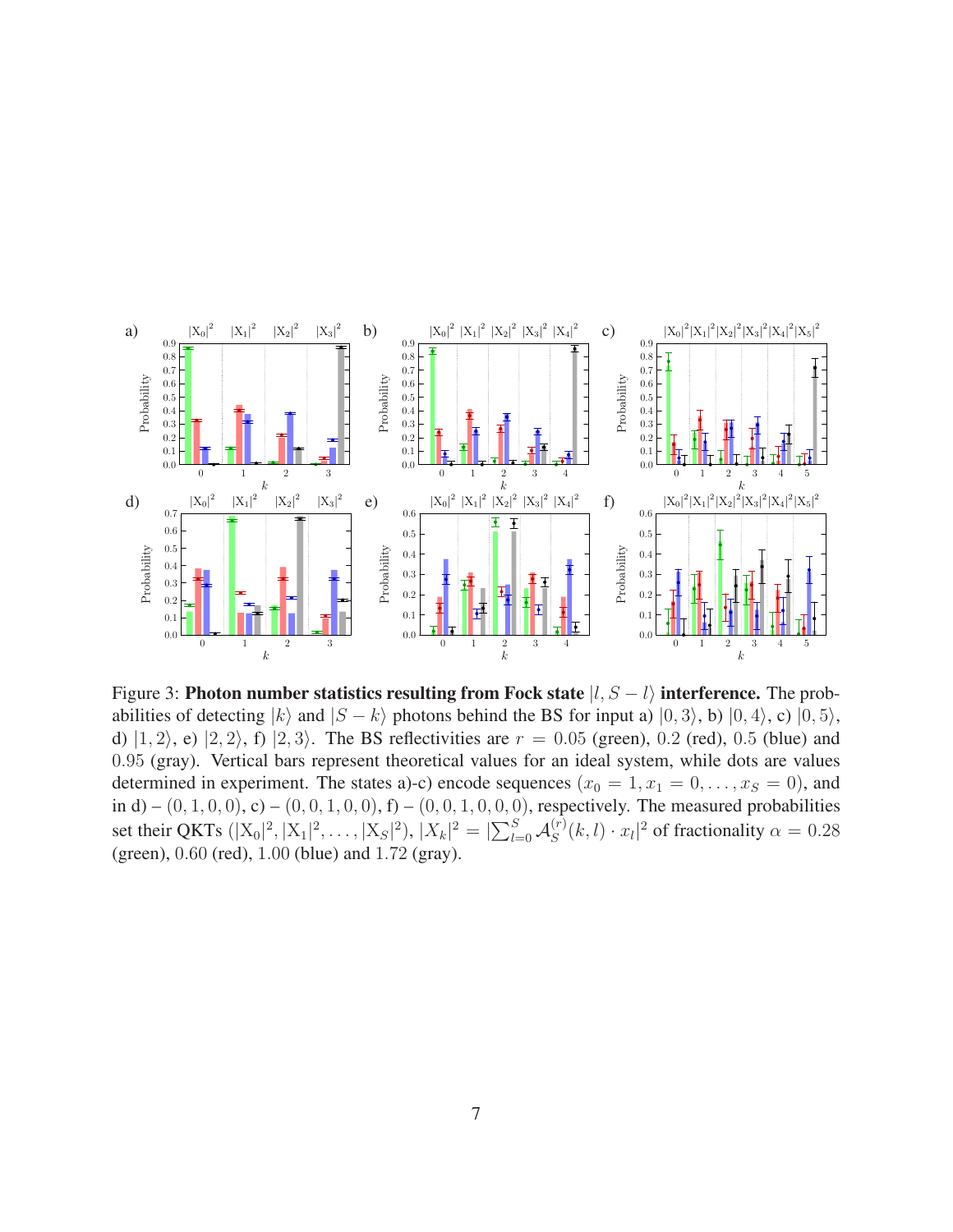For the same values of  $r$  we measured photon number distribution resulting from interference of  $|1, 2\rangle$ ,  $|2, 2\rangle$  and  $|2, 3\rangle$ . They are shown in Figs. [3d](#page-37-0)-f. The inputs encode  $(0, 1, 0, 0, 0, 0, 1, 0, 0)$ ,  $(0, 0, 1, 0, 0, 0)$ , while  $|X_k|^2 = |\mathcal{A}_3^{(r)}(k, 1)|^2$ ,  $|\mathcal{A}_4^{(r)}(k, 2)|^2$  and  $|\mathcal{A}_5^{(r)}(k, 2)|^2$ , respectively. The visibility was between 54.8% and 99.5% ( $S = 5$ ) (SI).

Fig. [3](#page-37-0) shows that the theoretical values computed for an ideal system (the bars) match the experimental results (the dots) well.

Realization of the fractional QKT with qudit systems opens a new prospect for transformation of large data sequences in  $O(1)$  time. This is not possible with the implementations based on waveguides. Both cases are examples of a non-universal quantum computer optimized for one task which is the basis for a variety of important applications<sup>[9](#page-40-0)</sup>. The photonic proof of concept is currently limited by the range of input states that can be prepared. However, deterministic creation of an arbitrary superposition of Fock states has been demonstrated for trapped ions and supercon-ducting resonators<sup>[21](#page-12-0)</sup>. Since a BS sees orthogonal spectral or polarization modes independently, one can extend the transform to higher dimensions $^{22, 23}$  $^{22, 23}$  $^{22, 23}$  $^{22, 23}$  $^{22, 23}$ . We note that the QKT could also be im-plemented on existing quantum annealing processors<sup>[24](#page-12-3)</sup>, which operate on a chain of interacting spin- $\frac{1}{2}$  systems (SI), and using HOM interference of fermions with symmetric wavefunction of the interfering degrees of freedom.

Our result, along with the fact that qudit-based algorithms exhibit significantly lower num-ber of operations than qubit-based ones<sup>[25](#page-12-4)</sup>, motivates the further development of highly-controllable quantum harmonic oscillator platforms with implications for quantum signal processing in a whole range of applications. Provided efficient input state preparation and detection of larger Fock states, the  $O(1)$  QKT demonstrated here in principle may find practical applications in imaging of un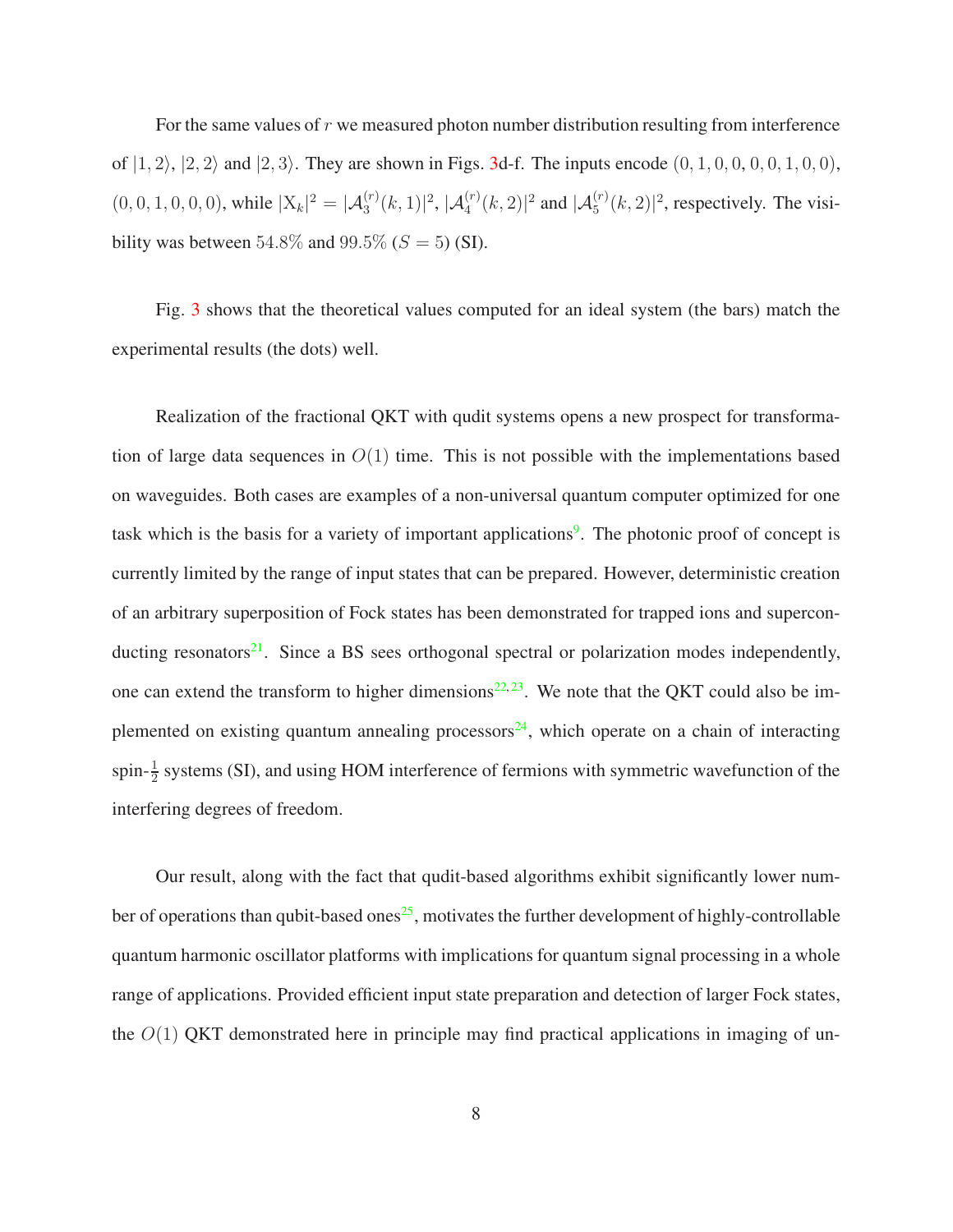precedented quality, fostering early diagnostics and neuroscience<sup>[5](#page-40-1)</sup>.

#### Methods

A light pulse from a Ti:Sapphire laser at 775 nm (FWHM of 2 nm; repetition rate of 75 kHz) pumps collinear type-II phase-matched 8 mm-long SPDC waveguides written in a periodically poled KTP (PP-KTP) crystal sample. They generate two independent photon-number correlated states – the two-mode squeezed vacua  $|\Psi\rangle = \sum_{n=0}^{\infty} \lambda_n |n,n\rangle$ , where  $\lambda_n = \frac{\tanh^n g}{\cosh g}$  $\frac{\text{ann'' } g}{\cosh g}$  is a probability amplitude for creation of a pair of n photons and  $g$  is the parametric gain. The average photon number in the signal and idler mode equals  $\langle \hat{n} \rangle = \sinh^2 g$ . For small g,  $\cosh g \approx 1$ , and thus  $\lambda_n^2 \approx \sinh^{2n} g = \langle \hat{n} \rangle^n$ . In the experiment, the average photon number is  $\langle \hat{n} \rangle \approx 0.2$ . This value is sufficient to ensure the emission of multiphoton pairs, but at the same time to diminish the interferometric visibility of two-photon events. In both output states, the signal and idler pulses are split with a polarization beam-splitter (PBS) to four spatial modes  $A-D$ . Subsequently, they are filtered by bandpass filters with 3 nm FWHM angle-tuned to the central wavelength of their respective spectra, in order to reduce the broadband background typically generated in dielectric nonlinear waveguides<sup>[27](#page-12-5)</sup>. The pump beam is discarded with an edge filter. The modes A and D are used for heralding and conditional creation of Fock states in modes  $B$  and  $C$  which interfere in a variable ratio PM fiber coupler. The coupling ratio can be set in the range 0-100% with an error of  $\pm 1.5\%$ . The heralding signal modes (H-pol.) are centered at 1554 nm, while the interfering idler modes (V-pol.) are at 1546 nm. We employ transition-edge sensors (TES) running at 70 mK which allow for photon-number resolved measurements in all modes<sup>[31](#page-43-1)</sup>. Their voltage output is captured with an ADC card.

Before demonstrating the HOM interference, we characterized the setup. A high photon number resolution and single-mode input states are pivotal for this experiment. The resolution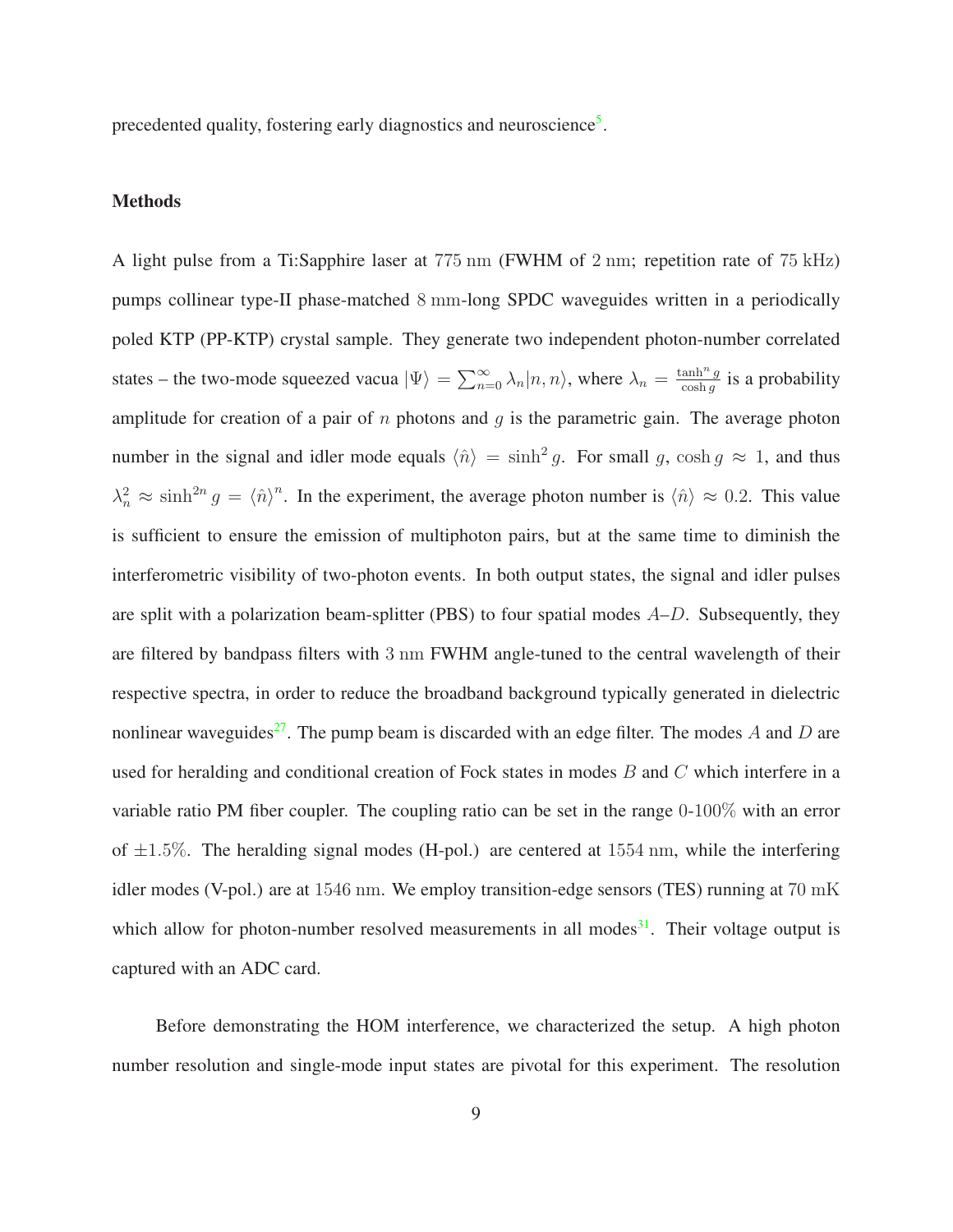of TES detectors (the confidence that the detector gives a correct information about the number of photons) was previously confirmed to exceed  $95\%^{29}$  $95\%^{29}$  $95\%^{29}$ . The depth of the HOM dip of  $85.9\% \pm$ 0.3% for a two-photon interference indicates an effective Schmidt mode number  $K = 1.16$  (SI). For the measured 4-tuples of photon numbers losses were computed by assuming perfect setup components, each followed by a beam splitter with a reflection coefficient introducing the loss. We estimate the total transmission in each mode to be approximately 50%. For the details, see SI.

Measurements for individual settings of the splitting ratio were taken over approximately 400 seconds, giving  $10^9$  data samples for each r ranging from 0 to 1 with a step of approximately 3%. Small error bars for low photon numbers and larger bars for the higher ones result from keeping the pump power fixed and near-single-modeness of the interfering beams.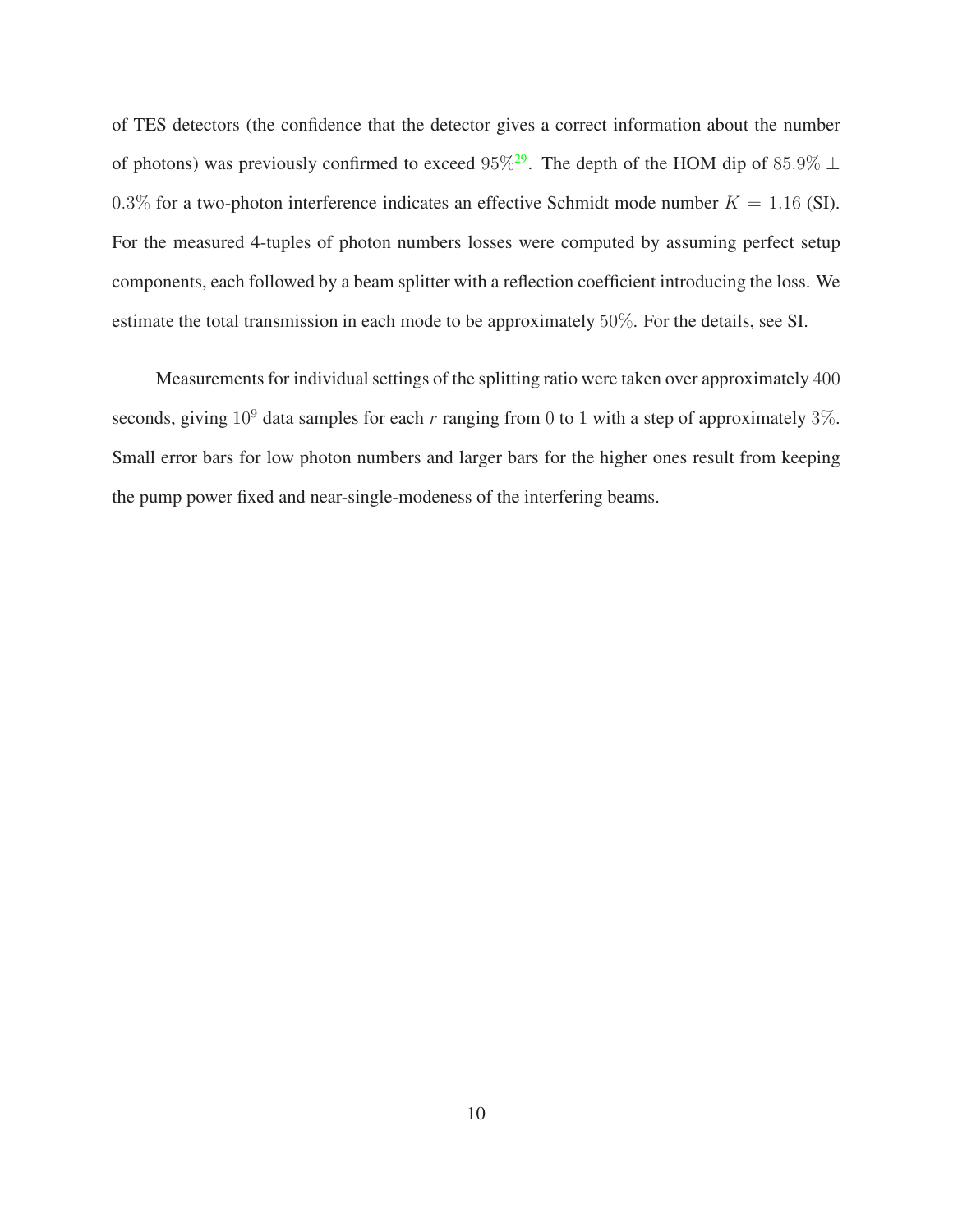- <span id="page-10-1"></span><span id="page-10-0"></span>1. Zoller, P. et al. Quantum information processing and communication: Strategic report on current status, visions and goals for research in Europe, *Eur. Phys. J. D* 36, 203 (2005).
- <span id="page-10-2"></span>2. Brigham, E. *Fast Fourier Transform and Its Applications.* (Prentice Hall, Upper Saddle River, NJ, USA, 1988).
- 3. Nielsen M. & Chuang I. Quantum Computation and Quantum Information (Cambridge University Press, Cambridge, UK, 2000), pp. 216–242.
- <span id="page-10-3"></span>4. Atakishiyev, N. M., & Wolf, K. B. Fractional FourierKravchuk transform, *JOSA A* 14, 1467 (1997).
- 5. Weimann, S., Perez-Leija, A., Lebugle, M., Keil, R., Tichy, M., Gräfe, M., Heilmann, R., Nolte, S., Moya-Cessa, H., Weihs, G., Christodoulides D. N. & Szameit A. Implementation of quantum and classical discrete fractional Fourier transforms, *Nature Commun.* 7, 11027 (2016).
- <span id="page-10-4"></span>6. Crespi, A., Osellame, R., Ramponi, R., Bentivegna, M., Flamini, F., Spagnolo, N., Viggianiello, N., Innocenti, L., Mataloni, P. & Sciarrino, F. Suppression law of quantum states in a 3D photonic fast Fourier transform chip, *Nature Commun.* 7, 10469 (2016).
- <span id="page-10-6"></span><span id="page-10-5"></span>7. Hong, C. K., Ou, Z. Y. & Mandel, L. Measurement of subpicosecond time intervals between two photons by interference. *Phys. Rev. Lett.* 59, 20442046 (1987).
- 8. Makino, K., Hashimoto, Y., Yoshikawa, J.-I., Ohdan, H., Toyama, T., van Loock, P. & Furusawa, A. Synchronization of optical photons for quantum information processing, *Science Adv.* 2, e1501772 (2016).
- <span id="page-10-7"></span>9. Sejdić, E., Djurović, I., Stanković L. Fractional Fourier transform as a signal processing tool: An overview of recent developments, *J. Sig. Pro.* 91, 1351 (2010).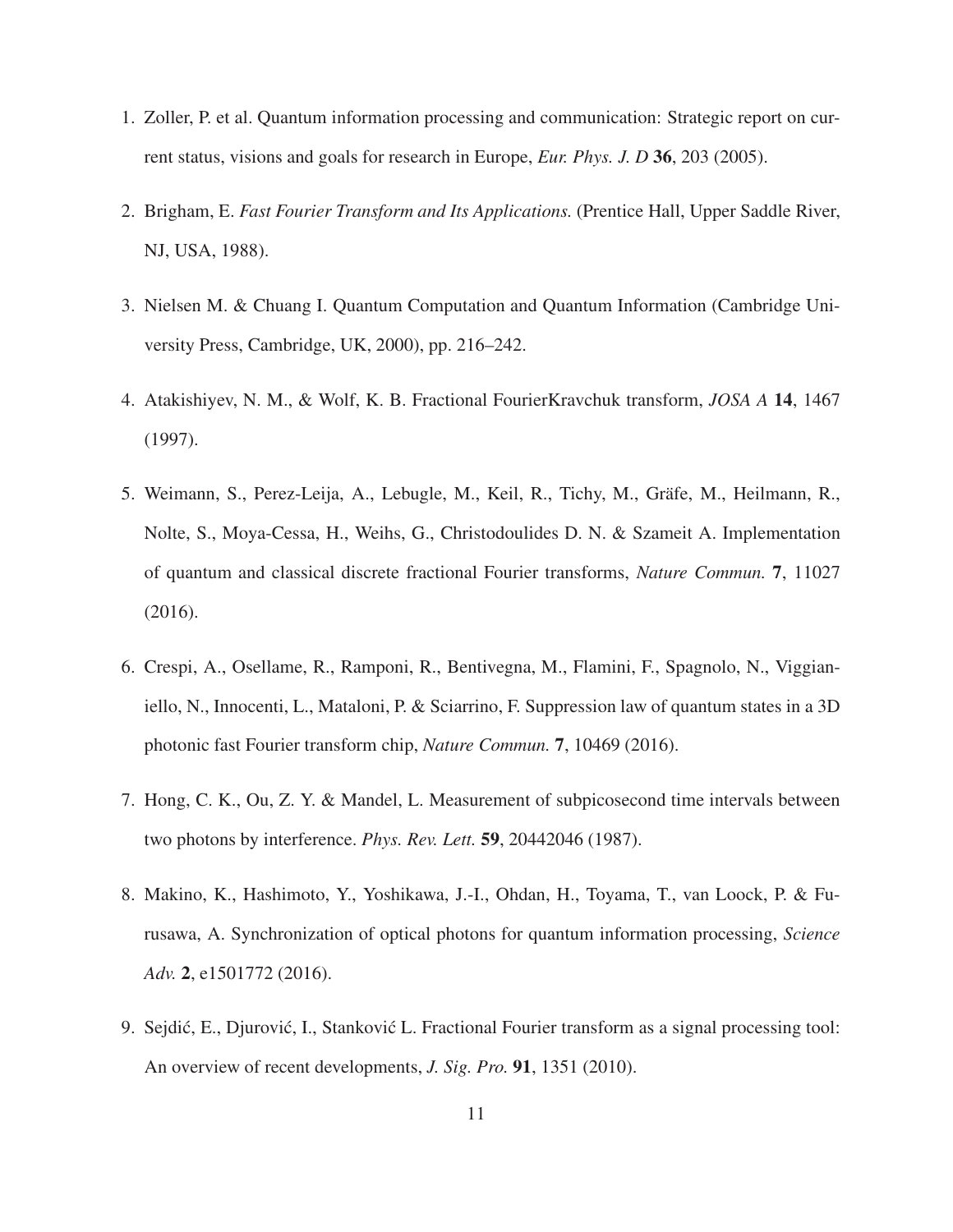- <span id="page-11-1"></span><span id="page-11-0"></span>10. Morgenstern, J. Note on a lower bound on the linear complexity of the fast Fourier transform, *J. ACM*, 20, 305 (1973).
- <span id="page-11-2"></span>11. Ailon, N. Tighter fourier transform lower bounds. In *International Colloquium on Automata, Languages, and Programming* (Springer, 2015), pp. 14–25.
- 12. Bowden, C. M., Chen, G., Diao, Z., & Klappenecker, A. The universality of the quantum Fourier transform in forming the basis of quantum computing algorithms, *J. Math. Anal. Appl.* 274, 69 (2002).
- <span id="page-11-4"></span><span id="page-11-3"></span>13. Gottesman, D. Fault-tolerant quantum computation with higher-dimensional systems, *Chaos Solitons Fractals* 10, 1749 (1999).
- 14. Hales, L. & Hallgren, S. An improved quantum Fourier transform algorithm and applications, *IEEE Proc. 41st Annual Symposium on Foundations of Computer Science* (2000).
- <span id="page-11-5"></span>15. Yap, P. T., Paramesran, R., & Ong, S. H. Image analysis by Krawtchouk moments, *IEEE Transactions on image processing*, 12, 1367 (2003).
- 16. Kumar, A. Nonlocal means image denoising using orthogonal moments, *Applied optics*, 54, 8156 (2015).
- 17. Venkataramana, A., & Raj, P. A. Recursive computation of forward Krawtchouk moment transform using Clenshaw's recurrence formula, *Computer Vision, Pattern Recognition, Image Processing and Graphics (NCVPRIPG), 2011 Third National Conference on. IEEE* (2011).
- <span id="page-11-6"></span>18. Campos, R. A., Saleh, B. E. A. & Teich, M. C. Quantum-mechanical lossless beam splitter: SU (2) symmetry and photon statistics, *Phys. Rev. A* 40, 1371 (1989).
- 19. Kim, M. S., Son, W., Buzek, V. & Knight, P. L. Entanglement by a beam splitter: Nonclassicality as a prerequisite for entanglement, *Phys. Rev. A* 65, 032323 (2002).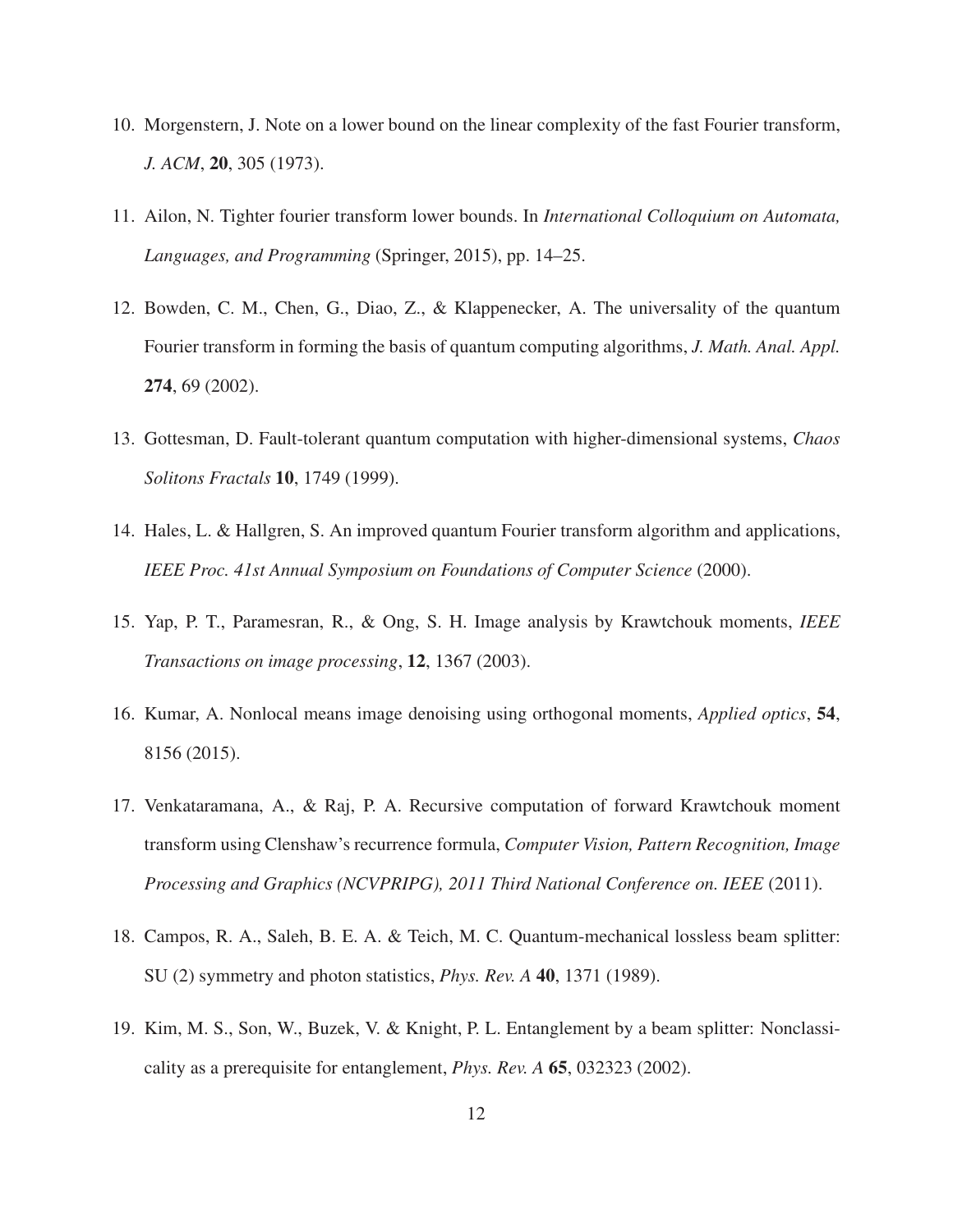- 20. Humphreys, P. C., Metcalf, B. J., Gerrits, T., Hiemstra, T., Lita, A. E., Nunn, J., Nam, S. W., Datta, A., Kolthammer, W. S., Walmsley, I. A. Tomography of photon-number resolving continuous-output detectors, *New J. Phys.* 17, 103044 (2015).
- <span id="page-12-0"></span>21. Hofheinz, M., Wang, H., Ansmann, M., Bialczak, R. C., Lucero, E., Neeley, M., O'Connell, A. D., Sank, D., Wenner, J., Martinis, J. M. & Cleland, A. N. Synthesizing arbitrary quantum states in a superconducting resonator, *Nature* 459, 546 (2009).
- <span id="page-12-2"></span><span id="page-12-1"></span>22. Raymer, M. G., van Enk, S. J., McKinstrie, C. J. \$ McGuinness H. J. Interference of two photons of different color, *Opt. Commun.* 283, 747–752 (2009).
- 23. Kobayashi, T., Ikuta, R., Yasui, S., Miki, Sh., Yamashita, T., Terai, H., Yamamoto, T., Koashi, M. & Imoto, N. Frequency-domain Hong–Ou–Mandel interference, *Nature Phot.* 10, 441–444 (2016).
- <span id="page-12-4"></span><span id="page-12-3"></span>24. Dahl. D. Qubits, Couplers & Quantum Computing in 2017, ISC High Performance 2017 Conference (Frankfurt, 2017).
- 25. Pavlidis, A., Floratos, E. Arithmetic Circuits for Multilevel Qudits Based on Quantum Fourier Transform, preprint at https://arxiv.org/abs/1707.08834 (2017).
- <span id="page-12-5"></span>26. Cyranoski, D. China launches brain-imaging factory, *Nature* 548, 268 (2017).
- 27. Eckstein, A., Christ, A., Mosley, P. J. & Silberhorn Ch. Highly efficient single-pass source of pulsed single-mode twin beams of light, *Phys. Rev. Lett.* 106, 013603 (2011).
- 28. Gerrits, T. et al. On-chip, photon-number-resolving, telecommunication-band detectors for scalable photonic information processing, *Phys. Rev. A* 84, 060301 (2011).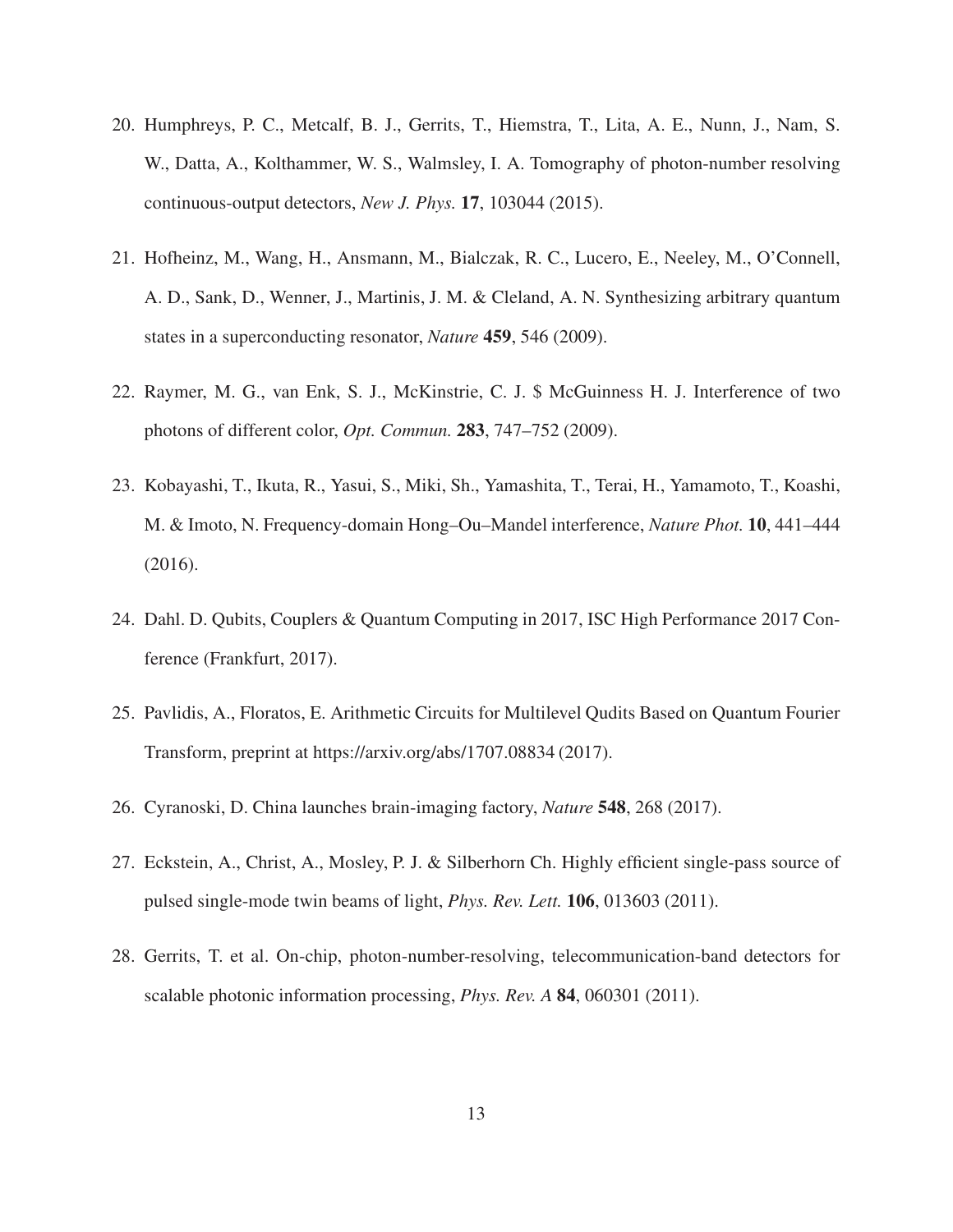Acknowledgements MS and AB were supported by the Foundation for Polish Science "First Team" project No. FIRST TEAM/2016-2/17, The National Science Centre (NCN) grant No. 2012/04/M/ST2/00789 and MNiSW Iuventus Plus project No. IP 2014 044873. Numerical computations were performed with a Zeus cluster in the ACK "Cyfronet" AGH computer center.

Competing Interests The authors declare that they have no competing financial interests.

Correspondence Correspondence regarding theory should be addressed to M. Stobińska (email: magdalena.stobinska@gmail.com), while requests for experimental data to A. Eckstein (email: Andreas.Eckstein@physics.ox.ac.uk).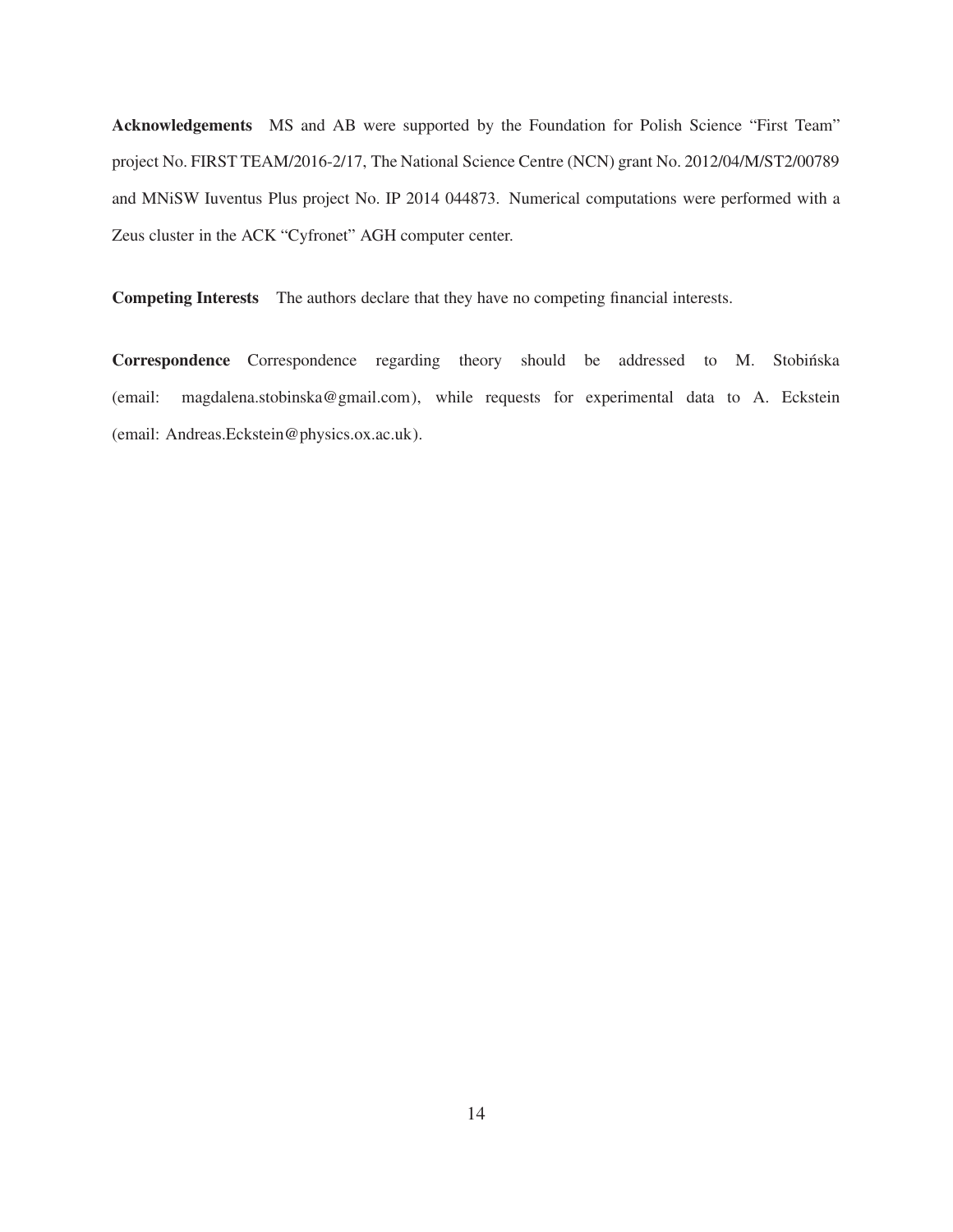# Supplemental Information

#### 1 Applications of the Kravchuk transform

Comparison of the KT and FFT for reconstruction of MRI scans. Medical imaging, especially Magnetic Resonance Imaging (MRI) is an example of the most prominent applications of the FFT algorithm<sup>[1](#page-40-2)</sup>. The signal received from electromagnetic coils is encoded in the frequency domain (k-space) and must be processed by the inverse Fourier transform in order to obtain a readable scan of the patient's body<sup>[2](#page-40-3)</sup>. The MRI resolution and thus, the quality of the imaging is strongly limited by the bandwidth of the receiver and the accuracy of the magnetic field<sup>[3](#page-40-4)</sup>. The signal is sampled with an analog-to-digital converter (ADC) and stored in the computer memory before processing. Typical sampling capacity of the ADC corresponds to approximately 250 frequency slots and the magnetic gradient is steered with an accuracy of 100-150 levels, corresponding to the effective size of voxels to be several millimeters<sup>[3](#page-40-4)</sup>. Further improvement of the accuracy is very difficult and requires higher magnetic fields as well as longer examination time which are not indifferent to the patient's health $4$ . This is the reason why the accuracy of data processing is crucial. It is worth noting that the voxel size must be of the order of micrometers to examine neurons<sup>[5](#page-40-1)</sup>.

Fig. [S1](#page-15-0) shows a comparative numerical study of the KT and FFT for a "pirate" test image and a brain scan from the OASIS database<sup>[6](#page-40-6)</sup>. It highlights the influence of sample size and added noise on the reconstruction quality. The FFT produces artifacts due to zero padding, while some details (which could be tumor cells) are missing. This is best captured by the structural similarity index  $(SSIM)^7$  $(SSIM)^7$ . For the "pirate" it was 0.74 (FFT) and 0.96 (KT), and for the brain it was 0.81 and 0.97, respectively. The mean square error  $(MSE)^7$  $(MSE)^7$  was ten times smaller and the peak signal-to-noise ratio (PSNR)<sup>[7](#page-40-7)</sup> was 10 dB larger for the KT than for the FFT. The FFT leads to degradation of the usable resolution from 1-2 mm per voxel to over 5 mm. Our findings confirm the results of the previous research<sup>[8](#page-40-8)</sup>.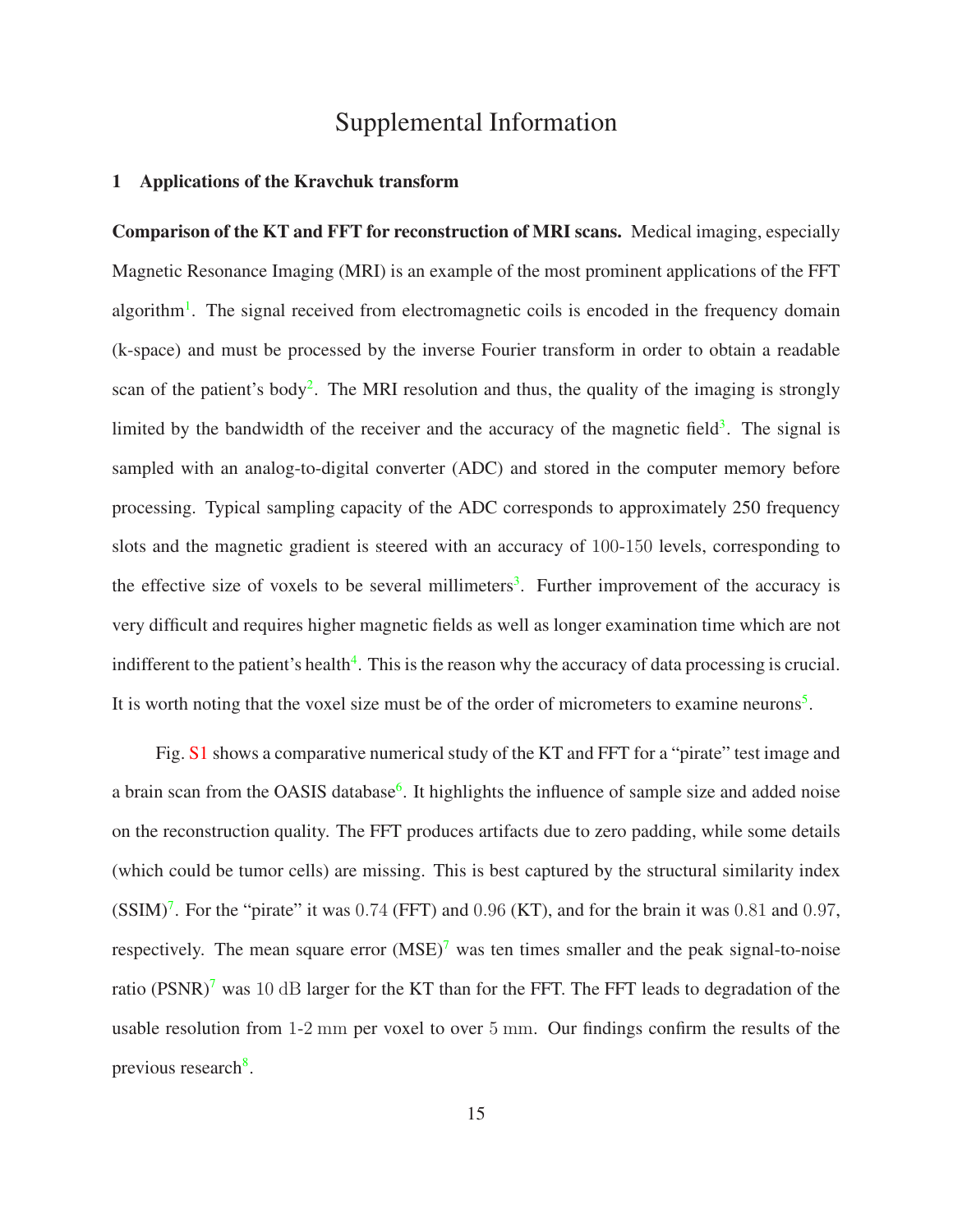

<span id="page-15-0"></span>Figure S1: **Numerical example of FFT and KT image processing**. Two  $257 \times 257$ -pixel test images, a "pirate" and a brain scan from the OASIS database, were converted to the frequency domain with the KT and FFT (full image moment orders), supplemented with a  $1\%$  additive white Gaussian noise, and then reconstructed back with corresponding inverse transforms (without any truncation) to model the operation of an MRI analysis: a) & d) the source data, b) & e) the images processed with the KT. The green circles mark some fine details which were retained during this processing, c) & f) the images processed with the FFT after zero-padding to  $2^n \times 2^n = 512 \times 512$ pixels. The red circles highlight the artifacts resulting from zero padding.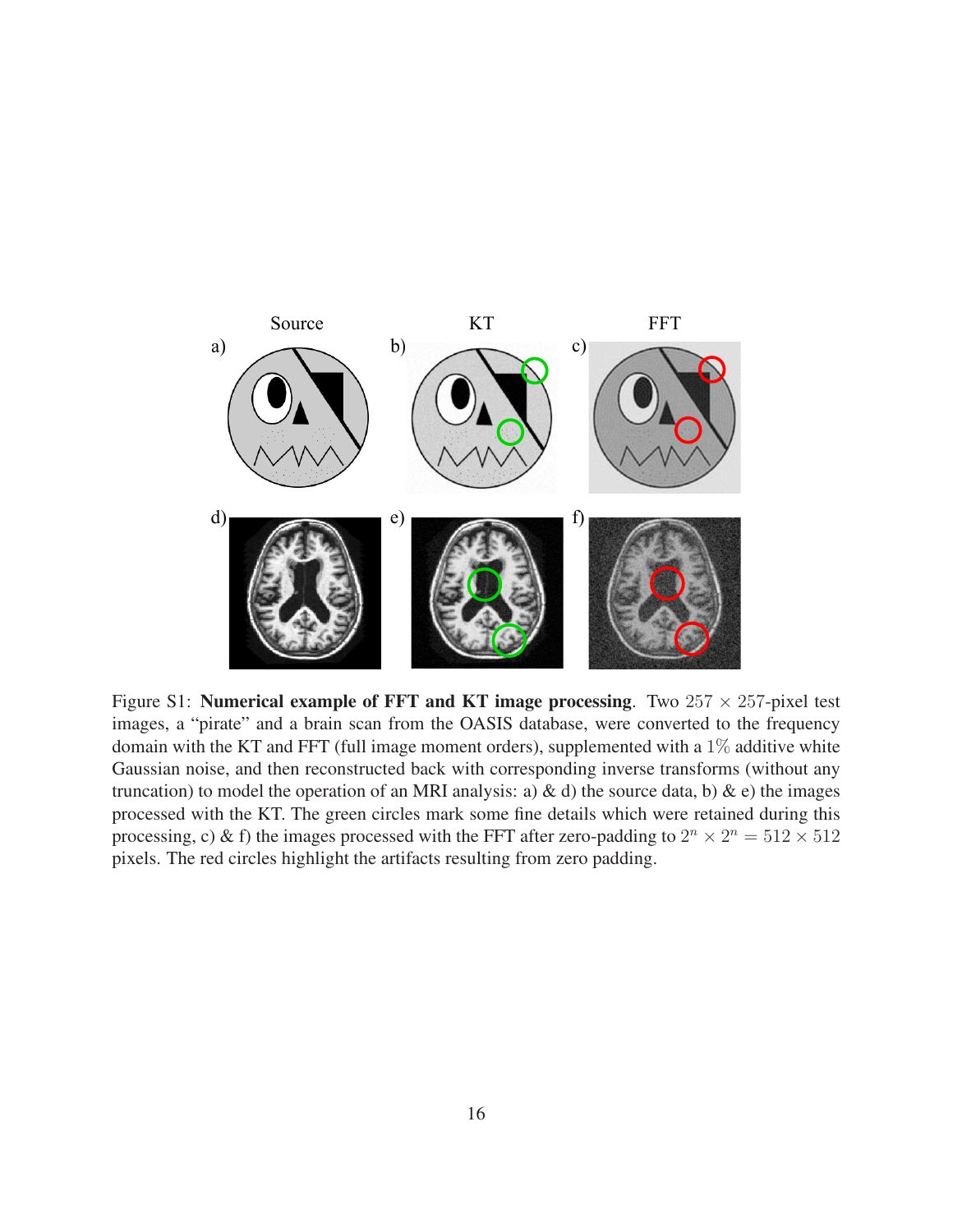Digital image processing and computer vision. The image analysis with Kravchuk moments was first proposed by Yap et al.<sup>[9](#page-40-0)</sup>, where the transform coefficients were used as data vectors for shape recognition. The new method overperformed the "classical" Hu approach<sup>[10](#page-40-9)</sup> giving accuracy over 80% for noisy input, compared to 31% obtained with the Hu's method. The Kravchuk moments were thoroughly compared with the state-of-the-art methods towards various medical imaging applications<sup>[8](#page-40-8)</sup>. Tests were performed with magnetic resonance data coming from open repositories of brain and knee examinations. The images were reconstructed with the Kravchuk, Zernike, Pseudo-Zernike, Fourier-Merlin, Legendre and Chebyshev kernels<sup>[8,](#page-40-8)[9](#page-40-0)</sup>. It has been pointed out that only the Kravchuk and Chebyshev transforms are discrete and allow to operate in the original Cartesian image coordinates $8,11$  $8,11$ . The Kravchuk-based method presented the best behavior in most test cases, giving the smallest reconstruction error and the highest peak signal-to-noise ratio as the moment order increased thus, is best suited for processing of high resolution data $8,11$  $8,11$ . For similar reasons, the numerical method of the Kravchuk moments was chosen as the most promis-ing in analysis of breast mammography images<sup>[12](#page-41-1)</sup>, where it allowed to identify benign and malign masses with 90% accuracy, compared to 81% offered by the other techniques. This scheme was proven to outperform also other algorithms in analysis of computer tomography and ultrasound scans towards recognition of liver and prostate tumors<sup>[13](#page-41-2)</sup>.

The Kravchuk transform is also getting attention in processing of other kinds of numerical data, for example in the Chinese character recognition<sup>[14](#page-41-3)</sup>, development of error-correcting codes<sup>[15](#page-41-4)</sup> and watermarking in anti-fraud techniques<sup>[16](#page-41-5)</sup> (the fractional KT).

KT software implementations. The algorithms for computation of the Kravchuk polynomials and transforms have been proposed both for software<sup>[17](#page-41-6)</sup> and hardware solutions<sup>[18](#page-41-7)</sup>. They are in-cluded in various programming libraries<sup>[19](#page-42-3)</sup>, e.g. POLPAK, an established package of polynomial-computing routines<sup>[20](#page-42-4)</sup>. However, these algorithms are still underperforming the FFT because their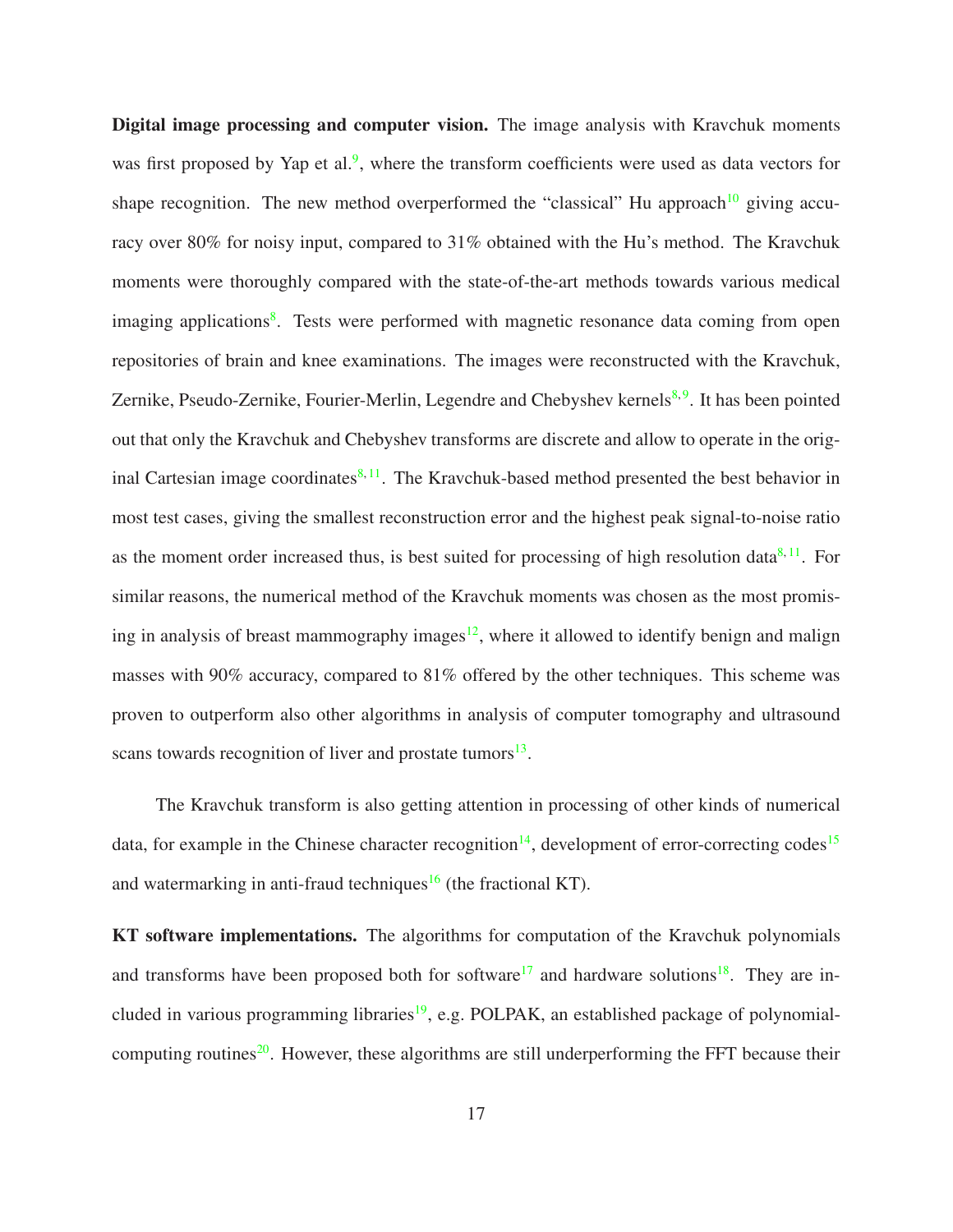number of operations is  $O(n^2 \log^2 n)$  compared to  $O(n \log n)$  for the FFT. This turns into the re-construction time of e.g. 15 min per image instead of several seconds<sup>[19](#page-42-3)</sup>. This seriously limits the scope of the KT in the numerical image processing. This result has been improved by Venkataramana et al. to  $O(n^2)$  by using the Clenshaw's recurrence formula<sup>[21](#page-42-1)</sup>.

#### 2 Theory: multi-photon Hong–Ou–Mandel interference

We will now analyze in a detailed manner a generalized multi-photon HOM effect. As explained in the main text, we consider two interfering modes  $a$  and  $b$  on a beam splitter device with a tunable reflectivity r (defined as the probability of reflection of a single photon). As the input states we take photon number (Fock) states  $|l\rangle_a = \frac{(a^{\dagger})^l}{\sqrt{l!}}$  $\frac{a^{\dagger}\right)^l}{\sqrt{l!}}\ket{0}_a$  and  $\ket{S-l}_b = \frac{(b^{\dagger})^{S-l}}{\sqrt{(S-l)!}}\ket{0}_b$ .

The Schwinger representation. One may represent the su(2) Lie algebra in terms of the annihila-tion and creation operators of the harmonic oscillator – the Schwinger representation<sup>[22](#page-42-5)</sup>. For a single spin two independent oscillators  $a$  and  $b$  are required. The spin operators are then constructed in the following way

$$
S_x = \frac{a^{\dagger}b + a b^{\dagger}}{2}, \qquad S_y = \frac{i(a b^{\dagger} - a^{\dagger}b)}{2}, \qquad S_z = \frac{a^{\dagger}a - b^{\dagger}b}{2}, \qquad S_0 = \frac{a^{\dagger}a + b^{\dagger}b}{2}.
$$
 (S1)

 $S_0$  is the Casimir operator  $S_0(S_0 + 1) = S_x^2 + S_y^2 + S_z^2$ . The spin components fulfill the standard su(2) commutation relations

$$
[S_x, S_y] = iS_z, \t [S_y, S_z] = iS_x, \t [S_z, S_x] = iS_y.
$$
 (S2)

**Beam splitter.** Interference of two independent modes a and b on a beam splitter is governed by the following Hamiltonian

$$
H = H_0 + H_{BS},\tag{S3}
$$

$$
H_0 = \frac{\hbar}{2} \left( a^\dagger a + b^\dagger b \right),\tag{S4}
$$

$$
H_{BS} = \frac{i\hbar}{2} \left( a^{\dagger} b \, e^{-i\varphi} - a \, b^{\dagger} e^{i\varphi} \right). \tag{S5}
$$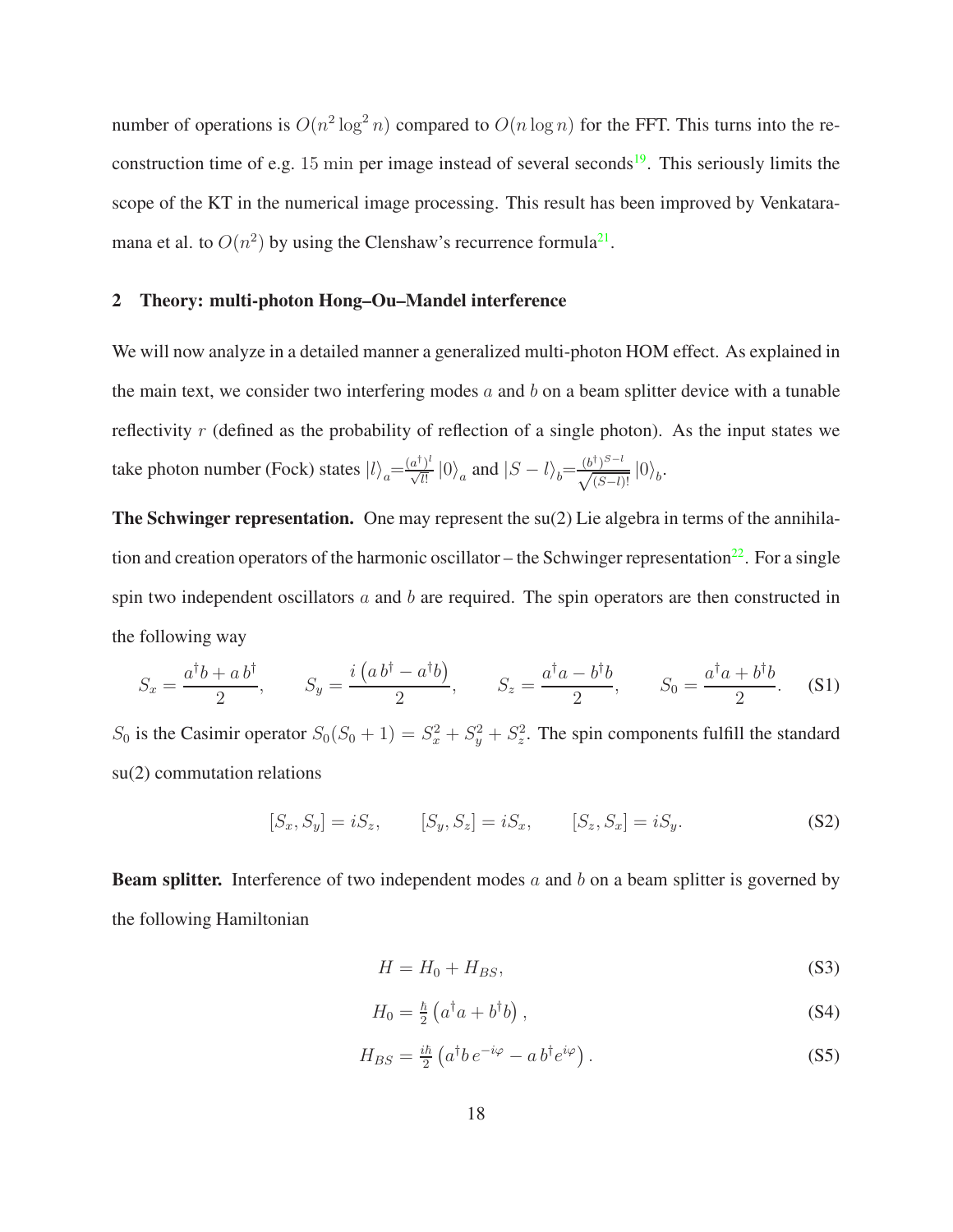$H_0$  is the free quantum oscillator energy and  $H_{BS}$  – the beam splitter interaction<sup>[23](#page-42-2)</sup>.  $\varphi$  is the phase difference between the reflected and transmitted fields behind the beam splitter.  $H_0$  commutes with  $H_{BS}$ .

Using the Schwinger representation, we express H in terms of the spin operators  $S_0$ ,  $S_x$ ,  $S_y$ ,  $S_z$ 

$$
H_0 = \hbar S_0,\tag{S6}
$$

$$
a^{\dagger}b e^{-i\varphi} - a b^{\dagger} e^{i\varphi} = \cos\varphi \left( a^{\dagger} b - a b^{\dagger} \right) - i \sin\varphi \left( a^{\dagger} b + a b^{\dagger} \right)
$$
 (S7)

$$
= 2i\left(\cos\varphi \cdot S_y - \sin\varphi \cdot S_x\right). \tag{S8}
$$

$$
H_{BS} = \frac{i\hbar}{2} 2i \left( \cos \varphi \cdot S_y - \sin \varphi \cdot S_x \right) \tag{S9}
$$

$$
= \hbar \left( \sin \varphi \cdot S_x - \cos \varphi \cdot S_y \right). \tag{S10}
$$

The Hamiltonian generates the evolution operator

$$
U = \exp\{-i\theta H/\hbar\} \tag{S11}
$$

$$
= \exp\{-i\theta(H_0 + H_{BS})/\hbar\} \tag{S12}
$$

$$
= \exp\{-i\theta \, H_{BS}/\hbar\} \exp\{-i\theta \, H_0/\hbar\} \tag{S13}
$$

$$
=U_{BS}U_0,\t\t(S14)
$$

$$
U_0 = \exp\left\{-i\theta S_0\right\},\tag{S15}
$$

$$
U_{BS} = \exp\left\{-i\theta\left(\sin\varphi \cdot S_x - \cos\varphi \cdot S_y\right)\right\}.
$$
 (S16)

The evolution in the Heisenberg picture allows to establish a linear relation between the input  $(a, b)$ and the output  $(a_r, a_t)$  annihilation operators

$$
a_r = U_{BS}^{\dagger} \, a \, U_{BS} = a \cos \frac{\theta}{2} + b \, e^{-i\varphi} \sin \frac{\theta}{2},\tag{S17}
$$

$$
a_t = U_{BS}^{\dagger} b U_{BS} = -a e^{i\varphi} \sin\frac{\theta}{2} + b \cos\frac{\theta}{2}.
$$
 (S18)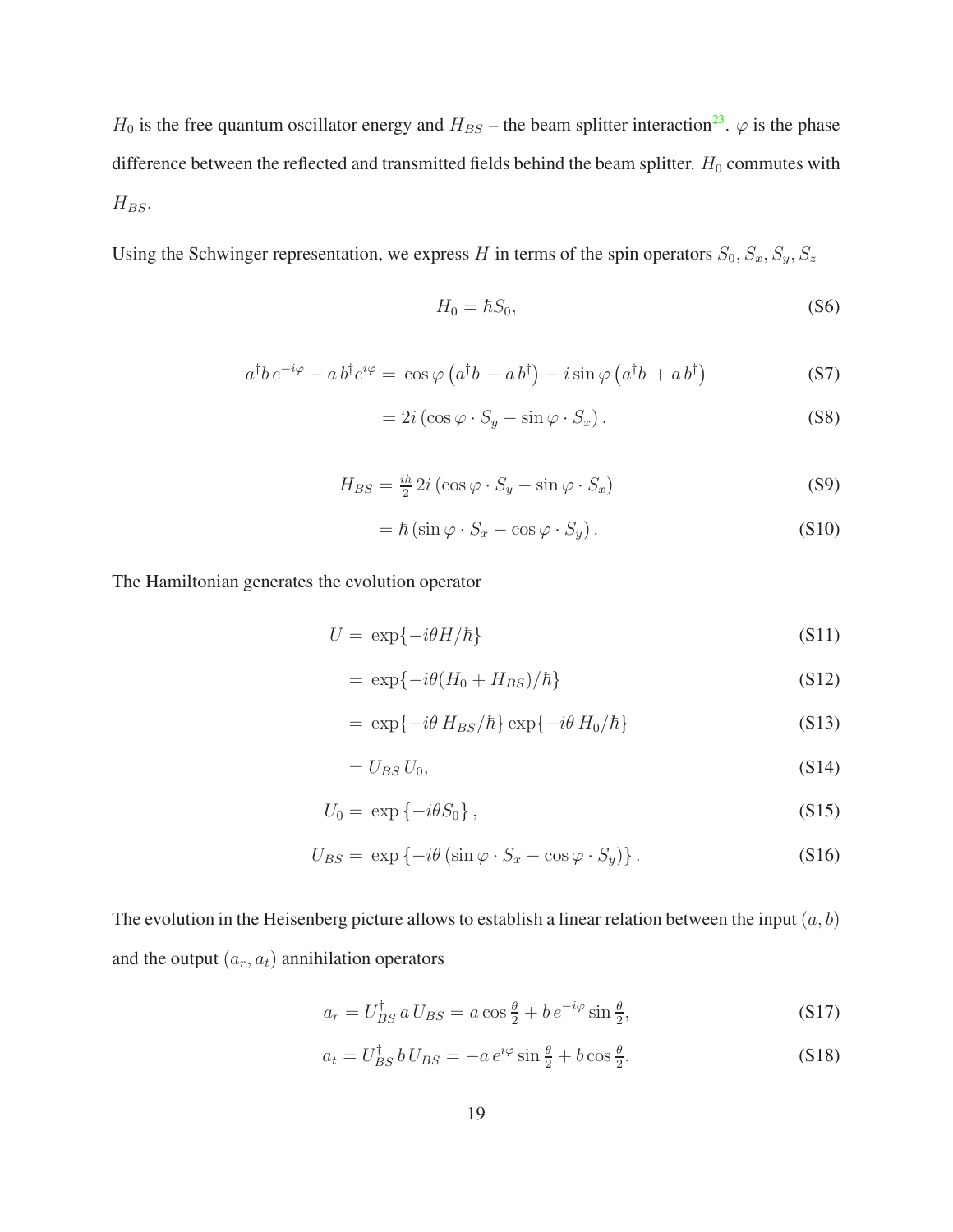The relation takes the following matrix form

$$
\mathbf{U}_{\mathbf{B}\mathbf{S}} = \begin{pmatrix} \cos\frac{\theta}{2} & \sin\frac{\theta}{2}e^{-i\varphi} \\ -\sin\frac{\theta}{2}e^{i\varphi} & \cos\frac{\theta}{2} \end{pmatrix},\tag{S19}
$$

where  $U_{BS}U_{BS}^{\dagger}=1$  and  $U_{BS}^{\dagger}=U_{BS}^{-1}$  hold true.  $U_0$  amounts to a global phase.

We now substitute  $\sin \frac{\theta}{2} = \sqrt{r}$  and  $\cos \frac{\theta}{2} = \sqrt{1-r}$  to relate the evolution directly to the beam splitter reflectivity

$$
\mathbf{U}_{\mathbf{B}\mathbf{S}} = \begin{pmatrix} \sqrt{1-r} & e^{-i\varphi}\sqrt{r} \\ -e^{i\varphi}\sqrt{r} & \sqrt{1-r} \end{pmatrix},
$$
\n(S20)

$$
\mathbf{U}_{\mathbf{B}\mathbf{S}}^{-1} = \mathbf{U}_{\mathbf{B}\mathbf{S}}^{\dagger} = \begin{pmatrix} \sqrt{1-r} & -e^{-i\varphi}\sqrt{r} \\ e^{i\varphi}\sqrt{r} & \sqrt{1-r} \end{pmatrix} . \tag{S21}
$$

This brings us to the following relation between the input and output creation operators, to be used in the next section

$$
\begin{pmatrix} a \\ b \end{pmatrix} = \mathbf{U}_{\mathbf{B}\mathbf{S}}^{-1} \begin{pmatrix} a_r \\ a_t \end{pmatrix} = \begin{pmatrix} \sqrt{1-r} & -e^{-i\varphi}\sqrt{r} \\ e^{i\varphi}\sqrt{r} & \sqrt{1-r} \end{pmatrix} \begin{pmatrix} a_r \\ a_t \end{pmatrix},
$$
(S22)

$$
\begin{pmatrix} a^{\dagger} \\ b^{\dagger} \end{pmatrix} = \begin{pmatrix} \sqrt{1-r} & -e^{i\varphi}\sqrt{r} \\ e^{-i\varphi}\sqrt{r} & \sqrt{1-r} \end{pmatrix} \begin{pmatrix} a_r^{\dagger} \\ a_t^{\dagger} \end{pmatrix},
$$
(S23)

$$
a^{\dagger} = \sqrt{1 - r} a_r^{\dagger} - e^{i\varphi} \sqrt{r} a_t^{\dagger}, \qquad (S24)
$$

$$
b^{\dagger} = e^{-i\varphi} \sqrt{r} a_r^{\dagger} + \sqrt{1 - r} a_t^{\dagger}.
$$
 (S25)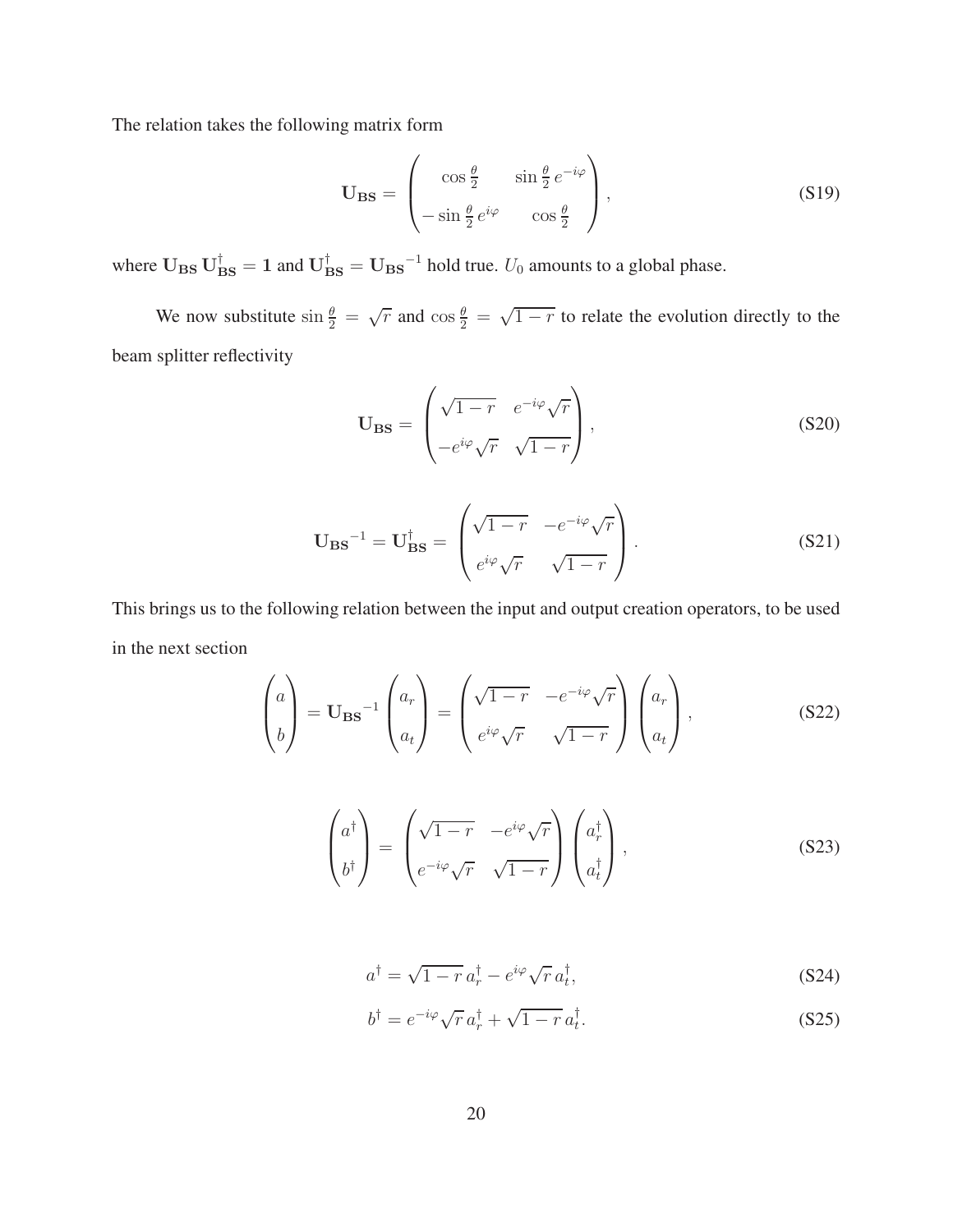**Photon number amplitude.** Let the input states in modes a and b be the Fock states  $|l\rangle$  and  $|S - l\rangle$ , respectively. Then,

$$
U_0 |l\rangle_a |S - l\rangle_b = e^{-i\theta \frac{S}{2}} |l\rangle_a |S - l\rangle_b, \qquad (S26)
$$

$$
U_{BS} |l\rangle_a |S - l\rangle_b = U_{BS} \frac{\left(a^{\dagger}\right)^l}{\sqrt{l!}} \frac{\left(b^{\dagger}\right)^{S-l}}{\sqrt{(S-l)!}} |0\rangle
$$
\n
$$
(S27)
$$

$$
=\frac{1}{\sqrt{l!(S-l)!}}\left(\sqrt{1-r}a_r^{\dagger}-e^{i\varphi}\sqrt{r}a_t^{\dagger}\right)^l\left(e^{-i\varphi}\sqrt{r}a_r^{\dagger}+\sqrt{1-r}a_t^{\dagger}\right)^{S-l}|0\rangle
$$
\n(S28)

$$
= \frac{1}{\sqrt{l!(S-l)!}} \sum_{m=0}^{l} \sum_{n=0}^{S-l} {l \choose m} {S-l \choose n} \left(\sqrt{1-r} a_r^{\dagger}\right)^m \left(-e^{i\varphi} \sqrt{r} a_t^{\dagger}\right)^{l-m} \times
$$

$$
\times \left(e^{-i\varphi} \sqrt{r} a_r^{\dagger}\right)^n \left(\sqrt{1-r} a_t^{\dagger}\right)^{S-l-n} |0\rangle
$$
(S29)

$$
= \frac{1}{\sqrt{l!(S-l)!}} \sum_{m=0}^{l} \sum_{n=0}^{S-l} {l \choose m} {S-l \choose n} \left( -e^{i\varphi} \sqrt{r} \right)^l \left( \sqrt{1-r} \right)^{S-l} \times \qquad (S30)
$$
  
 
$$
\times \left( \sqrt{1-r} \right)^{m-n} \left( \sqrt{r} \right)^{n-m} \left( e^{-i\varphi} \right)^{m+n} \times \qquad \qquad \times (-1)^{-m} \left( a_r^{\dagger} \right)^{m+n} \left( a_r^{\dagger} \right)^{S-m-n} |0\rangle
$$
  
 
$$
U |l\rangle_a |S-l\rangle_b = e^{-i\theta \frac{S}{2}} \frac{\left( -e^{i\varphi} \sqrt{r} \right)^l \left( \sqrt{1-r} \right)^{S-l}}{\sqrt{l!(S-l)!}} \sum_{m=0}^{l} \sum_{n=0}^{S-l} {l \choose m} {S-l \choose n} (-1)^{-m} \times \qquad \qquad \times (e^{-i\varphi})^{m+n} \left( \sqrt{\frac{1-r}{r}} \right)^{m-n} \times \qquad \qquad \times \sqrt{(m+n)!(S-m-n)!} \left| m+n, S-m-n \right\rangle . \qquad (S31)
$$

Let us substitute  $m + n = k$  to change the summation variables. Then,

$$
|m+n, S-m-n\rangle = |k, S-k\rangle
$$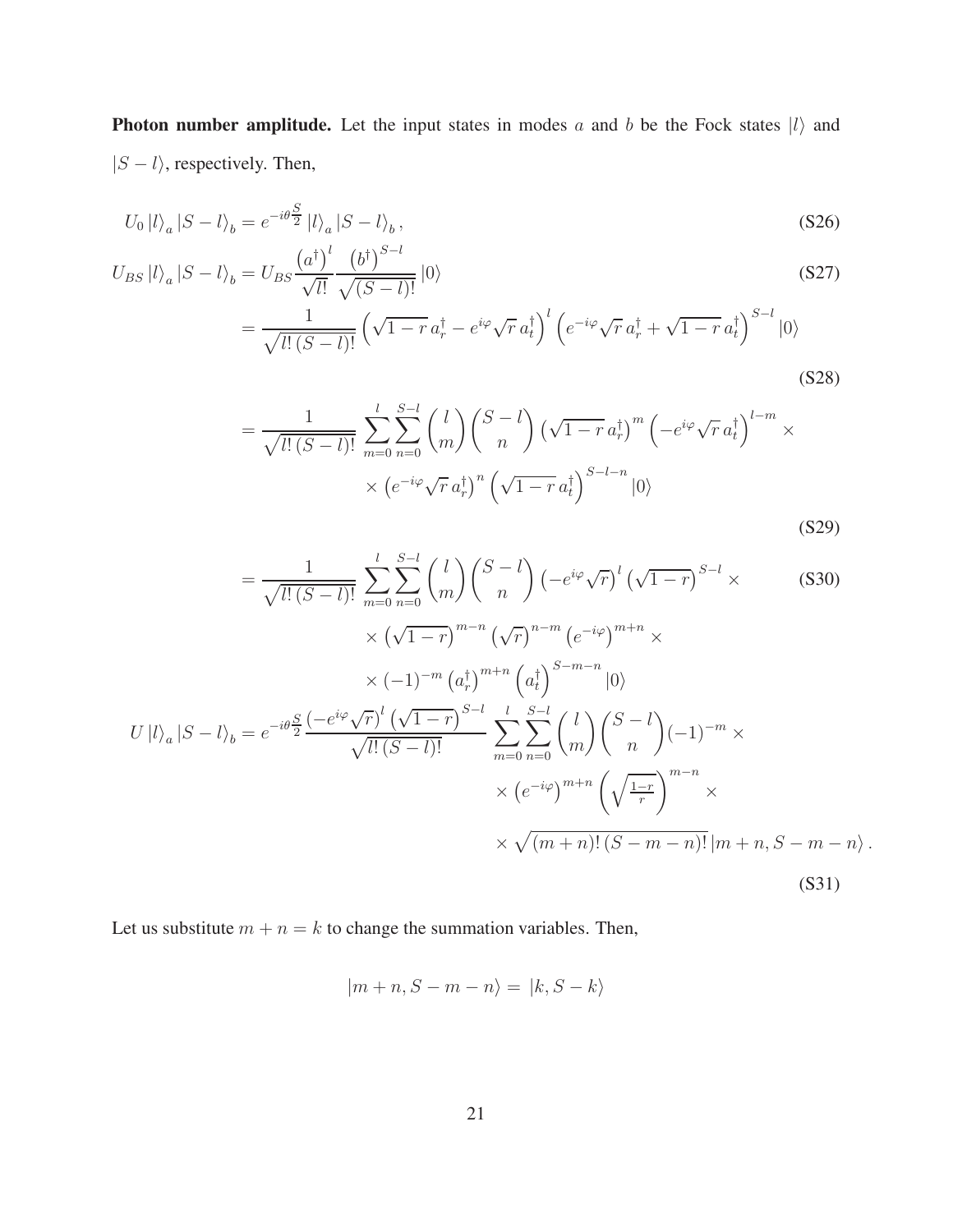and the ranges of  $k$  and  $m$  are as follows

$$
0 \le m + n = k \le S
$$
  
\n
$$
0 \le k - m = n \le S - l \Rightarrow k + l - S \le m \le k,
$$
  
\n
$$
\sum_{m=0}^{l} \sum_{n=0}^{S-l} \Rightarrow \sum_{k=0}^{S} \sum_{m=\max\{0,k+l-S\}}^{\min\{l,k\}},
$$
  
\n
$$
U|l\rangle_a|S-l\rangle_b = e^{-i\theta \frac{S}{2}} \frac{(-e^{i\varphi}\sqrt{r})^l(\sqrt{1-r})^{S-l}}{\sqrt{l!(S-l)!}} \sum_{k=0}^{S} \sum_{m=\max\{0,k+l-S\}}^{\min\{l,k\}} {l \choose m} {S-l \choose k-m} (-1)^{-m} \times
$$
  
\n
$$
\times (e^{-i\varphi})^k \left(\sqrt{\frac{1-r}{r}}\right)^{2m-k} \sqrt{k!(S-k)!} |k, S-k\rangle.
$$
  
\n(S32)

The probability amplitude of detecting  $k$  and  $S-k$  photons behind the beam splitter provided that  $l$  and  $S - l$  were injected into it is

$$
\mathcal{A}_S(k,l) = \langle k, S-k | U | l, S-l \rangle, \qquad (S33)
$$

thus,

$$
U|l\rangle_a|S-l\rangle_b = \sum_{k=0}^{S} \mathcal{A}_S(k,l)|k,S-k\rangle, \qquad (S34)
$$

where

$$
\mathcal{A}_{S}(k,l) = e^{-i\theta} \frac{S}{2} \frac{\left(-e^{i\varphi}\sqrt{r}\right)^{l}\left(\sqrt{1-r}\right)^{S-l}}{\sqrt{l!(S-l)!}} \sum_{m=\max\{0,k+l-S\}}^{m\text{in}\{l,k\}} \binom{l}{m} \binom{S-l}{k-m} (-1)^{-m} \left(e^{-i\varphi}\right)^{k} \times \left(\sqrt{\frac{1-r}{r}}\right)^{2m-k} \sqrt{k!(S-k)!}
$$
\n
$$
\times \left(\sqrt{\frac{1-r}{r}}\right)^{2m-k} \sqrt{k!(S-k)!}
$$
\n(S35)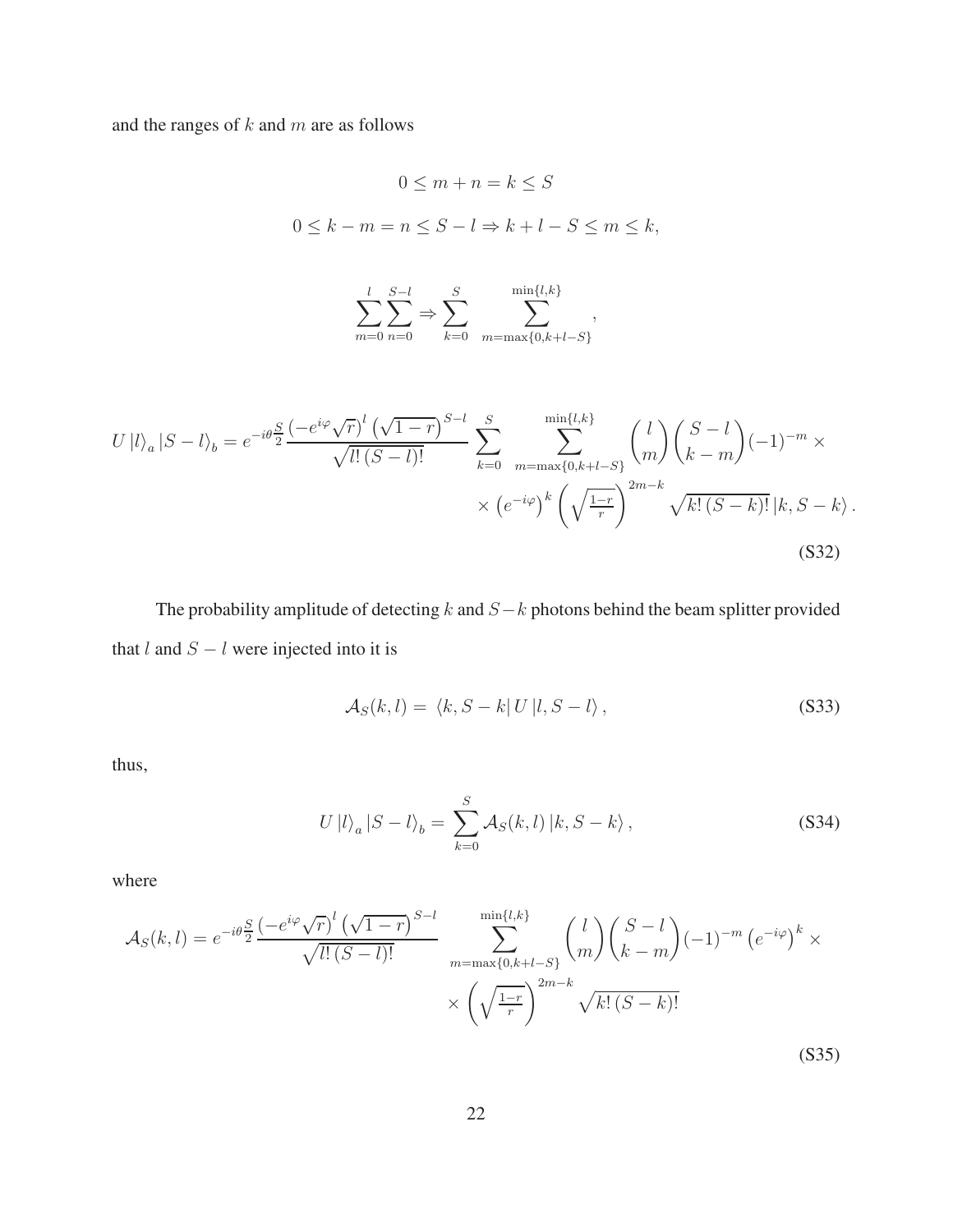<span id="page-22-0"></span>
$$
= e^{-i\theta} \frac{S}{2} \frac{\left(-e^{i\varphi}\sqrt{r}\right)^l \left(\sqrt{1-r}\right)^{S-l}}{\sqrt{l!(S-l)!}} \left(e^{-i\varphi}\right)^k \left(\sqrt{\frac{1-r}{r}}\right)^{-k} \sqrt{k!\left(S-k\right)!} \times \sum_{m=\max\{0,k+l-S\}}^{\min\{l,k\}} \binom{l}{m} \binom{S-l}{k-m} (-1)^{-m} \left(\frac{1-r}{r}\right)^m.
$$
\n
$$
(S36)
$$

The inner sum over  $m$  in Eq. [\(S36\)](#page-22-0) is a hypergeometric series. In order to simplify it, the identities from Section [3](#page-29-0) are used. The four cases below (A-D) correspond to different summation ranges. For simplicity, let us assume that  $l \leq S - l$ , i.e.  $l \leq \frac{S}{2}$  $\frac{S}{2}$ .

**Case A:** min $\{l, k\} = l$  and max $\{0, k + l - S\} = 0$ . This implies  $l \le k \le S - l$ .

$$
\sum_{m=0}^{l} \binom{l}{m} \binom{S-l}{k-m} (-1)^{-m} \left(\frac{1-r}{r}\right)^m \tag{S37}
$$

$$
= \sum_{m=0}^{l} {l \choose m} {S-l \choose k-m} \left(1 - \frac{1}{r}\right)^m
$$
\n
$$
(S38)
$$

$$
= \sum_{m=0}^{l} {l \choose m} \frac{(S-l)!}{(k-m)!(S-l-k+m)!} \frac{(S-l-k)!k!}{(S-l-k)!k!} (1 - \frac{1}{r})^m
$$
(S39)

$$
= \sum_{m=0}^{l} {l \choose m} \frac{(S-l)!}{(S-l-k)! \, k!} \frac{(S-l-k)!}{(S-l-k+m)!} \frac{k!}{(k-m)!} \left(1 - \frac{1}{r}\right)^m
$$
(S40)

$$
= \sum_{m=0}^{l} {l \choose m} {S-l \choose k} \frac{(-1)^m (-k)_k}{(S-l-k+1)_k} \left(1 - \frac{1}{r}\right)^m \qquad \text{cf. (S92), (S93) (S41)}
$$

$$
= {S-l \choose k} {}_{2}F_{1} [-l, -k; S-l-k+1; 1-\frac{1}{r}] \qquad \qquad \text{cf. (S95)} \qquad (S42)
$$

$$
= \binom{S-l}{k} \frac{(S-l-k+1+k)_K}{(S-l-k+1)_K} {}_2F_1 \left[ -l, -k; -S; \frac{1}{r} \right] \qquad \text{cf. (S96)} \quad (S43)
$$

$$
= \binom{S}{k} {}_2F_1 \left[ -l, -k; -S; \frac{1}{r} \right]. \tag{S44}
$$

**Case B:** min $\{l, k\} = k$  and max $\{0, k + l - S\} = k + l - S$ . This implies  $S - l \le k \le l$ , i.e. the empty set.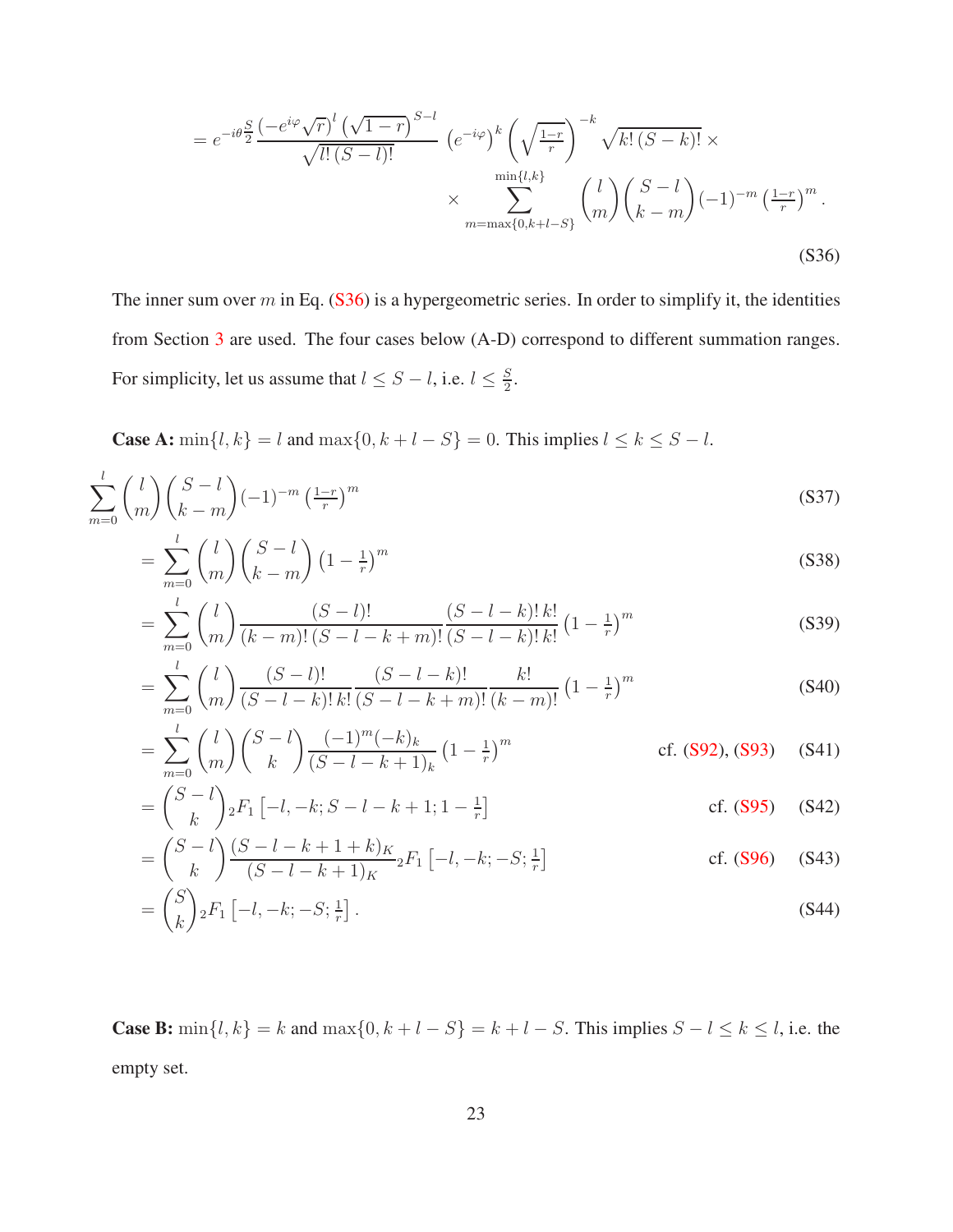**Case C:** min{l, k} = k and max{0, k + l - S} = 0. This implies  $k \le l \le S - l$ .

$$
\sum_{m=0}^{k} \binom{l}{m} \binom{S-l}{k-m} (-1)^{-m} \left(\frac{1-r}{r}\right)^m \tag{S45}
$$

$$
= \sum_{m=0}^{k} {l \choose m} {S-l \choose k-m} (1 - \frac{1}{r})^m
$$
\n
$$
(S46)
$$

$$
= \sum_{m=0}^{k} \frac{l!}{m! (l-m)!} \frac{(S-l)!}{(k-m)! (S-l-k+m)!} \frac{k! (S-l-k)!}{k! (S-l-k)!} (1 - \frac{1}{r})^m
$$
(S47)

$$
= \sum_{m=0}^{k} \frac{k!}{m! (k-m)!} \frac{(S-l)!}{k! (S-l-k)!} \frac{l!}{(l-m)!} \frac{(S-l-k)!}{(S-l-k+m)!} \left(1 - \frac{1}{r}\right)^m
$$
(S48)

$$
= \sum_{m=0}^{k} {k \choose m} {S-l \choose k} \frac{(-1)^m (-l)_k}{(S-l-k+1)_k} \left(1 - \frac{1}{r}\right)^m
$$
 cf. (S92), (S93)

(S49)

$$
= {S-l \choose k} {}_2F_1 [-k, -l; S-l-k+1; 1-\tfrac{1}{r}]
$$
 cf. (S95)

$$
(S50)
$$

$$
= {S-l \choose k} {}_2F_1 [-l, -k; S-l-k+1; 1-\tfrac{1}{r}]
$$
 cf. (S94)

(S51)

$$
= {S-l \choose k} \frac{(S-l-k+1+k)_K}{(S-l-k+1)_K} {}_2F_1 [-l, -k; -S; \frac{1}{r}]
$$
 cf. (S96)

(S52)

$$
= {S \choose k} {}_2F_1 \left[ -l, -k; -S; \frac{1}{r} \right]
$$
\n
$$
(S53)
$$

**Case D:** min $\{l, k\} = l$  and max $\{0, k + l - S\} = k + l - S$ . This implies  $l \leq S - l \leq k$ . To compute the sum, the following substitution is used:  $m = l - m'$ .

$$
\sum_{m=k+l-S}^{l} {l \choose m} {S-l \choose k-m} (1-\tfrac{1}{r})^m = \sum_{m'=0}^{S-k} {l \choose l-m'} {S-l \choose k+m'-l} (1-\tfrac{1}{r})^{l-m'} \tag{S54}
$$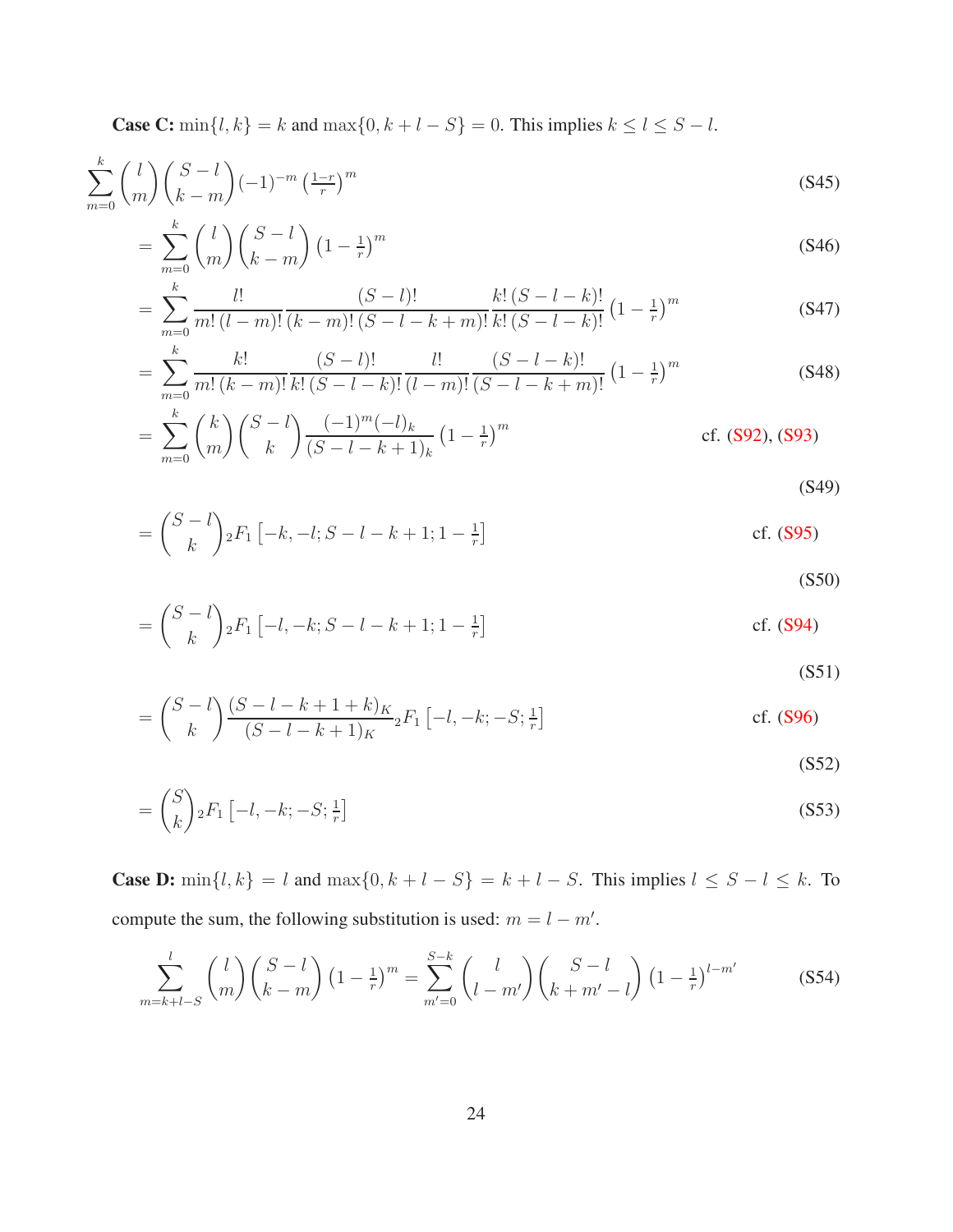$$
= (1 - \frac{1}{r})^l \sum_{m'=0}^{S-k} {S-k \choose m'} \frac{m'! (S-k-m')!}{(S-k)!} \frac{l!}{(l-m')!m'!} \times \frac{(S-1)!}{(S-k-m')! (k+m'-l)!} (-1)^{-m'} (\frac{1}{r} - 1)^{-m'}
$$
(S55)

$$
= (1 - \frac{1}{r})^l \sum_{m'=0}^{S-k} {S-k \choose m'} (-1)^{m'} \frac{l!}{(l-m')!} \frac{(S-l)!}{(S-k)!(k+m'-l)!} \left(\frac{1}{r} - 1\right)^{-m'}
$$
(S56)

$$
= \left(1 - \frac{1}{r}\right)^l \sum_{m'=0}^{S-k} {S-k \choose m'} (-1)^{m'} (-1)^{m'} (-l)_{m'} \times \left( (S57) \right)
$$
\n
$$
(S-l)! \qquad (k-l)! \qquad m'
$$

$$
\times \frac{(S-l)!}{(S-k)!(k-l+m')!} \frac{(k-l)!}{(k-l)!} \left(\frac{r}{1-r}\right)^{m'}
$$
\n
$$
= \left(1 - \frac{1}{r}\right)^l \sum_{m'=0}^{S-k} {S-k \choose m'} (-1)^{m'} (-l)_{m'} \frac{(S-l)!}{(S-k)!(S-l-S+k)!} \times \text{cf. (S92), (S93)}
$$
\n
$$
\times \frac{(k-l)!}{(k-l+m')!} \left(\frac{r}{r-1}\right)^{m'}
$$

(S58)

$$
= (1 - \frac{1}{r})^{l} {S - l \choose S - k} \sum_{m'=0}^{S-k} {S - k \choose m'} (-1)^{m'} \frac{(-l)_{m'}}{(k - l + 1)_{m'}} \left(\frac{r}{r-1}\right)^{m'}
$$
 cf. (S95)

(S59)

$$
= (1 - \frac{1}{r})^{l} {S - l \choose S - k} {}_{2}F_{1} [-(S - k), -l; k - l + 1; \frac{r}{r-1}]
$$
 cf. (S96)

(S60)

$$
= (1 - \frac{1}{r})^{l} \binom{S - l}{S - k} \frac{(k - l + 1 + l)_{S - k}}{(k - l + 1)_{S - k}} \times \frac{(S61)}{\times {}_{2}F_{1}} \left[ -(S - k), -l; 1 - S + k - l - (k - l + 1); \frac{-1}{r - 1} \right]
$$

$$
= (1 - \frac{1}{r})^{l} {S \choose S-k} {}_{2}F_{1} [-(S-k), -l; -S; \frac{-1}{r-1}] \qquad \qquad \text{cf. (S97)}
$$

(S62)

$$
= \underbrace{\left(1 - \frac{1}{r}\right)^l \left(1 - \frac{-1}{r-1}\right)^l}_{=1} {S \choose k} {}_2F_1 \left[-S + (S - k), -l; -S; \frac{\frac{-1}{r-1}}{\frac{-1}{r-1} - 1}\right]
$$
\n(S63)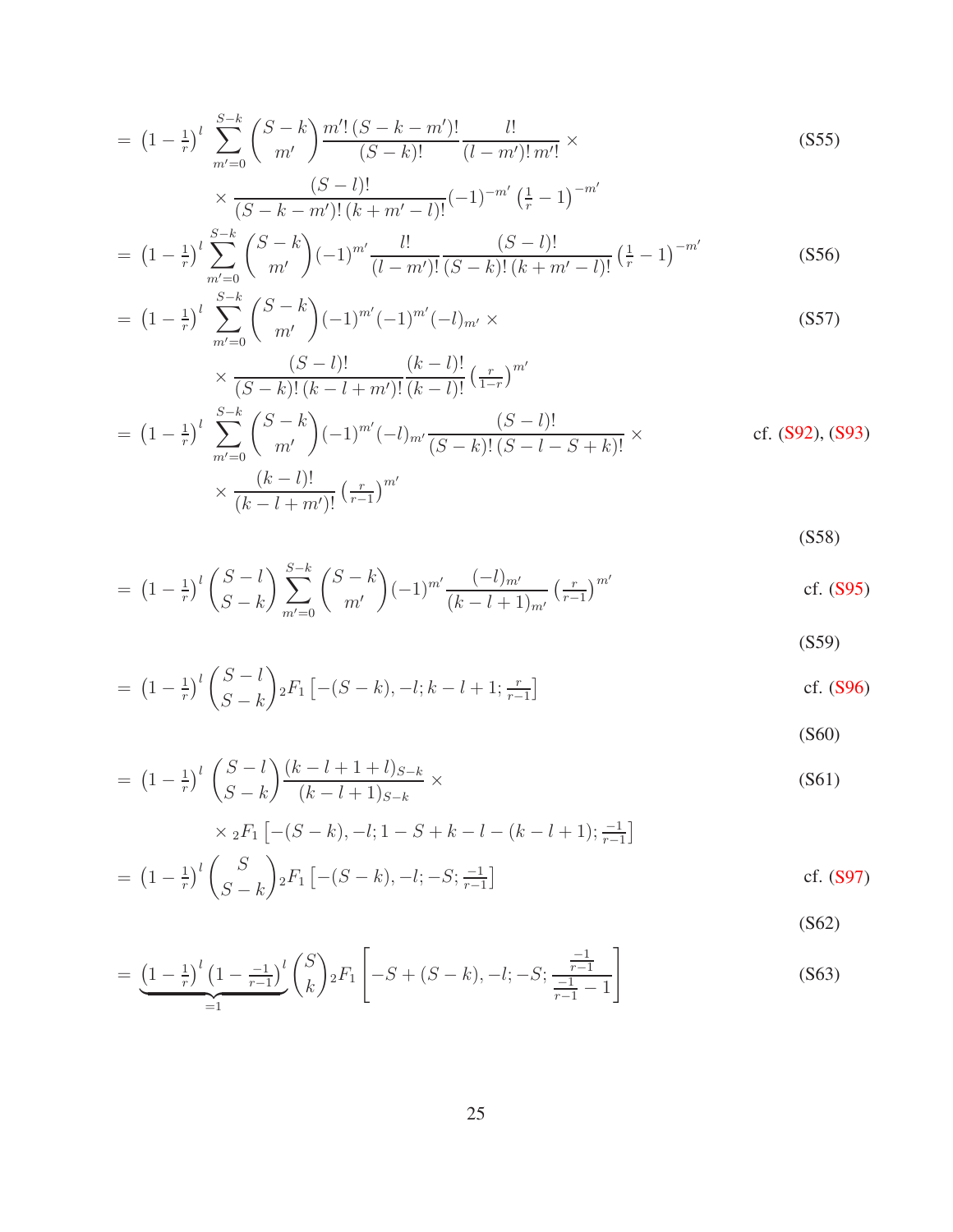$$
= \binom{S}{k} {}_2F_1\left[-k, -l; -S; \frac{1}{r}\right]
$$
 cf. (S94)

$$
(S64)
$$

$$
= \binom{S}{k} {}_2F_1 \left[ -l, -k; -S; \frac{1}{r} \right]. \tag{S65}
$$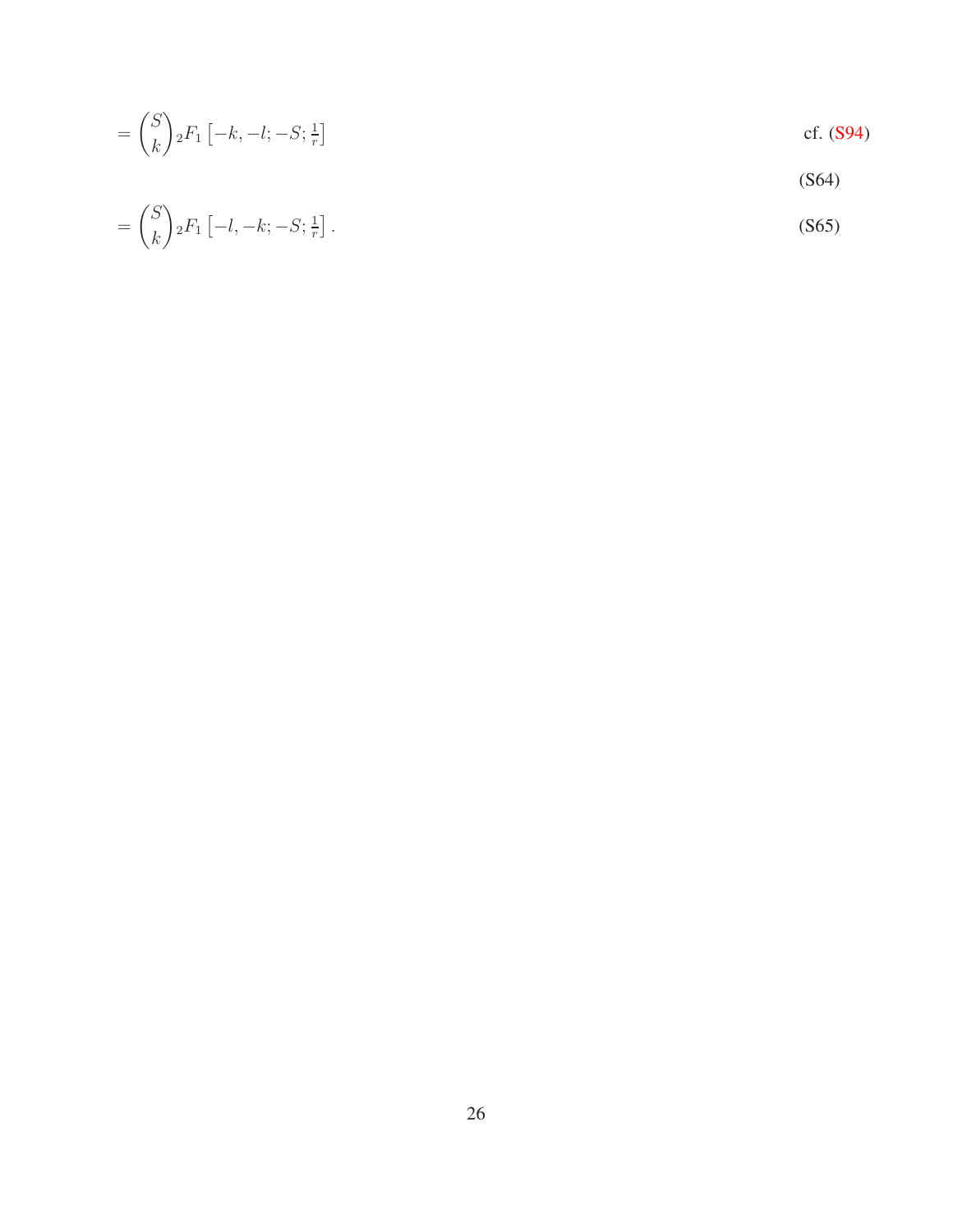Summarizing, the inner sum in Eq. [\(S36\)](#page-22-0) equals  $\binom{S}{k}$  $_{k}^{S}$ <sub>2</sub> $F_{1}$   $\left[-l,-k;-S;\frac{1}{r}\right]$  $\frac{1}{r}$  under the assumption that  $l \leq \frac{S}{2}$  $\frac{S}{2}$ . The probability amplitude can be rewritten into the following form

$$
\mathcal{A}_{S}(k,l) = \frac{\left(-e^{i\varphi}\sqrt{r}\right)^{l}\left(\sqrt{1-r}\right)^{S-l}}{\sqrt{l!(S-l)!}}e^{-i\theta\frac{S}{2}}\left(e^{-i\varphi}\right)^{k}\left(\sqrt{\frac{1-r}{r}}\right)^{-k}\sqrt{k!\left(S-k\right)!}\binom{S}{k}{}_{2}F_{1}\left[-l,-k;-S;\frac{1}{r}\right],\tag{S66}
$$

$$
\sqrt{\frac{k!\,(S-k)!}{l!\,(S-l)!}}\binom{S}{k} = \sqrt{\binom{S}{k}\binom{S}{l}},
$$

<span id="page-26-0"></span> $\overline{\phantom{a}}$ 

$$
\mathcal{A}_{S}(k,l) = \sqrt{\binom{S}{k}\binom{S}{l}} (-1)^{l} \left(e^{i\varphi}\right)^{l-k} e^{-i\theta \frac{S}{2}} \left(\sqrt{1-r}\right)^{S} \left(\sqrt{\frac{r}{1-r}}\right)^{l+k} {}_{2}F_{1}\left[-l,-k;-S;\frac{1}{r}\right]
$$
\n(S67)

$$
= \sqrt{\binom{S}{k}\binom{S}{l}} (-1)^l \left(e^{i\varphi}\right)^{l-k} e^{-i\theta \frac{S}{2}} \left(\cos\frac{\theta}{2}\right)^S \left(\tan\frac{\theta}{2}\right)^{l+k} {}_2F_1 \left[-l, -k; -S; \left(\sin\frac{\theta}{2}\right)^{-2}\right]
$$
\n(S68)

<span id="page-26-1"></span>
$$
= \sqrt{\binom{S}{k}\binom{S}{l}} (-1)^l \left(e^{i\varphi}\right)^{l-k} e^{-i\theta \frac{S}{2}} \left(\cos\frac{\theta}{2}\right)^S \left(\tan\frac{\theta}{2}\right)^{l+k} {}_2F_1 \left[-k, -l; -S; \left(\sin\frac{\theta}{2}\right)^{-2}\right].
$$
\n(S69)

The photon number statistics behind the beam splitter is given by the probability  $p_S(k, l)$  =  $|\mathcal{A}_S(k,l)|^2$ 

$$
p_S(k,l) = {S \choose k} {S \choose l} \left(\cos \frac{\theta}{2}\right)^{2S} \left(\tan \frac{\theta}{2}\right)^{2(l+k)} \left|{}_2F_1 \left[-l, -k; -S; \left(\sin \frac{\theta}{2}\right)^{-2}\right]\right|^2 = p_S(l,k). \tag{S70}
$$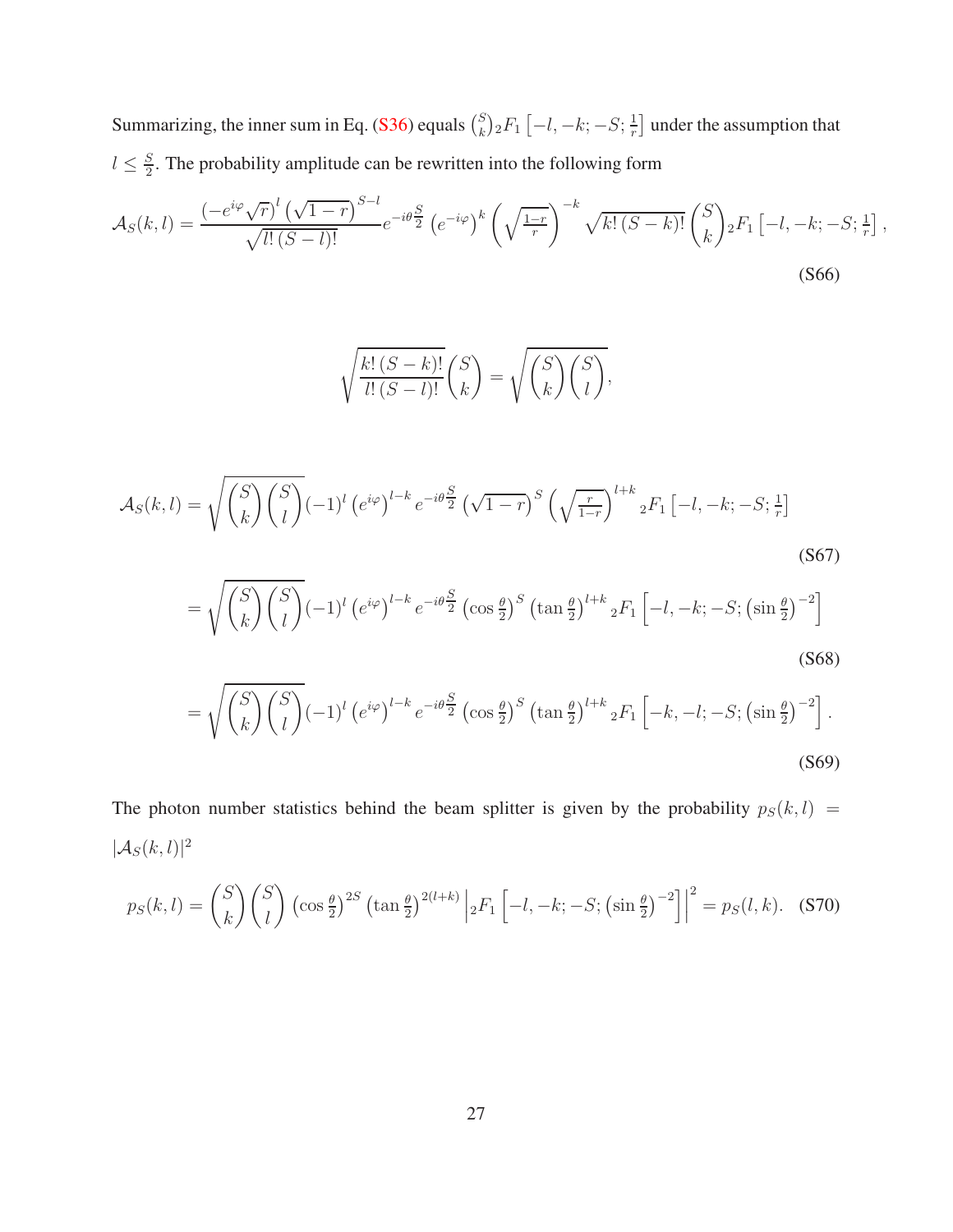**Kravchuk transform.** The  $\alpha$ -fractional Kravchuk transform of an input sequence  $x_n = f(\xi_n)$ , where  $n = 0, 1, ..., N$  and  $\xi_n = (n - N/2)$ , is defined as follows<sup>[24](#page-42-0)</sup> (cf. Eq. (5.2))

<span id="page-27-0"></span>
$$
\mathbf{X}_n = \sum_{n'=0}^{N} F_{n,n'}^{\alpha} x_{n'},
$$
\n(S71)

$$
F_{n,n'}^{\alpha} = e^{i\frac{\pi}{2}(n+n'-N\alpha/2)} \sqrt{\binom{N}{n}\binom{N}{n'}} \cos^N\left(\frac{\pi\alpha}{4}\right) \tan^{n+n'}\left(\frac{\pi\alpha}{4}\right) {}_2F_1\left[-n,-n';-N;\sin^{-2}\left(\frac{\pi\alpha}{4}\right)\right] = F_{n',n}^{\alpha}
$$
\n(S72)

$$
=e^{i\frac{\pi}{2}(n'-n-N\alpha/2)}\sqrt{\frac{n!\left(N-n\right)!}{n'!\left(N-n'\right)!}}\sin^{n'-n}\left(\frac{\pi\alpha}{4}\right)\cos^{N-n'-n}\left(\frac{\pi\alpha}{4}\right)k_n^{\left[\sin^2\left(\pi\alpha/4\right)\right]}(n',N)\tag{S73}
$$

$$
= e^{i\frac{\pi}{2}(n'-n-N\alpha/2)}\phi_n^{(p)}(n'-Np,N),\tag{S74}
$$

where  $k_n^{(p)}(n', N)$  is a Kravchuk polynomial and  $\phi_n^{(p)}(n'-Np, N)$  is a Kravchuk function.

We used the following relations<sup>[25,](#page-42-6)[26](#page-42-7)</sup>

$$
k_n^{(p)}(n',N) = (-1)^n \binom{N}{n} p^n \, {}_2F_1 \left[ -n, -n'; -N; \frac{1}{p} \right],\tag{S75}
$$

$$
\phi_n^{(p)}(n'-Np,N) = \sqrt{\frac{n! \ (N-n!)}{n'! \ (N-n)!}} \sqrt{p^{n'-n}(1-p)^{N-n-n'}} \ k_n^{(p)}(n',N),\tag{S76}
$$

$$
\phi_n^{(p)}(n'-Np, N) = (-1)^{n+n'} \phi_{n'}^{(p)}(n-Np, N), \tag{S77}
$$

as well as the fact that the Kravchuk functions are orthonormal

$$
\sum_{n'=0}^{N} \phi_n^{(p)}(n'-Np, N) \phi_m^{(p)}(n'-Np, N) = \delta_{n,m}.
$$
 (S78)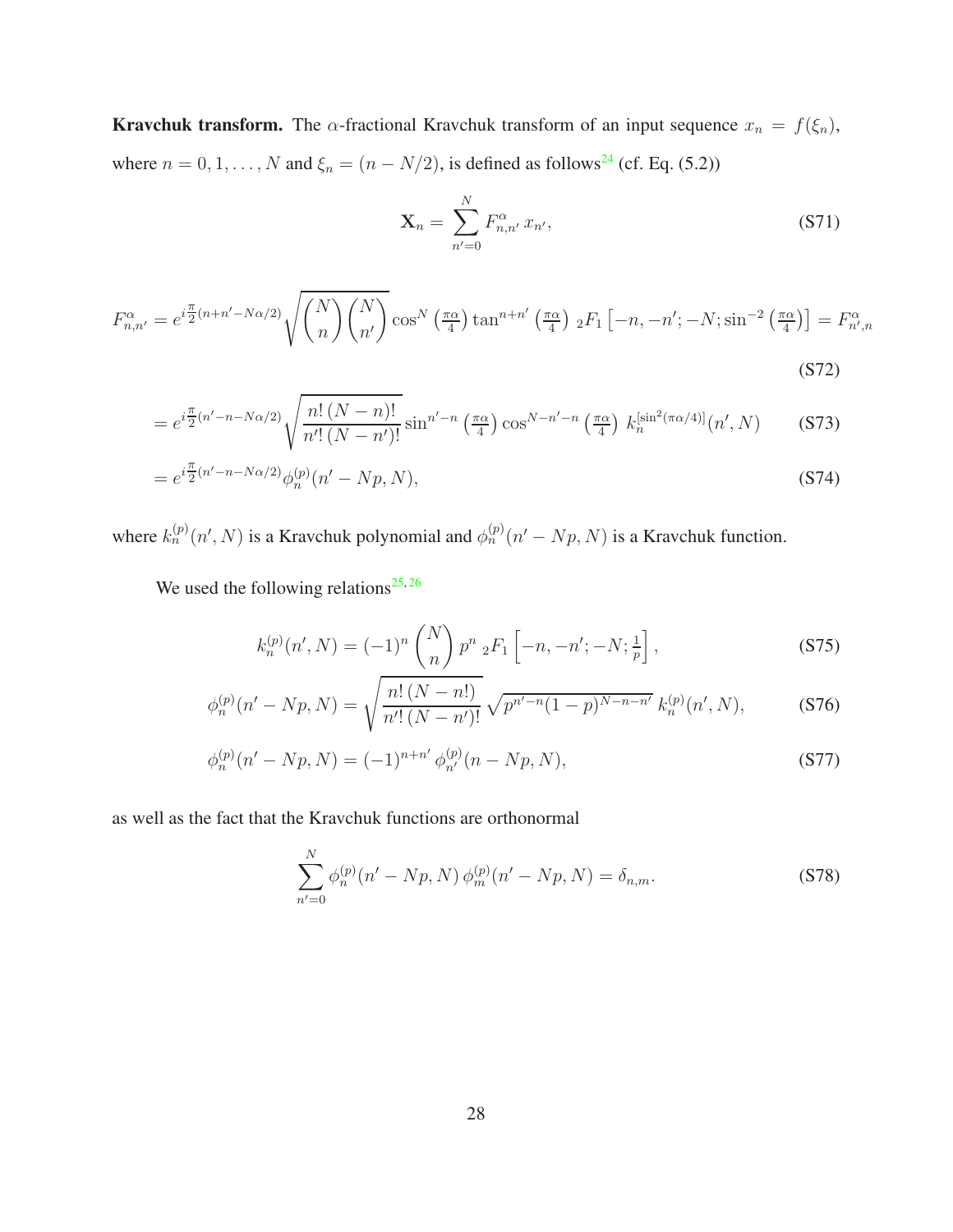Now we turn  $A_S(k, l)$  shown in Eq. [\(S69\)](#page-26-0) to the form of Eq. [\(S74\)](#page-27-0)

$$
\mathcal{A}_{S}(k,l) = e^{-i\theta} \frac{S}{2} e^{i\varphi(l-k)} (-1)^{k+l} \phi_{k}^{(r)}(l - S_{r}, S)
$$
  
\n
$$
= e^{i\frac{\pi}{2} \left(\frac{2(\pi + \varphi)}{\pi} (l - k) - S_{\pi}^{\theta}\right)} \phi_{k}^{(r)}(l - S_{r}, S)
$$
  
\n
$$
= e^{-i\theta} \frac{S}{2} e^{i\varphi(l-k)} \phi_{l}^{(r)}(k - S_{r}, S)
$$
  
\n
$$
= e^{i\frac{\pi}{2} \left(\frac{2\varphi}{\pi} (l - k) - S_{\pi}^{\theta}\right)} \phi_{l}^{(r)}(k - S_{r}, S),
$$
\n(S79)

where  $r = \sin^2 \frac{\theta}{2}$ .

In specific, if we take  $\varphi = -\frac{\pi}{2}$  $\frac{\pi}{2}$  and rearrange terms

$$
\mathcal{A}_{S}(k,l) = e^{i\frac{\pi}{2}(k+l-S\frac{\theta}{\pi})} \sqrt{\binom{S}{k}\binom{S}{l}} \left(\cos\frac{\theta}{2}\right)^{S} \left(\tan\frac{\theta}{2}\right)^{l+k} {}_{2}F_{1}\left[-k,-l;-S;\left(\sin\frac{\theta}{2}\right)^{-2}\right] \quad (S80)
$$

$$
=F_{k,l}^{\frac{20}{\pi}}\tag{S81}
$$

$$
=e^{i\frac{\pi}{2}(l-k-S_{\pi}^{\theta})}\phi_k^{\left(\sin^2\frac{\theta}{2}\right)}(l-S\sin^2\frac{\theta}{2},S),\tag{S82}
$$

$$
\mathcal{A}_S(k,l) = e^{i\frac{\pi}{2}(l-k-S\frac{\theta}{\pi})} \phi_k^{(r)}(l-Sr, S).
$$
\n(S83)

**Quantum Kravchuk transform on a beam splitter.** Let us send a superposition  $\sum_{l=0}^{S} x_l |l, S-l\rangle$ to a BS. The superposition amplitudes encode the sequence  $(x_1, \ldots, x_S)$  to be transformed. We will compute the probabilities of detecting  $|k\rangle$  and  $|S - k\rangle$  photons behind the BS

$$
\left| \langle k, S - k | U_0 U_{BS} \left( \sum_{l=0}^S x_l \cdot | l, S - l \rangle \right) \right|^2 = \left| \sum_{l=0}^S x_l \cdot \langle k, S - k | U_0 U_{BS} | l, S - l \rangle \right|^2 \tag{S84}
$$

$$
= \left| \sum_{l=0}^{S} x_l \cdot e^{-i\theta} \frac{S}{2} \langle k, S - k | U_{BS} | l, S - l \rangle \right|^2 \quad (S85)
$$

$$
= \left| \sum_{l=0}^{S} x_l \cdot \mathcal{A}_S^{(r)}(k,l) \right|^2 \tag{S86}
$$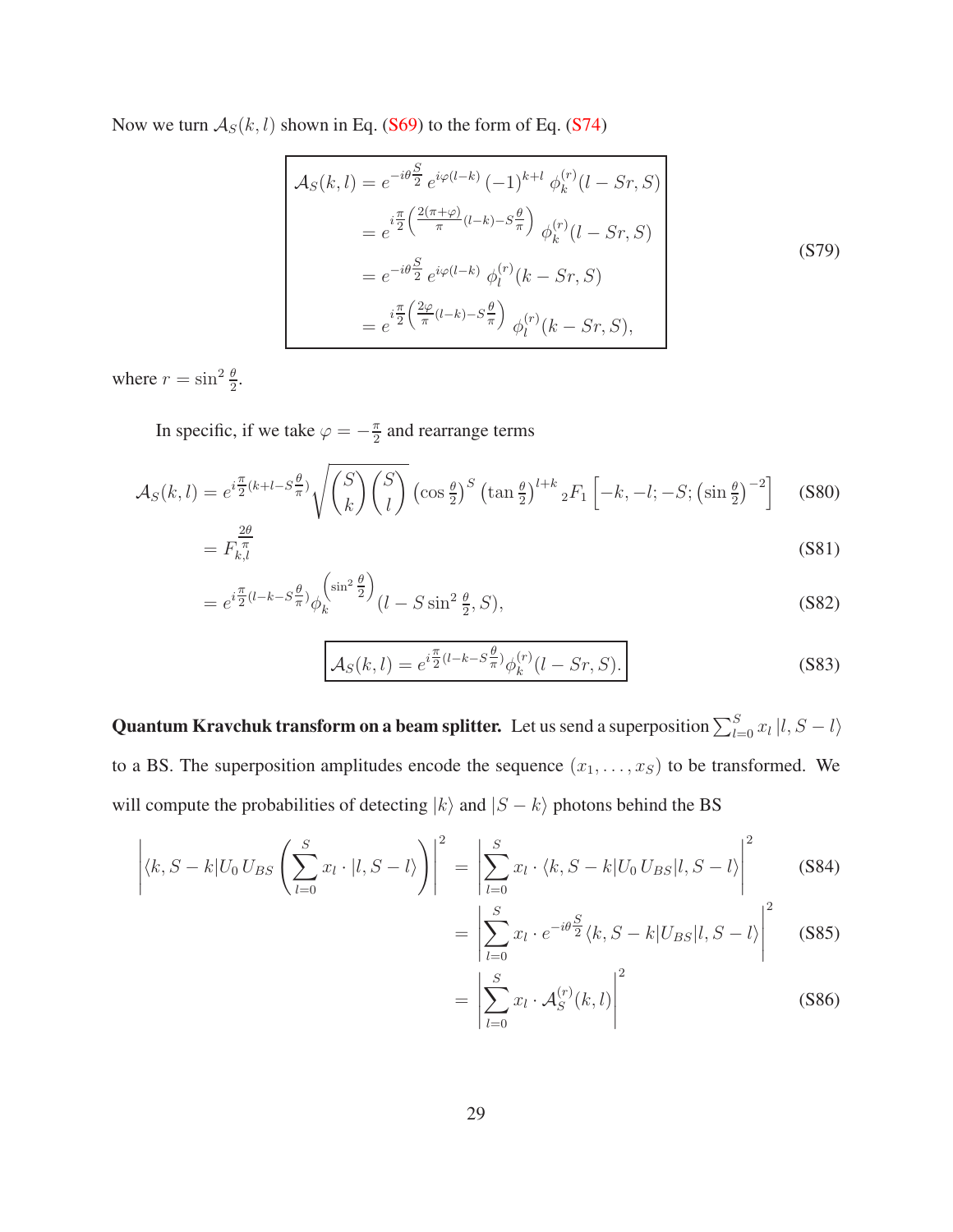$$
= \left| \sum_{l=0}^{S} x_l \cdot e^{-i\theta \frac{S}{2}} e^{i\frac{\pi}{2}(l-k)} \phi_k^{(r)}(l - Sr, S) \right|^2 \tag{S87}
$$

$$
= |X_k|^2. \tag{S88}
$$

It is clear now that multi-photon interference on a beam splitter followed by photon-counting detection implements  $\alpha = \frac{2\theta}{\pi}$  $\frac{2\theta}{\pi}$ -fractional QKT of the input probability amplitudes

$$
(x_0, x_1, \dots, x_S) \to (|X_0|^2, |X_1|^2, \dots, |X_S|^2),
$$
\n(S89)

<span id="page-29-0"></span>where  $|X_k|^2$  are experimentally determined photon number statistics for  $k = 0, \ldots, S$ .

### 3 Gauss hypergeometric function.

Definition. The Gauss hypergeometric function is a special function defined with the following hypergeometric series

<span id="page-29-3"></span>
$$
{}_{2}F_{1}(a,b;c;z) = \sum_{k=0}^{\infty} \frac{(a)_{k}(b)_{k}}{(c)_{k}} \frac{z^{k}}{k!},
$$
\n(S90)

where a, b and c are parameters, z is an argument and  $(x)_k$  is the Pochhammer symbol

$$
(x)_k = x(x+1)(x+2)\cdots(x+k-1).
$$
 (S91)

In general, all  ${}_2F_1$  arguments and the parameter may be complex,  $a, b, c, z \in \mathbb{C}$  however, within this note the arguments are always integer,  $a, b, c \in \mathbb{Z}$  and the parameter is real,  $z \in \mathbb{R}$ .

Properties. The Pochhammer symbol can be expressed as a division of factorials

<span id="page-29-1"></span>
$$
\frac{a!}{(a-k)!} = (-1)^k (-a)_k,
$$
\n(S92)

<span id="page-29-2"></span>
$$
\frac{a!}{(a+k)!} = \frac{1}{(a+1)_k}.
$$
 (S93)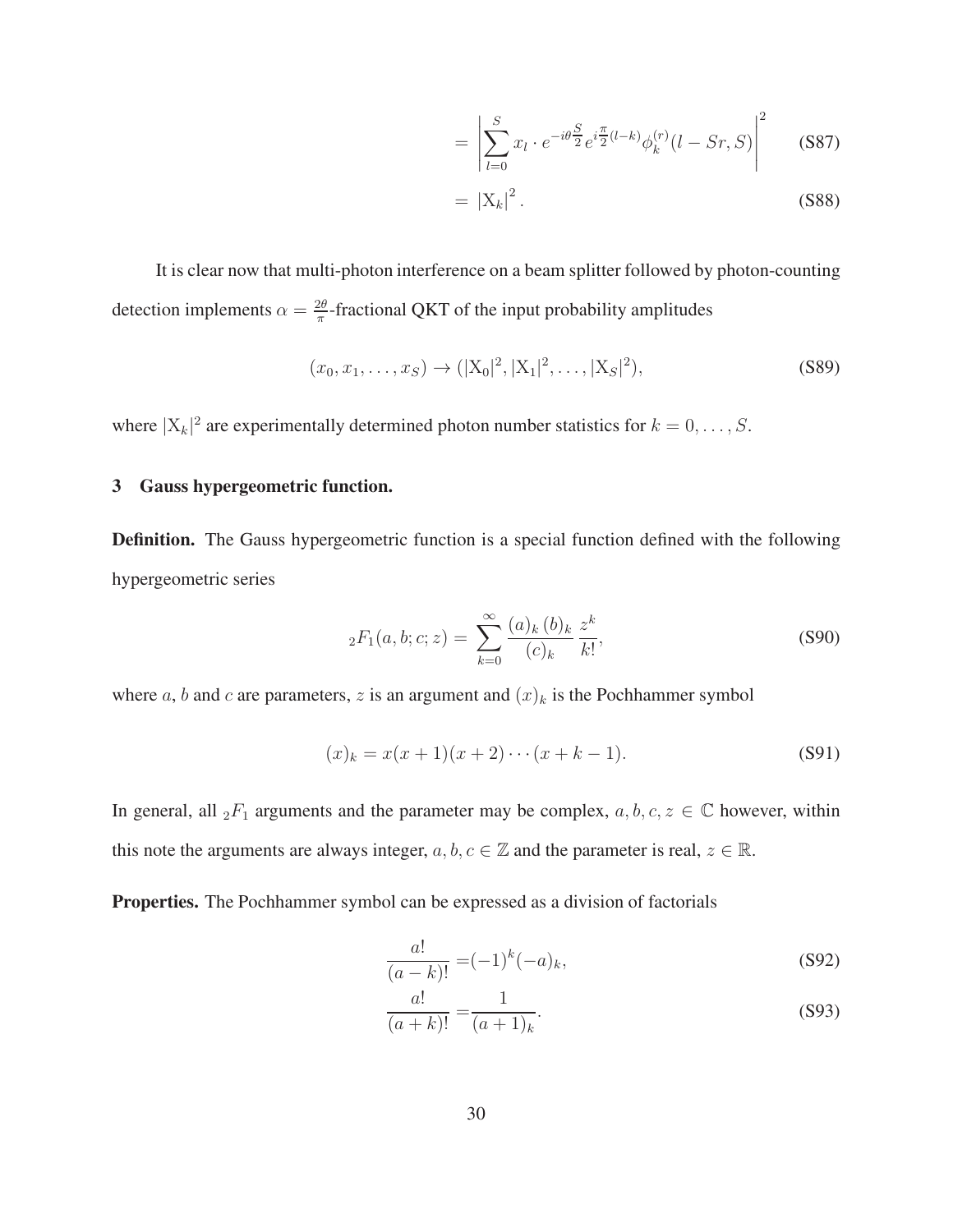The form of Eq.  $(S90)$  implies that the arguments a and b can be swapped

<span id="page-30-2"></span>
$$
{}_2F_1(a,b;c;z) = \sum_{k=0}^{\infty} \frac{(a)_k (b)_k}{(c)_k} \frac{z^k}{k!} = \sum_{k=0}^{\infty} \frac{(b)_k (a)_k}{(c)_k} \frac{z^k}{k!} = {}_2F_1(b,a;c;z). \tag{S94}
$$

In case of a negative a or b, the infinite sum in Eq. [\(S90\)](#page-29-3) is truncated because  $(x)_k = 0$  if x is a negative integer and  $k > -x$ . Let us assume that  $a < 0$  and  $b \ge 0 \vee b < a$ . Then, let  $m = -a$ 

$$
{}_{2}F_{1}(-m, b; c; z) = \sum_{k=0}^{\infty} \frac{(-m)_{k} (b)_{k}}{(c)_{k}} \frac{z^{k}}{k!}
$$
 cf. (S92)  

$$
= \sum_{k=0}^{m} (-1)^{k} \frac{m!}{k! (m-k)!} \frac{(b)_{k}}{(c)_{k}} z^{k}
$$

$$
= \sum_{k=0}^{m} {m \choose k} (-1)^{k} \frac{(b)_{k}}{(c)_{k}} z^{k}.
$$
 (S95)

Moreover, for the same assumptions as in case of Eq. [\(S95\)](#page-30-0), the following transformation can be used to change z to  $1 - z$  [NIST Digital Library of Mathematical Functions, 15.8.7]

<span id="page-30-1"></span><span id="page-30-0"></span>
$$
{}_2F_1(-m,b;c;z) = \frac{(c-b)_m}{(c)_m} {}_2F_1(-m,b;b-c-m+1;1-z). \tag{S96}
$$

Identities analogous to Eqs. [\(S95\)](#page-30-0) and [\(S96\)](#page-30-1) are also valid for negative b and  $a \geq 0 \vee a < b$ , due to Eq. [\(S94\)](#page-30-2).

<span id="page-30-4"></span>Finally, the following Pfaff's hypergeometric transformation is valid for any  $a, b, c$  and  $z$ 

$$
{}_2F_1(a,b;c;z) = (1-z)^{-b} {}_2F_1(c-a,b;c;z/(z-1)).
$$
\n(S97)

#### 4 Characterization of the setup

In order to estimate transmission losses, we performed Klyshko efficiency measurements on the setup. In a Klyshko measurement with one SPDC source and binary detectors, one counts single events  $C_A$ ,  $C_B$  from either output channel and coincidence clicks  $C_{AB}$  between both channels and defines the Klyshko efficiencies  $\eta_A$  and  $\eta_B$ 

<span id="page-30-3"></span>
$$
\eta_B = \frac{C_{AB}}{C_A} \tag{S98}
$$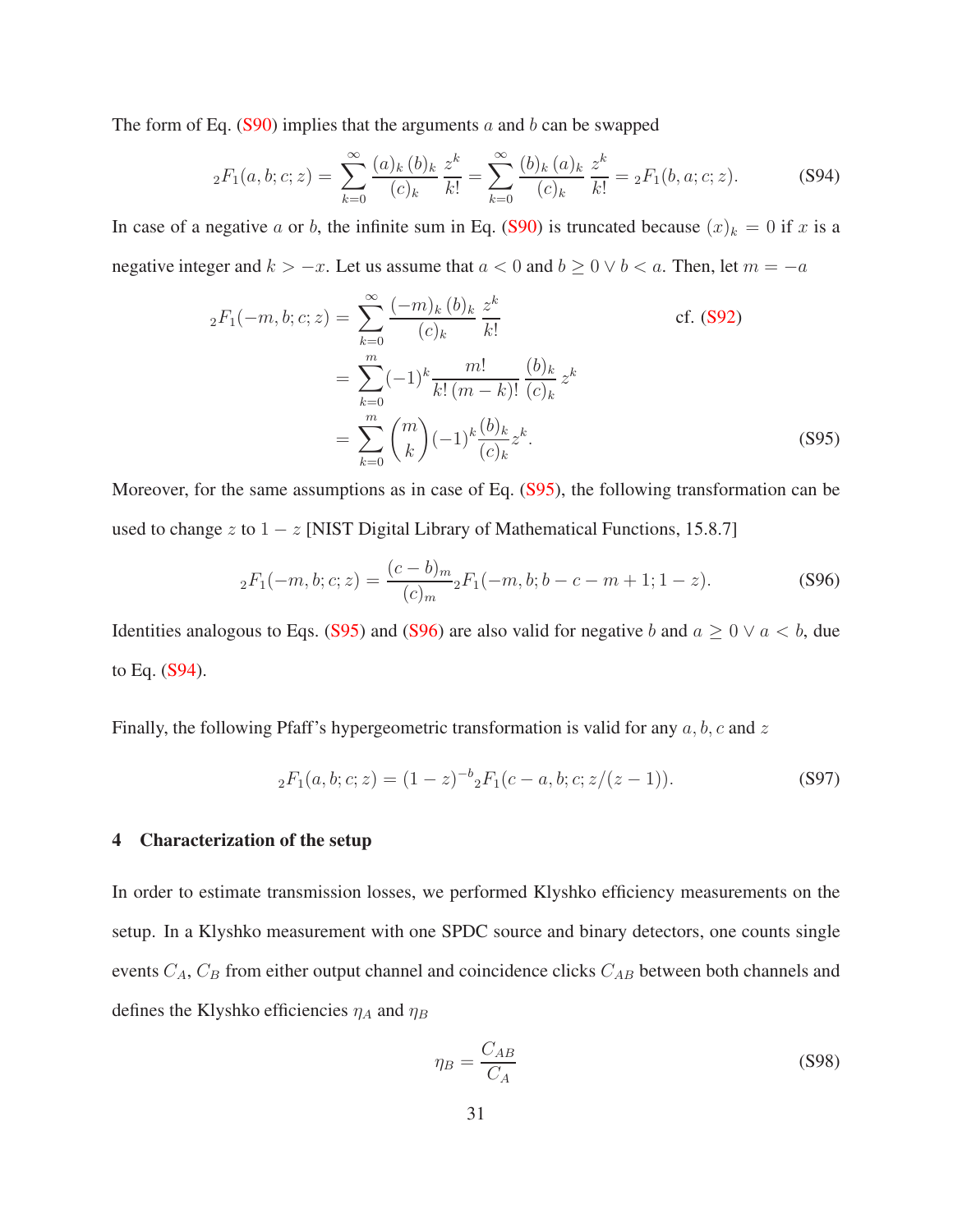and vice versa. For low pump powers, these Klyshko efficiencies show a linear pump power dependency, and their intercept is a measure at zero pump power of total transmission efficiency (including both propagation and detection losses) of the associated spatial mode<sup>[27](#page-42-8)</sup>.

We pumped each of our SPDC sources, one at a time, with the variable beam-splitter in position 50 : 50, at successively lower power values. The resulting four-mode correlated photon statistics were then transformed into binary "photon(s)/no-photon" datasets to emulate standard binary detectors such as avalanche photo-diodes, and we determined the total efficiencies of the heralding modes to be  $\eta_1 = 50.3\%$  and  $\eta_4 = 48.5\%$ . The beam-splitter modes, carrying each a 3 dB loss from the splitter itself and an additional 1 dB due to splitter insertion loss and fiber-tofiber coupling loss, exhibit a total efficiency of  $\eta_2 = 21.6\%$  and  $\eta_3 = 20.6\%$ . Taking into account the additional optical elements in the splitter modes, the efficiencies are consistent. We account for the transmission losses of approximately  $50\% \approx 3$  dB with 1 dB initial fiber in-coupling loss due to spatial mode mismatch,  $0.25$  dB from imperfect detectors, and the rest from three FC/PC fiber-to-fiber couplers per mode as well as bending losses in the transmission fibers between the experimental setup and the detectors.

Fig. [S2](#page-32-0) shows the standard HOM interference dip between both sources measured with binary detectors (InGaAs APDs) for a small mean photon number of the order of  $10^{-4}$  in order to test the setup. The maximal visibility achieved is  $V_{HOM} = 85.9\%$ . An independent measurement of the second order correlation function for each SPDC source  $g^{(2)} = \frac{\langle n^2 \rangle - \langle n \rangle}{\langle n \rangle^2}$  $\frac{\epsilon_{1}-\langle n\rangle}{\langle n\rangle^2} \geq 1.86 \approx 1 + V_{\text{HOM}}$ is consistent with this result. From this, we can infer an effective Schmidt mode number of  $K = \frac{1}{a^{(2)}}$  $\frac{1}{g^{(2)}-1} = 1.16$ ,<sup>[28](#page-42-9)</sup> i.e. both of our SPDC sources are close to being single-mode.

The TES detectors used in the experiment were thoroughly characterized with quantum to-mography methods<sup>[29](#page-43-0)</sup>. Their quantum efficiency is above 90%.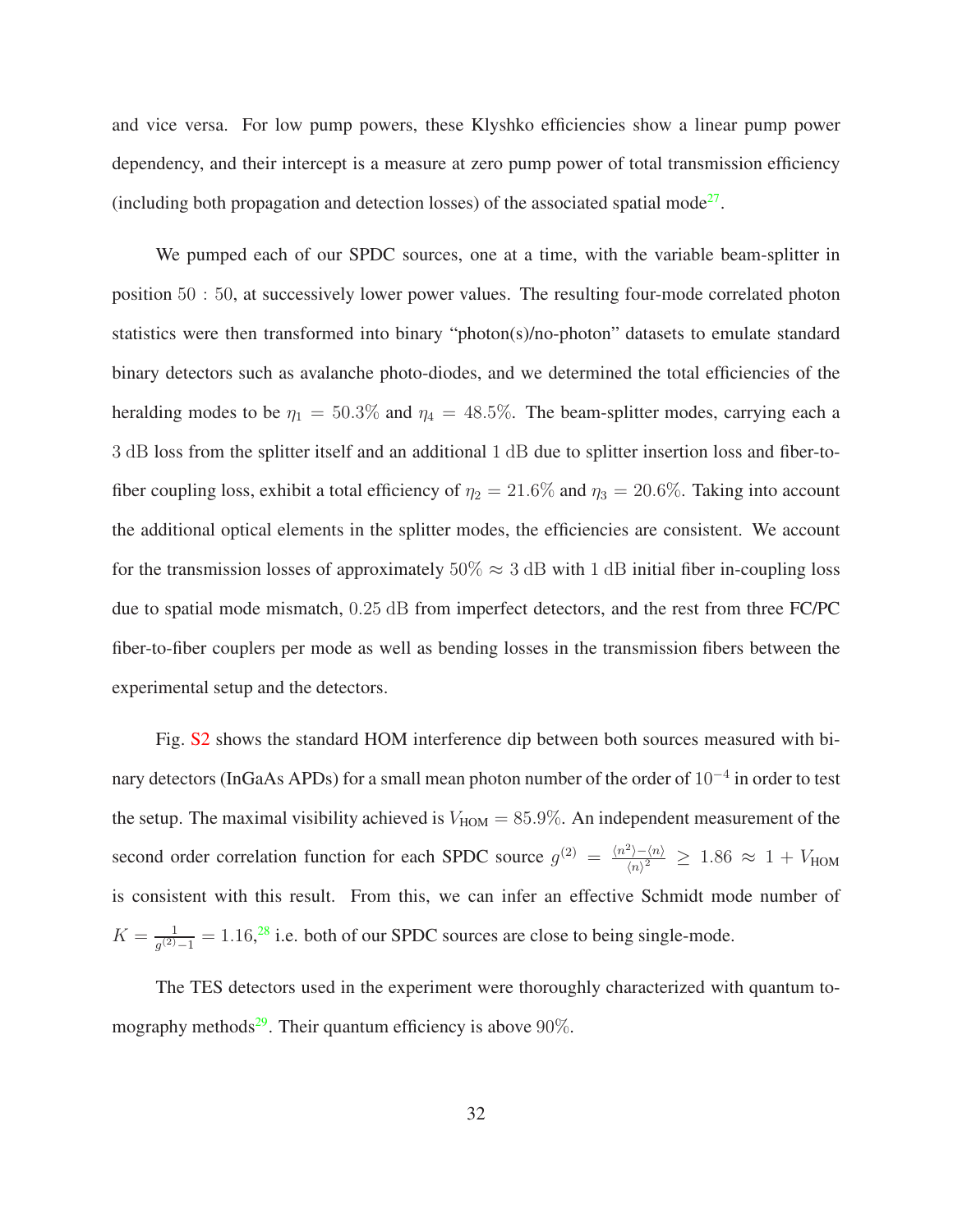

<span id="page-32-0"></span>Figure S2: HOM dip. Black dots with error bars represent the experimental results whereas the blue line is a fitted curve. The maximal visibility amounts to 85.9% which proves the quantum nature of impinging multiphoton states.

### 5 Analysis of the experimental data

HOM visibilities. The second-order visibility exceeding the classical value of 50% certifies quantum nature of the HOM interference and thus, the fractional QKT. The visibility is computed with the following formula $30$ 

$$
v^{(2)} = \frac{n_{\text{max}} - n_{\text{min}}}{n_{\text{max}} + n_{\text{min}}},
$$
\n(S99)

where  $n_{\text{max}}$  and  $n_{\text{min}}$  are the maximal and minimal number of events registered by the TES detectors for the given photon number S.

The obtained values are gathered in Tab. [1.](#page-33-0) For  $S = 5$  it was always greater than 50%. The visibility of interference of  $|1, 1\rangle$  given in this Table is much lower than the one reported in Fig. [S2.](#page-32-0) This is because in order to perform quantum simulations with  $S > 2$  we increased the power of a laser pumping our source. However, this power increase is too small to affect the analysis from Sec. [4,](#page-30-4) i.e. the source operates in the parametric regime and our photon-number states are near single-mode.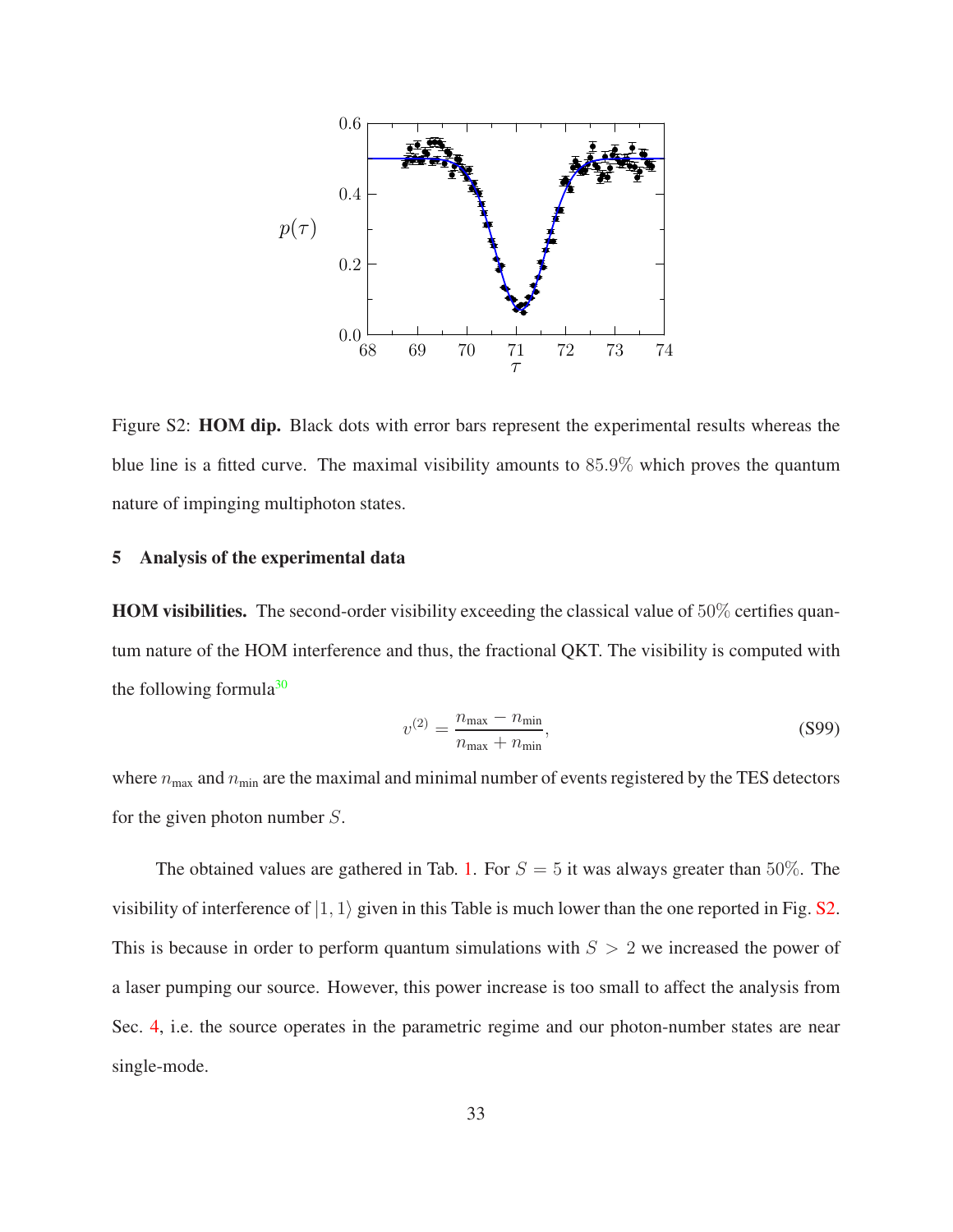| $ \psi\rangle$ | $r = 0.05$           | $r=0.3$              | $r=0.5$              | $r = 0.95$           |
|----------------|----------------------|----------------------|----------------------|----------------------|
| $ 0,1\rangle$  | $87.2\% \pm 0.1\%$   | $35.1\% \pm 0.1\%$   | $0.8\% \pm 0.0\%$    | $87.8\% \pm 0.1\%$   |
|                | $(\bar{n} = 0.2134)$ | $(\bar{n} = 0.2082)$ | $(\bar{n} = 0.2097)$ | $(\bar{n} = 0.2082)$ |
| $ 0,2\rangle$  | $98.2\% \pm 0.3\%$   | $59.9\% \pm 0.2\%$   | $26.5\% \pm 0.1\%$   | $99.0\% \pm 0.3\%$   |
|                | $(\bar{n} = 0.2134)$ | $(\bar{n} = 0.2082)$ | $(\bar{n} = 0.2097)$ | $(\bar{n} = 0.2082)$ |
| $ 0,3\rangle$  | $99.7\%\pm0.8\%$     | $78.6\% \pm 0.7\%$   | $52.4\% \pm 0.4\%$   | $99.9\% \pm 0.8\%$   |
|                | $(\bar{n} = 0.2134)$ | $(\bar{n} = 0.2082)$ | $(\bar{n} = 0.1996)$ | $(\bar{n} = 0.2082)$ |
| $ 0,4\rangle$  | $99.1\% \pm 2.5\%$   | $87.6\% \pm 2.2\%$   | $65.7\% \pm 1.7\%$   | $99.9\% \pm 2.5\%$   |
|                | $(\bar{n} = 0.2134)$ | $(\bar{n} = 0.2082)$ | $(\bar{n} = 0.2097)$ | $(\bar{n} = 0.2082)$ |
| $ 0, 5\rangle$ | $97.8\% \pm 6.2\%$   | $96.7\% \pm 7.2\%$   | $71.4\% \pm 4.6\%$   | $98.6\% \pm 7.2\%$   |
|                | $(\bar{n} = 0.2076)$ | $(\bar{n} = 0.2082)$ | $(\bar{n} = 0.2097)$ | $(\bar{n} = 0.1983)$ |
| $ 1,2\rangle$  | $74.8\% \pm 0.8\%$   | $18.9\% \pm 0.3\%$   | $50.3\% \pm 0.2\%$   | $79.3 \pm 0.8\%$ %   |
|                | $(\bar{n} = 0.2043)$ | $(\bar{n} = 0.2082)$ | $(\bar{n} = 0.1997)$ | $(\bar{n} = 0.2051)$ |
| $ 2,2\rangle$  | $94.5\% \pm 2.2\%$   | $42.5\% \pm 1.0\%$   | $50.6\% \pm 1.2\%$   | $93.8\% \pm 2.3\%$   |
|                | $(\bar{n} = 0.2088)$ | $(\bar{n} = 0.2141)$ | $(\bar{n} = 0.2097)$ | $(\bar{n} = 0.2051)$ |
| $ 2,3\rangle$  | $97.7\% \pm 7.0\%$   | $76.6\% \pm 4.7\%$   | $54.8\% \pm 3.7\%$   | $99.5\% \pm 7.5\%$   |
|                | $(\bar{n} = 0.2043)$ | $(\bar{n} = 0.2150)$ | $(\bar{n} = 0.2097)$ | $(\bar{n} = 0.1969)$ |

<span id="page-33-0"></span>Table 1: Second-order interferometric visibilities in HOM interference. The visibility above 50% proves quantum character of the interference. Two-mode Fock states  $|\psi\rangle$  impinging on a beam splitter of a variable reflectivity r implement the fractional QKTs.  $\bar{n}$  denotes the mean number of interfering photons reached in the experiment.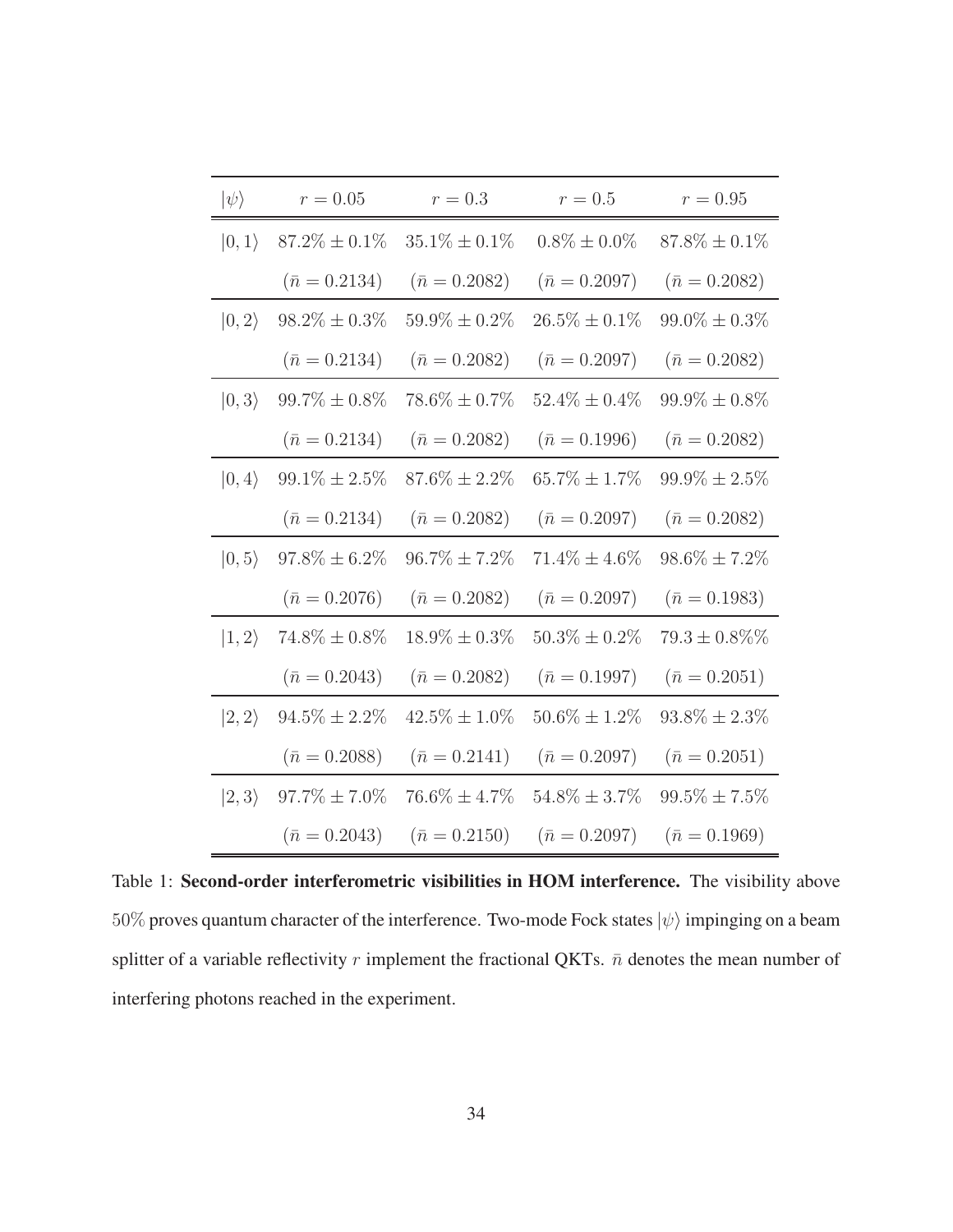Computation of probability distributions and estimation of errors. Experimental demonstration of two-mode multi-photon HOM interference requires collecting photon-number statistics, which are then compared with theoretical probability distributions. The statistics result from multiple measurements performed with the setup depicted in Fig. 1b in the main text. The heralding modes (A & D) inform about the input state fed into the variable BS and together with the output modes are measured by highly efficient photon counting TES detectors. Thus, each measurement results in a 4-tuple consisting of the number of photons registered by  $TES_{1-4}$ , denoted as  $(n_1, n_2, n_3, n_4)$  and corresponding to photon-number states in modes A–D<sup>[31](#page-43-1)</sup>. In a single run, the SPDC source produces input Fock states consisting of up to approximately 10 photons with probability governed by the pump power (see the *Methods* section in the main text). The detectors register all possible values of  $n_i \in [0, 10]$ ,  $i = 1, \ldots, 4$ . The automation software stores this data in a database and assigns the number of events to each possible tuple. During a single 400-second run, approx.  $10^9$  data points are collected.

In order to obtain a photon-number statistics for a given  $r = \sin^2 \frac{\theta}{2}$  and input Fock state a post-processing is required. The database is searched for a given pair  $(n_1, n_4)$  which determines the two-mode Fock state at the BS input. Then, only records fulfilling the condition  $n_1 + n_4 = n_2 + n_3$ are selected as they may correspond to the case of no losses in all paths. For the given  $(n_1, n_4)$  the individual probabilities are computed as

$$
p_S(k, n_1 + n_4 - k) = \frac{N(n_1, k, n_1 + n_4 - k, n_4)}{S(n_1, n_4)},
$$

where  $N(n_1, n_2, n_3, n_4)$  denotes the number of events of registering the given 4-tuple,  $S(n_1, n_4)$  =  $\sum_{m=0}^{n_1+n_4} N(n_1, m, n_1 + n_4 - m, n_4)$  is the total number of contributing data points and k as well as  $n_1 + n_4 - k$  are the photon numbers registered at the BS outputs. The full probability distribution consists of  $n_1 + n_4 + 1$  values for k ranging from 0 to  $n_1 + n_4$ .

For the TES detectors, due to the overlap between the outcomes associated with neighboring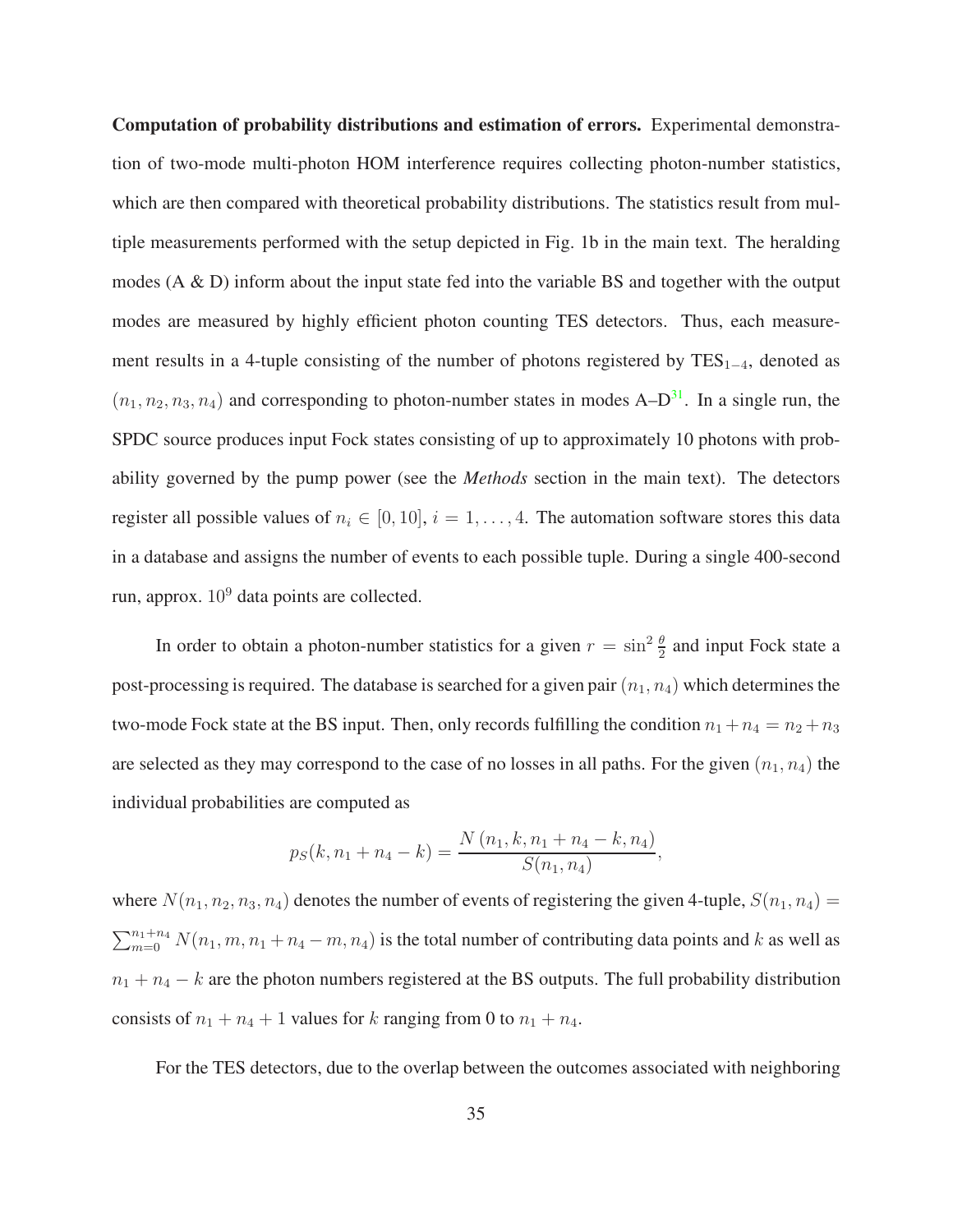photon numbers, an  $|n\rangle$  state results in a value of  $n \pm 1$ , where n is registered with probability over 0.9 and the probabilities of  $n - 1$  and  $n + 1$  are below 0.1 with  $p(n - 1) \gg p(n + 1)$ . Therefore, the absolute error of a single measurement  $\Delta n = \pm 1$ . As the computation of probability is based on  $S(n_1, n_4)$  data points, the measurement uncertainty equals

$$
\Delta p = \frac{|\Delta n|}{\sqrt{S(n_1, n_4)}} \approx \frac{1}{\sqrt{S(n_1, n_4)}}.
$$

The data post-processing and error estimation was done with a Python script, which prepared input files for the Asymptote plotting software. The probability distributions for an ideal system were computed with Eq. [\(S70\)](#page-26-1). Factorials and binomial coefficients were approximated with the standard lgamma(n) function.

Realistic theoretical model. Actual experimental results (Fig. 3 in the main text) were compared with an enhanced realistic theoretical model which allowed to assess the imperfections of the system. The model includes the following parameters: average photon numbers at the outputs of both SPDCs, strength of the fiber coupling, losses in heralded and interfering modes as well as efficiencies of individual TES detectors.

The computations are done with  $6\times 6$  complex matrices, where the indexes 1-2 correspond to heralded modes and 3-4 to the outputs of the variable beam splitter. The indexes 5-6 are responsible for the losses in modes entering the beam splitter, which are modeled by two additional beam splitters which bring the SPDC outputs B and C to interference with the vacuum state. The TES detectors are described by the probability of detecting  $n_d$  photons in a Fock state  $|n_{\rm in}\rangle$ , given by the following formula

<span id="page-35-0"></span>
$$
p_{\text{TES}}(n_{\text{in}}, n_d, \eta) = \begin{cases} \binom{n_{\text{in}}}{n_d} (1 - \eta)^{n_{\text{in}} - n_d} \eta^{n_d} & \text{if } n_d \le n_{\text{in}},\\ 0 & \text{otherwise}, \end{cases}
$$
 (S100)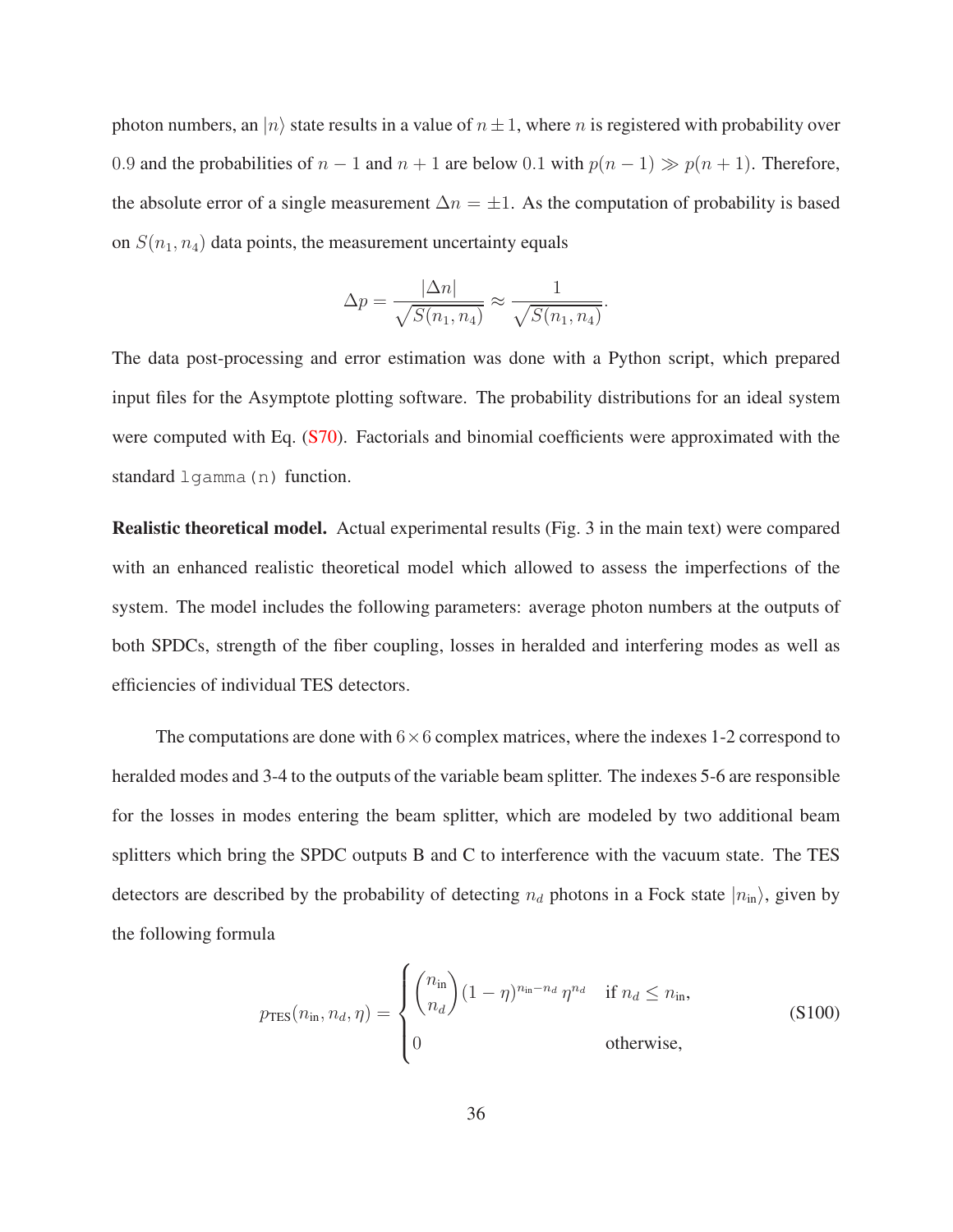where  $\eta$  is the efficiency of the detector, additionally decreased to model imperfections in optical signal transfer (e.g. fiber coupling). The distribution in Eq. [\(S100\)](#page-35-0) well models detectors used in the experiment $^{29}$  $^{29}$  $^{29}$ .

The numerical program was written in the Java programming language and run on a standard PC. It allows to compute output probability distributions  $p_S(k, l)$  for given set of model parameters and given readouts at heralded modes  $(n_1, n_4)$ . The computation results were passed to Python scripts which prepared Asymptote data files to be merged with experimental plots. The computations were performed for the same input Fock states as in Fig. 3 in the main text and mean number of photons equal to 0.2. Then, the program was run for various parameters in order to fit the theoretical distributions to the actual experimental data. The results are presented in Fig. [S3.](#page-37-0)

## 6 Mapping between qudit and interacting spin- $\frac{1}{2}$ -chain quantum computer architectures

Any state of a d-level qudit can be encoded in a chain of d qubits where only one qubit is excited at a time, i.e. using the single excitation basis  $|1, 0, \ldots, 0\rangle$ ,  $|0, 1, \ldots, 0\rangle$ , etc. The XY Heisenberg model maps the next-neighbor interaction in the chain to the qudit rotation discussed in the main text.

**XY model.** Let us consider an interacting chain of  $N$  qubits governed by the following Hamiltonian

$$
H_{XY} = \sum_{n=1}^{N} \frac{J_n}{2} \left[ \sigma_n^x \sigma_{n+1}^x + \sigma_n^y \sigma_{n+1}^y \right],
$$
 (S101)

where  $\sigma_n^x$ ,  $\sigma_n^y$ ,  $\sigma_n^z$  are the Pauli operators acting on the *n*th qubit and  $J_n$  denote couplings between neighboring qubits in the chain.

We first note that a spin- $\frac{N-1}{2}$  particle corresponds to an N-qubit chain with relabeled basis vectors as  $|m\rangle$ , where  $m = -\frac{N-1}{2} + n - 1^{32}$  $m = -\frac{N-1}{2} + n - 1^{32}$  $m = -\frac{N-1}{2} + n - 1^{32}$ . The N-qubit Hilbert space is of dimension  $2^N$ . Let us restrict  $H_{XY}$  to the N-dimensional single-excitation subspace of this system. This subspace is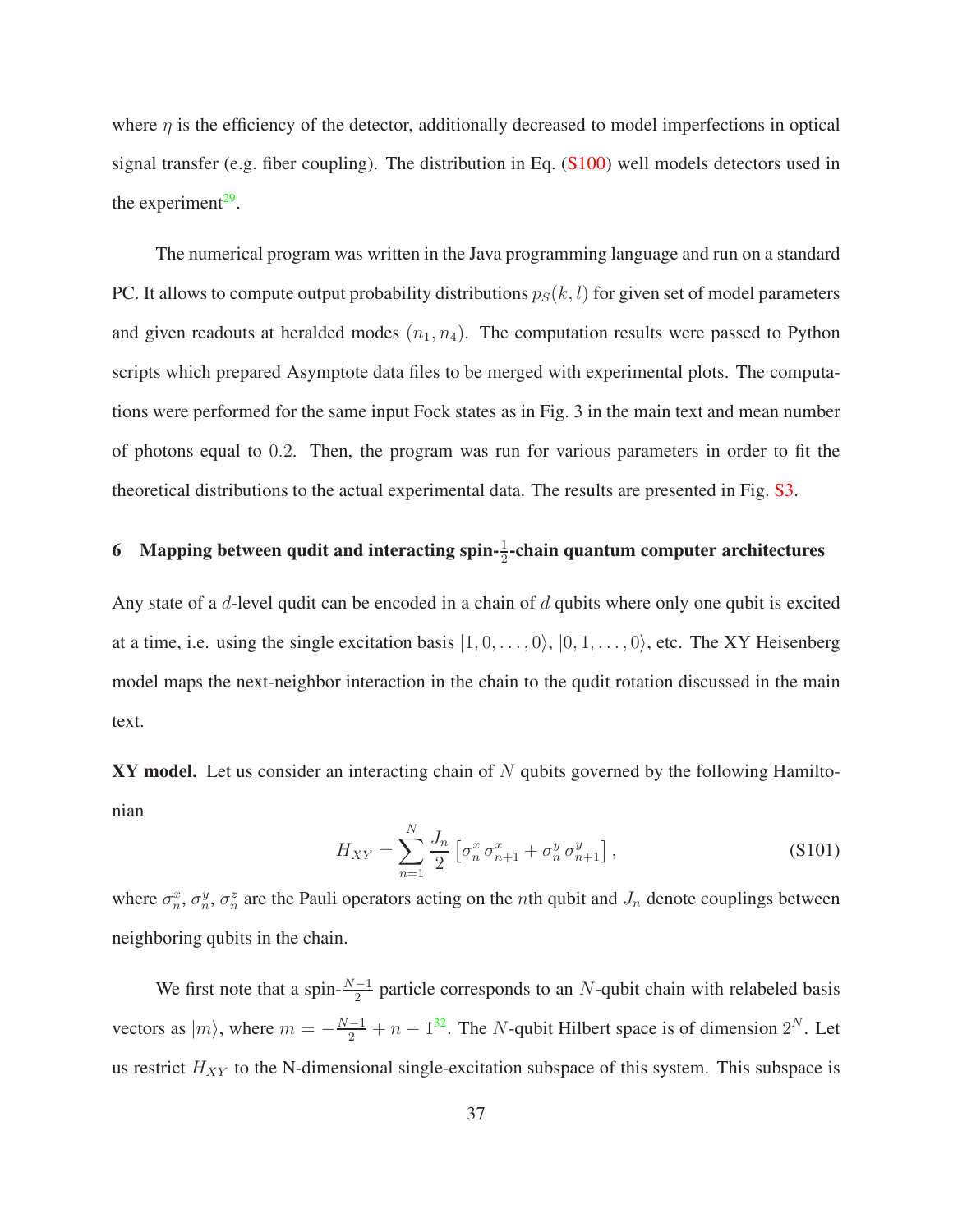

<span id="page-37-0"></span>Figure S3: Photon number statistics resulting from Fock state  $|l, S - l\rangle$  interference. a)  $|0, 3\rangle$ , b)  $|0, 4\rangle$ , c)  $|0, 5\rangle$ , d)  $|1, 2\rangle$ , e)  $|2, 2\rangle$ , f)  $|2, 3\rangle$ . The BS reflectivities are  $r = 0.05$  (green), 0.2 (red), 0.5 (blue) and 0.95 (gray). Vertical bars represent theoretical values computed for a realistic system, while dots are values determined in experiment – the probabilities of detecting  $|k\rangle$  and  $|S - k\rangle$  photons behind the BS. The parameters of computation: mean number of photons generated by SPDC equal to 0.2, TES detection efficiency  $-0.9$ , fiber coupling  $-0.7$  and overall losses in the system – 50%. The states a)-c) encode sequences  $(x_0 = 1, x_1 = 0, \ldots, x_S = 0)$ , while in d) – (0, 1, 0, 0), c) – (0, 0, 1, 0, 0), d) – (0, 0, 1, 0, 0, 0), respectively. The measured probabilities set their QKTs  $(|X_0|^2, |X_1|^2, \dots, |X_S|^2), |X_k|^2 = |\sum_{l=0}^{S} A_S^{(r)}|$  $\int_{S}^{(r)}(k,l)\cdot x_l|^2$  of fractionality  $\alpha = 0.28$ (green), 0.60 (red), 1.00 (blue) and 1.72 (gray).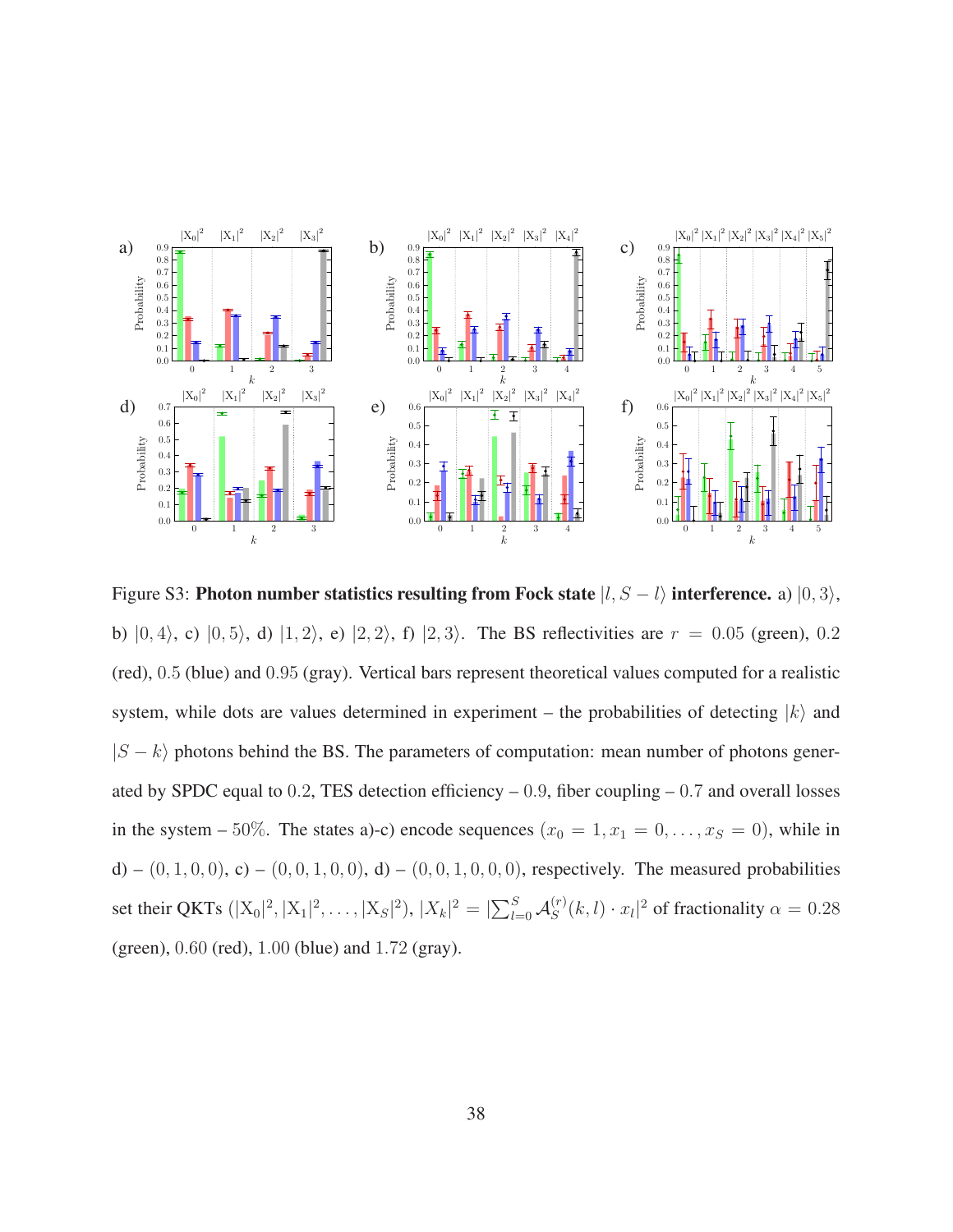spanned by the basis vectors  $|n\rangle$ ,  $n = 1, ..., N$ , corresponding to spin configurations in which all spins are "down" apart from just one spin at the vertex  $n$  which is "up", i.e. by the eigenstates of the  $\sigma_{tot}^z = \sum_i \sigma_i^z$  operator. Then  $H_{XY}$  is identical to the Hamiltonian of a spin- $\frac{N-1}{2}$  particle  $H = \lambda S_x$ , where  $\lambda$  is a constant. Here  $J_n = \frac{\lambda}{2}$  $\frac{\lambda}{2}\sqrt{n(N-n)}$ . This particular form of  $J_n$  allows us to link the XY with the BS interaction. The BS infinitesimal evolution turn the input state  $|l, S - l\rangle$ into the superposition

$$
H_{BS}|l, S-l\rangle = q_{l,l-1}|l-1, S-l+1\rangle + q_{l,l+1}|l+1, S-l-1\rangle, \qquad (S102)
$$

with the amplitudes

$$
q_{l,l+1} = \frac{\sqrt{(l+1)(S-l)}}{2}.
$$
\n(S103)

The amplitudes reproduce  $J_n$  for  $N = S + 1$ ,  $n = l + 1$  and  $\lambda = 1$ .

Example: quantum annealing processor. A Hamiltonian describing quantum annealing processor based on N interacting qubits reads

$$
H_S(s) = \mathcal{E}(s)H_P - \frac{1}{2}\sum_i \Delta(s)\sigma_i^x, \quad i = 1, \dots, N,
$$
\n(S104)

where s denotes time (s = t/t<sub>f</sub>, t ∈ [0, t<sub>f</sub>]),  $\mathcal{E}(s)$  and  $\Delta(s)$  are the transverse and longitudinal energies, respectively.  $H_P$  is a dimensionless Hamiltonian

$$
H_P = -\sum_i h_i \sigma_i^z + \sum_{i < j} J_{ij} \sigma_i^z \sigma_j^z,\tag{S105}
$$

where biases  $h_i$  and couplings  $J_{ij}$  encode a particular optimization problem. Quantum annealing starts with setting  $\Delta \gg \mathcal{E}$ , then  $\Delta$  is reduced and  $\mathcal{E}$  is increased until  $\mathcal{E} \gg \Delta$  and  $H_S \approx H_P$ .

Thus, initially the qubit register is prepared in an eigenstate of the  $\sigma_{tot}^x = \sum_i \sigma_i^x$  operator and then the following evolution  $\sum_{i \le j} J_{ij} \sigma_i^z \sigma_j^z$  is applied (for simplicity we assume  $h_i = 0$ ). If we now take  $J_{ij} = J_n$  for two neighboring qubits and  $J_{ij} = 0$  otherwise, we will reproduce the evolution in the XY model, where the register is initially in the eigenstate of  $\sigma_{tot}^z$  and evolution takes place in the orthogonal subspace  $\sum_n$  $J_n$ 2  $\left[\sigma_n^x\,\sigma_{n+1}^x+\sigma_n^y\,\sigma_{n+1}^y\right]\!.$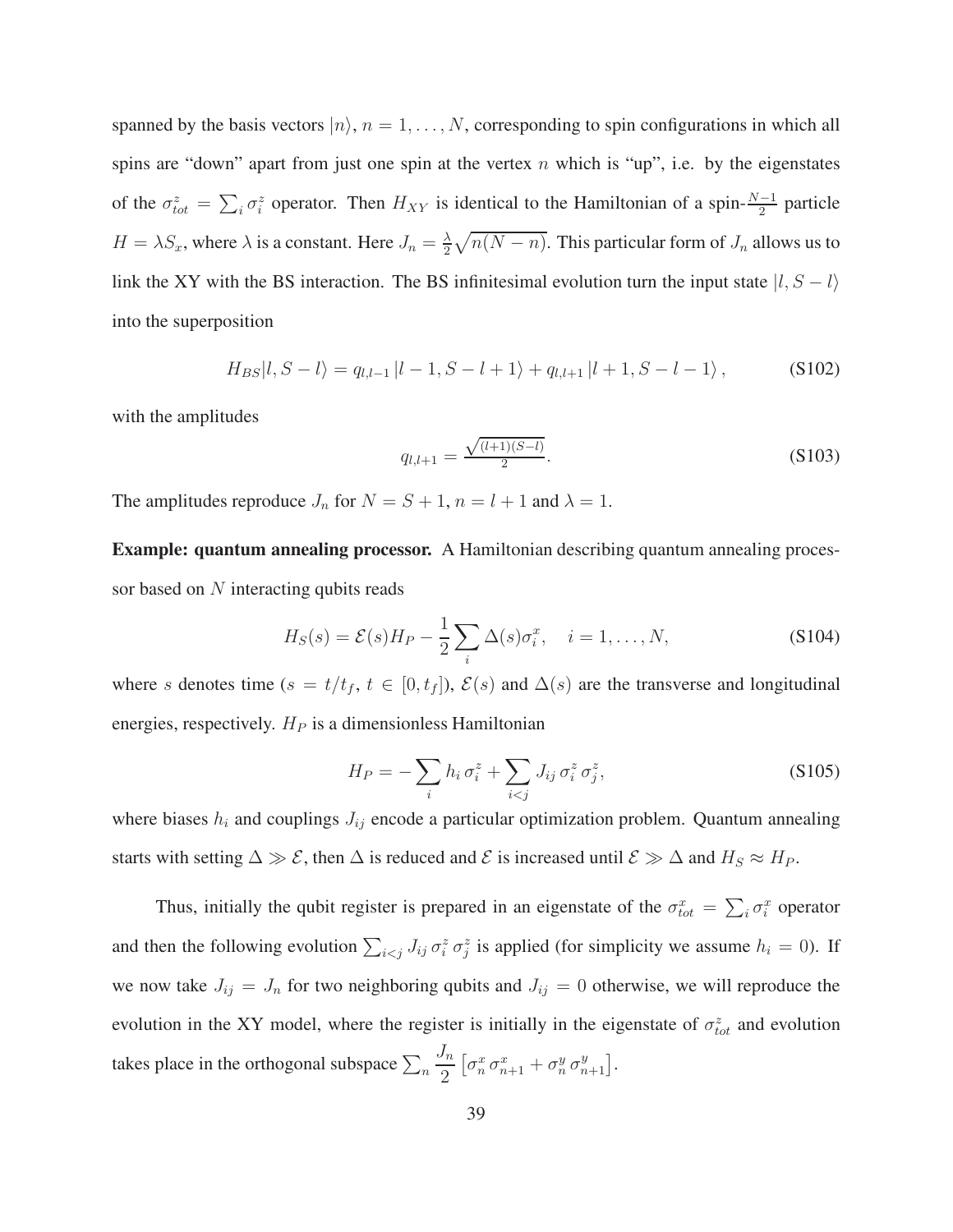How to perform the QKT of MRI data? The MRI frequency data form a matrix of complex coefficients  $\{f_{x,y}\}\$ ,  $x, y = 1, \ldots, N$ , and their processing requires a two-dimensional QKT. Thus, the input data have to be encoded in a 2D quantum superposition with  $\{f_{x,y}\}$  defining its amplitudes For a spin chain implementation this could be the following encoding

$$
|\Psi_{in}\rangle = \sum_{i,j=1}^{N} f_{i,j} |0_1, \dots, 1_i, \dots, 0_N\rangle |0_1, \dots, 1_j, \dots, 0_N\rangle.
$$
 (S106)

Here a long chain of spins is divided into two subchains, and the operations on them are performed independently.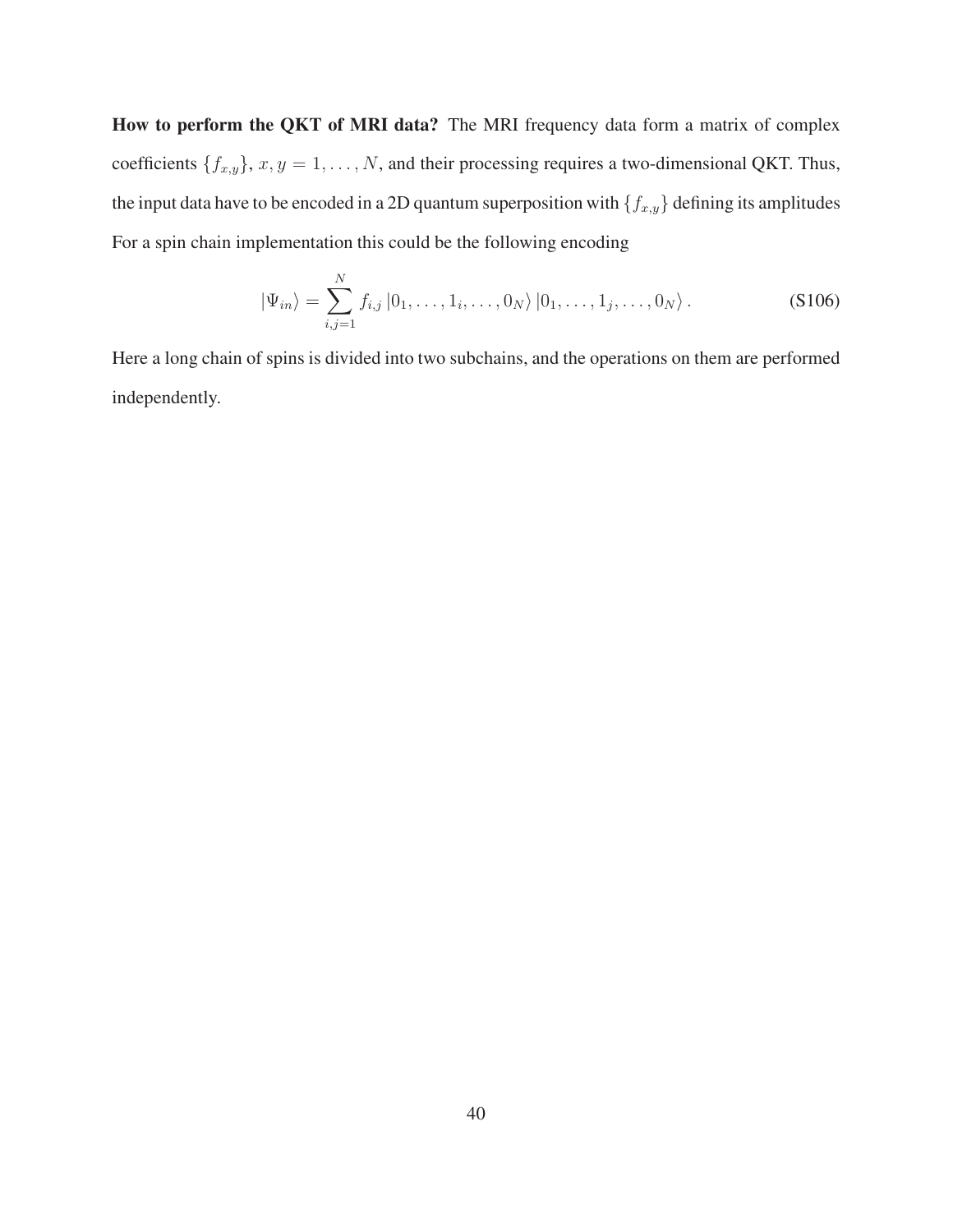- <span id="page-40-3"></span><span id="page-40-2"></span>1. Liang, Z.-P., & Lauterbur, P. C. *Principles of magnetic resonance imaging: a signal processing perspective*, (SPIE Optical Engineering Press, 2000).
- <span id="page-40-4"></span>2. Gallagher, T. A., Nemeth, A. J. & Hacein-Bey, L. An introduction to the Fourier transform: relationship to MRI, *Am. J. Roentgenol.* 190, 1396 (2008).
- <span id="page-40-5"></span>3. Graessner, J. Bandwidth in MRI?, *MAGNETOM Flash* 2, 8 (2013).
- 4. Stucht, D., Danishad, K. A., Schulze, P., Godenschweger, F., Zaitsev, M., & Speck, O. Highest resolution in vivo human brain MRI using prospective motion correction, *PloS one*, 10, e0133921. (2015).
- <span id="page-40-6"></span><span id="page-40-1"></span>5. Cyranoski, D. China launches brain-imaging factory, *Nature* 548, 268 (2017).
- <span id="page-40-7"></span>6. The Open Access Series of Imaging Studies (OASIS), <http://www.oasis-brains.org/>
- <span id="page-40-8"></span>7. Hore, A., & Ziou, D. Image quality metrics: PSNR vs. SSIM, *20th IEEE international conference on pattern recognition (ICPR)*, 2366 IEEE. (2010).
- 8. Papakostas, G. A., Mertzios, B. G., & Karras, D. A. Performance of the orthogonal moments in reconstructing biomedical images, *IWSSIP 2009 – IEEE 16th International Conference on Systems, Signals and Image Processing* (2009).
- <span id="page-40-9"></span><span id="page-40-0"></span>9. Yap, P. T., Paramesran, R., & Ong, S. H. Image analysis by Krawtchouk moments, *IEEE Transactions on image processing* 12, 1367 (2003).
- 10. Hu, M. K. Visual Pattern Recognition by Moment Invariants, *IRE Trans. Info. Theory* 8, 179 (1962).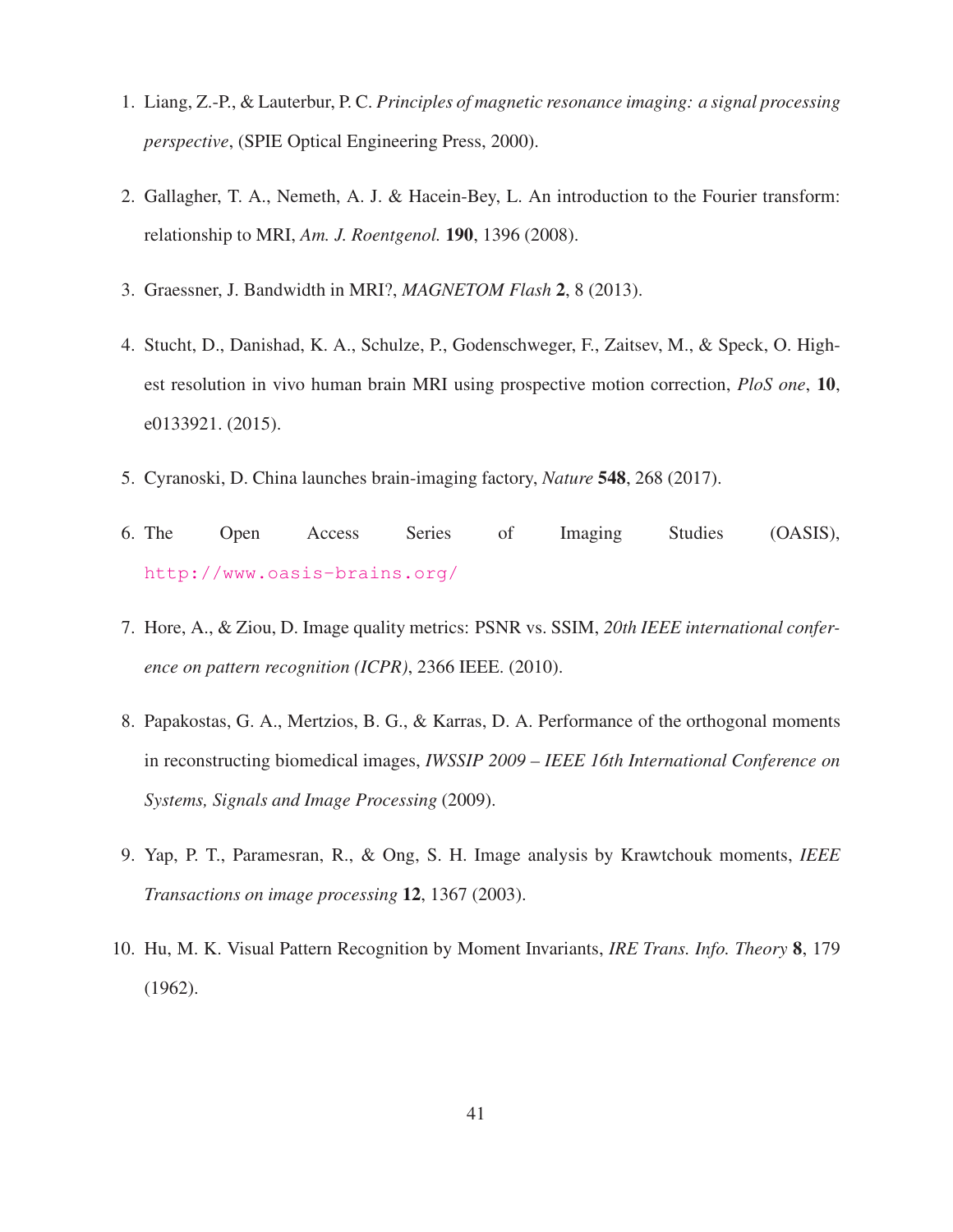- <span id="page-41-0"></span>11. Ananth, R. P. A Krawtchouk moments based super resolution technique for multiframe image sequence, *2012 IEEE 16th International Symposium on Consumer Electronics (ISCE)*, 1 (2012).
- <span id="page-41-1"></span>12. Maidment, A. D., Bakic, P. R., & Gavenonis, S. (Eds.) *Breast Imaging: 11th International Workshop, IWDM 2012, Philadelphia, PA, USA, July 8-11, 2012*, Proceedings 7361 (Springer, 2012).
- <span id="page-41-2"></span>13. Wu, K., Garnier, C., Coatrieux, J. & Shu, H. A preliminary study of moment-based texture analysis for medical images, *Annual IEEE International Conference of the Engineering in Medicine and Biology Society (EMBC)*, 5581 (2010).
- <span id="page-41-4"></span><span id="page-41-3"></span>14. Hu, B., & Liao, S. Chinese character recognition by Krawtchouk moment features, *International Conference Image Analysis and Recognition*, 711 (Springer, 2013).
- <span id="page-41-5"></span>15. MacWilliams, F. J. & Sloane, N. J. A. *Theory of Error-Correcting Codes* (North-Holland, 1977).
- 16. Liu, X., Han, G., Wu, J., Shao, Z., Coatrieux, G., & Shu, H. Fractional Krawtchouk Transform With an Application to Image Watermarking, *IEEE Transactions on Signal Processing* 65, 1894 (2017).
- <span id="page-41-7"></span><span id="page-41-6"></span>17. Asli, B. H. S., & Flusser, J. Fast computation of Krawtchouk moments, *Information Sciences* 288, 73 (2014).
- 18. Botros, N., Yang, J., Feinsilver, P, & Schott, R. Hardware Realization of Krawtchouk Transform using VHDL Modeling and FPGAs, *IEEE Transactions on Industrial Electronics* 49, 1306 (2002).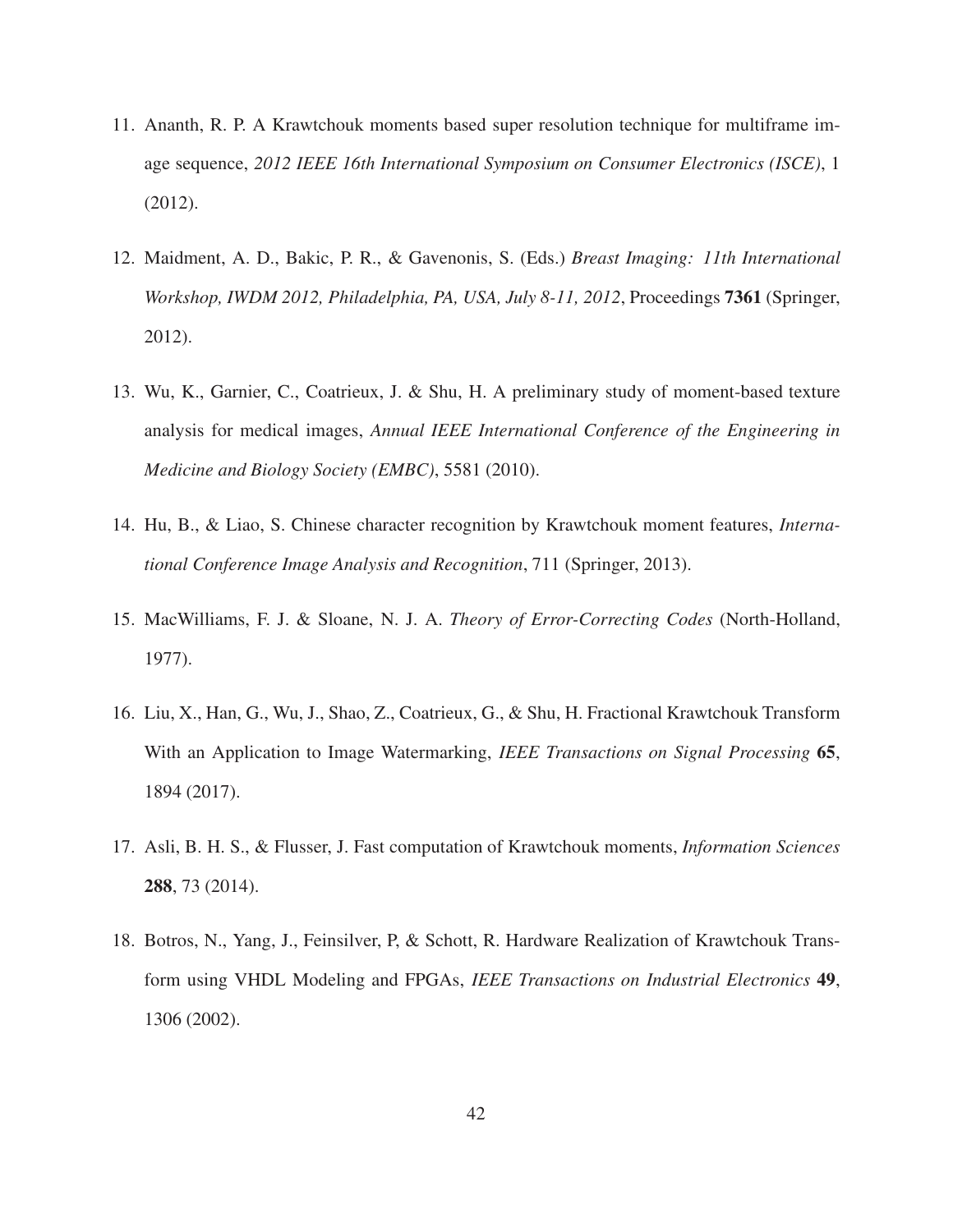- <span id="page-42-3"></span>19. Papakostas, G. A., Koulouriotis, D. E., Karakasis, E. G., & Tourassis, V. D. A General Framework for Computation of Biomedical Image Moments, *INTECH Open Access Publisher* (2011).
- <span id="page-42-4"></span><span id="page-42-1"></span>20. Burkardt, J. *POLPAK: recursive polynomials for C++* (2004).
- 21. Venkataramana, A., & Raj, P. A. Recursive computation of forward Krawtchouk moment transform using Clenshaw's recurrence formula, *Computer Vision, Pattern Recognition, Image Processing and Graphics (NCVPRIPG), 2011 Third National Conference on. IEEE* (2011).
- <span id="page-42-5"></span><span id="page-42-2"></span>22. Chruscinski D. & Jamiolkowski, A. *Geometric Phases in Classical and Quantum Mechanics*. 285-288 (Birkhäuser, 2004).
- <span id="page-42-0"></span>23. Kim, M. S., Son, W., Buzek, V. & Knight, P. L. Entanglement by a beam splitter: Nonclassicality as a prerequisite for entanglement, *Phys. Rev. A* 65, 032323 (2002).
- <span id="page-42-6"></span>24. Atakishiyev, N. M., & Wolf, K. B. Fractional FourierKravchuk transform, *J. Opt. Soc. Am. A* 14, 1467 (1997).
- <span id="page-42-7"></span>25. Nikiforov, A. F., Uvarov V. B. & Suslov, S. K. *Classical Orthogonal Polynomials of a Discrete Variable*. (Springer, 1991).
- <span id="page-42-8"></span>26. Atakishiyev, N. M. & Wolf, K. B. Approximation on a Finite-Set of Points Through Kravchuk Functions, *Rev. Mex. Fis.* 40, 366 (1994).
- <span id="page-42-9"></span>27. Klyshko, D. N. Use of two-photon light for absolute calibration of photoelectric detectors, *Sov. J. Quantum Electron.* 10, 1112–1117 (1980).
- 28. Christ, A, Laiho, K., Eckstein, A., Cassemiro, K. & Silberhorn, C. Probing multimode squeezing with correlation functions, *New J. Phys.* 13, 033027 (2011).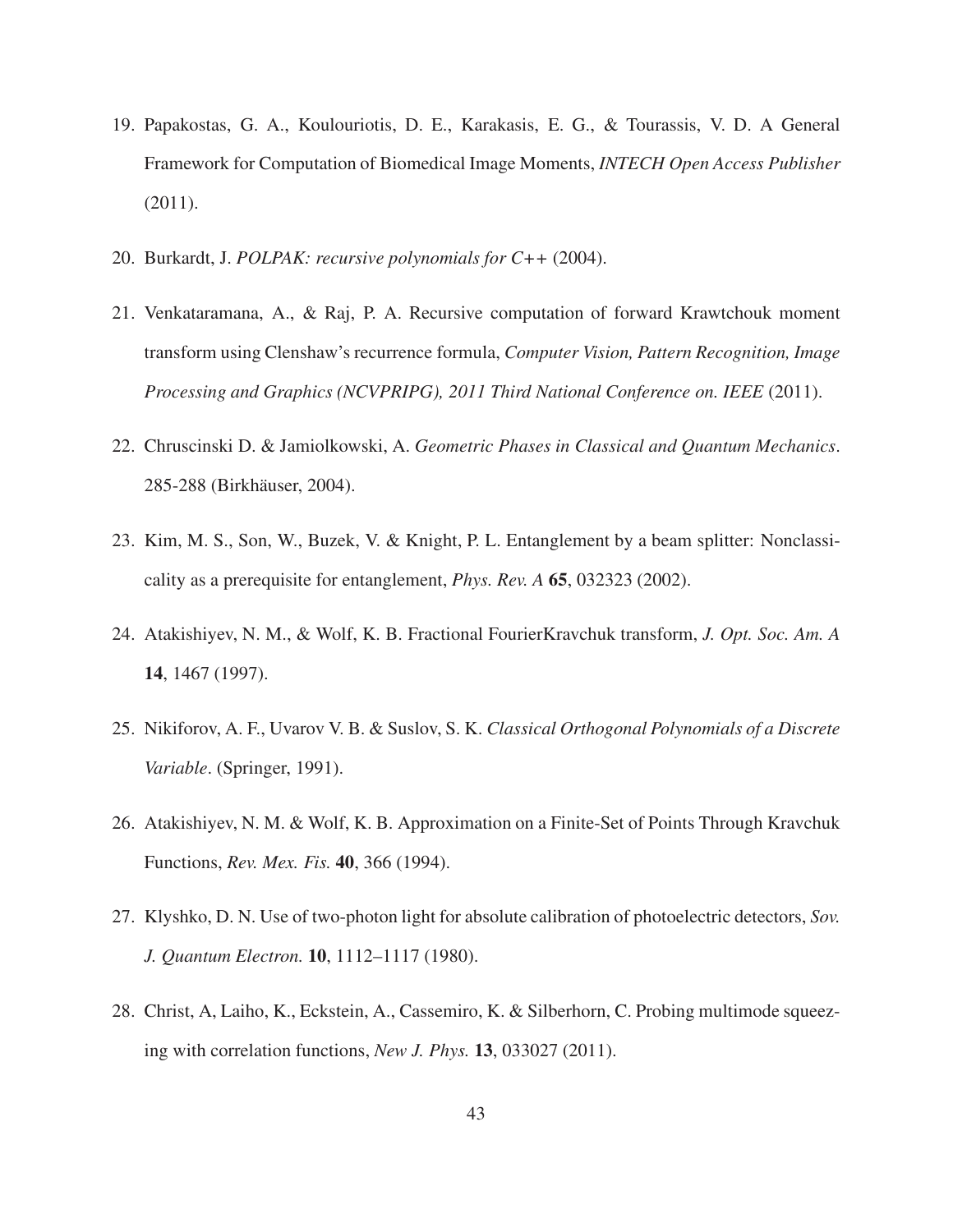- <span id="page-43-2"></span><span id="page-43-0"></span>29. Humphreys, P. C et al. Tomography of photon-number resolving continuous-output detectors, *New J. Phys.* 17, 103044 (2015).
- <span id="page-43-1"></span>30. Filip, R. Overlap and entanglement-witness measurements, *Phys. Rev. A*, 65, 062320 (2002).
- <span id="page-43-3"></span>31. Gerrits, T. et al. On-chip, photon-number-resolving, telecommunication-band detectors for scalable photonic information processing, *Phys. Rev. A* 84, 060301 (2011).
- 32. Christandl, M., Datta, N., Ekert, A. & Landahl, A. J. Perfect State Transfer in Quantum Spin Networks, *Phys. Rev. Lett.* 92, 187902 (2004).